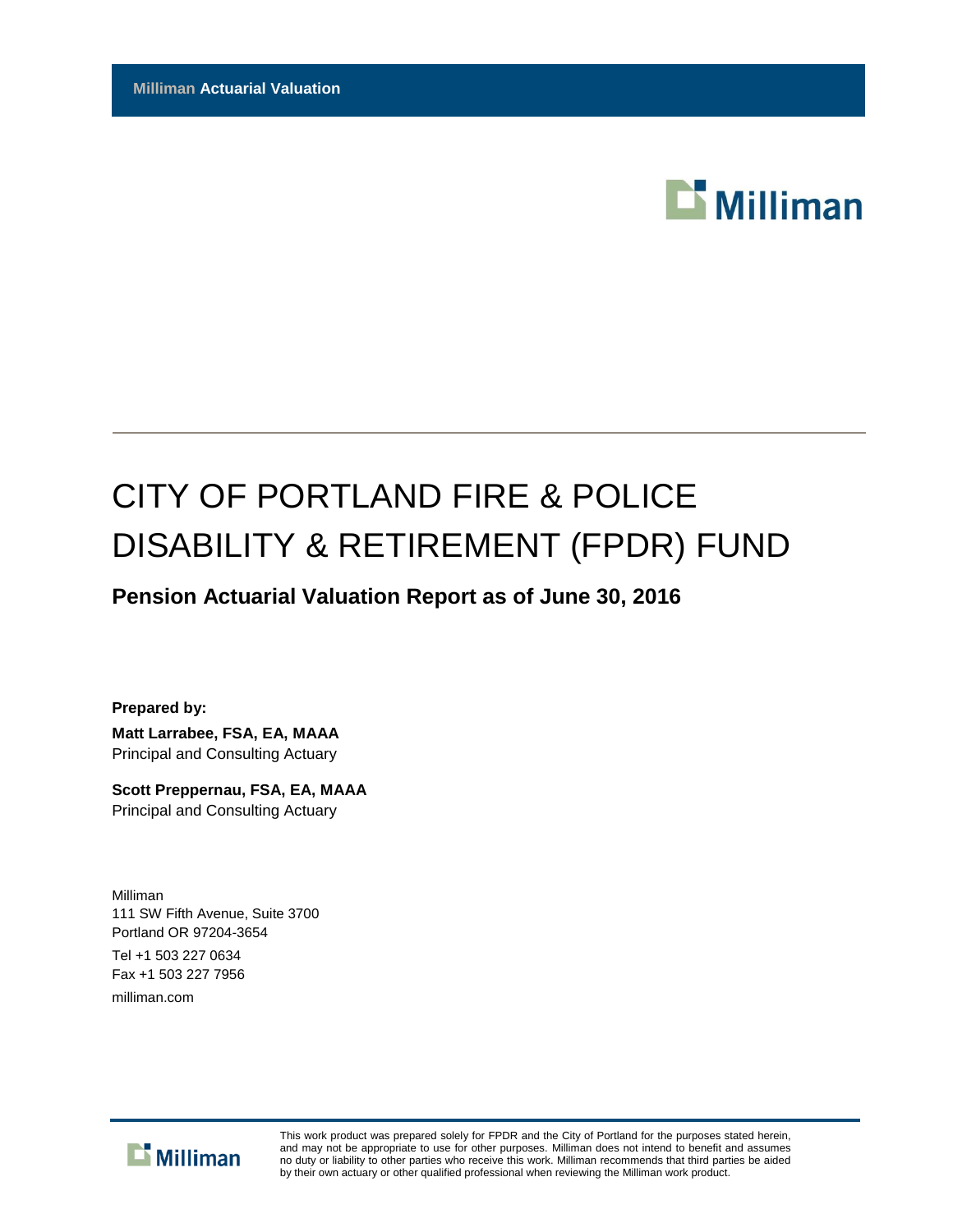

111 SW Fifth Avenue Suite 3700 Portland, OR 97204 USA Tel +1 503 227 0634 Fax +1 503 227 7956

milliman.com

January 16, 2017

Ms. Stacy Jones FPDR Financial Manager Bureau of Fire & Police Disability & Retirement

Dear Stacy,

As part of our engagement with the Bureau of Fire & Police Disability & Retirement and the City of Portland, we performed an actuarial valuation of the Fire & Police Disability & Retirement Fund ("FPDR" or "the System") sponsored by the City as of June 30, 2016. Our findings are set forth in this actuarial valuation report. This report reflects the benefit provisions in effect as of June 30, 2016.

In preparing this report, we relied, without audit, on information (some oral and some in writing) supplied by the System's staff. This information includes, but is not limited to, System benefit provisions as defined by City Charter, employee data, and financial information. We found this information to be reasonably consistent and comparable with information used for other purposes. The valuation results depend on the integrity of this information. If any of this information is inaccurate or incomplete our results may be different and our calculations may need to be revised.

All costs, liabilities, rates of interest, and other factors for the System have been determined on the basis of actuarial assumptions and methods which are individually reasonable (taking into account the experience of the System and reasonable expectations); and which, in combination, offer a reasonable estimate of anticipated experience affecting the System.

This valuation report is only an estimate of the System's financial condition as of a single date. It can neither predict the System's future condition nor guarantee future financial soundness. Actuarial valuations do not affect the ultimate cost of System benefits, only the timing of System contributions or cost recognition. While the valuation is based on an array of individually reasonable assumptions, other assumption sets may also be reasonable and valuation results based on those assumptions would be different. No one set of assumptions is uniquely correct.

Future actuarial measurements may differ significantly from the current measurements presented in this report due to such factors as the following: System experience differing from that anticipated by the economic or demographic assumptions; changes in economic or demographic assumptions; increases or decreases expected as part of the natural operation of the methodology used for these measurements; and changes in System benefit provisions or applicable law. Due to the limited scope of this assignment, we did not perform an analysis of the potential range of future measurements. The assumptions used in this report were reviewed and accepted by the FPDR Board in its May 2014 and September 2016 meetings.

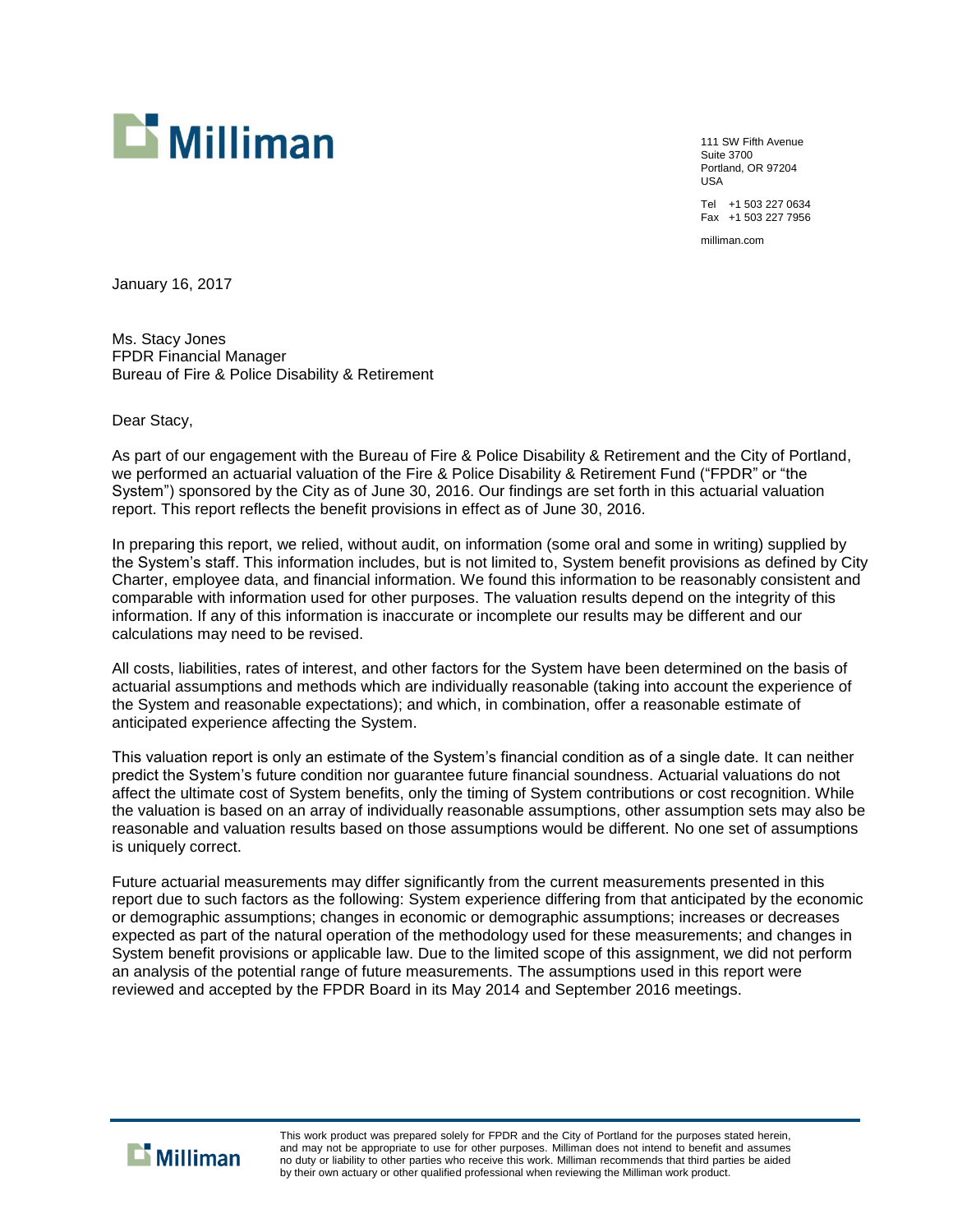Ms. Stacy Jones Bureau of Fire & Police Disability & Retirement January 16, 2017 Page 2

Milliman's work is prepared solely for the use and benefit of FPDR and the City of Portland.

Milliman does not intend to benefit or create a legal duty to any third party recipient of this report. No third party recipient of Milliman's work product should rely upon this report. Such recipients should engage qualified professionals for advice appropriate to their own specific needs.

The consultants who worked on this assignment are pension actuaries. Milliman's advice is not intended to be a substitute for qualified legal or accounting counsel.

The signing actuaries are independent of the plan sponsor. We are not aware of any relationship that would impair the objectivity of our work.

On the basis of the foregoing, we hereby certify that, to the best of our knowledge and belief, this report is complete and accurate and has been prepared in accordance with generally recognized and accepted actuarial principles and practices. We are members of the American Academy of Actuaries and meet the Qualification Standards to render the actuarial opinion contained herein.

Sincerely,

Principal and Consulting Actuary **Principal and Consulting Actuary** Principal and Consulting Actuary

Matthew R. Larrabee, FSA, EA, MAAA Scott D. Preppernau, FSA, EA, MAAA

j:\fpd\2016 Actuarial Valuation Report.docx

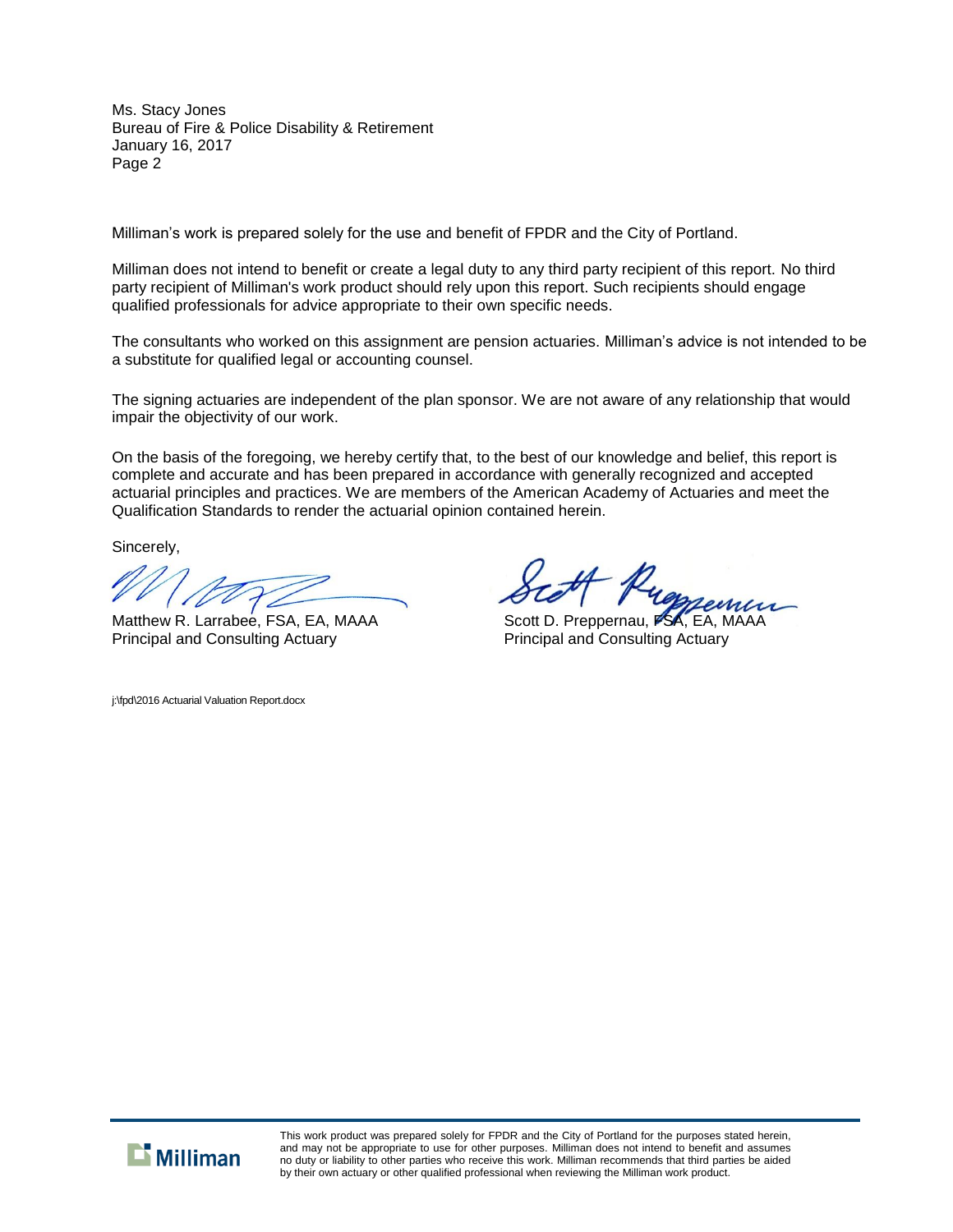# **Table of Contents**

#### **Page**

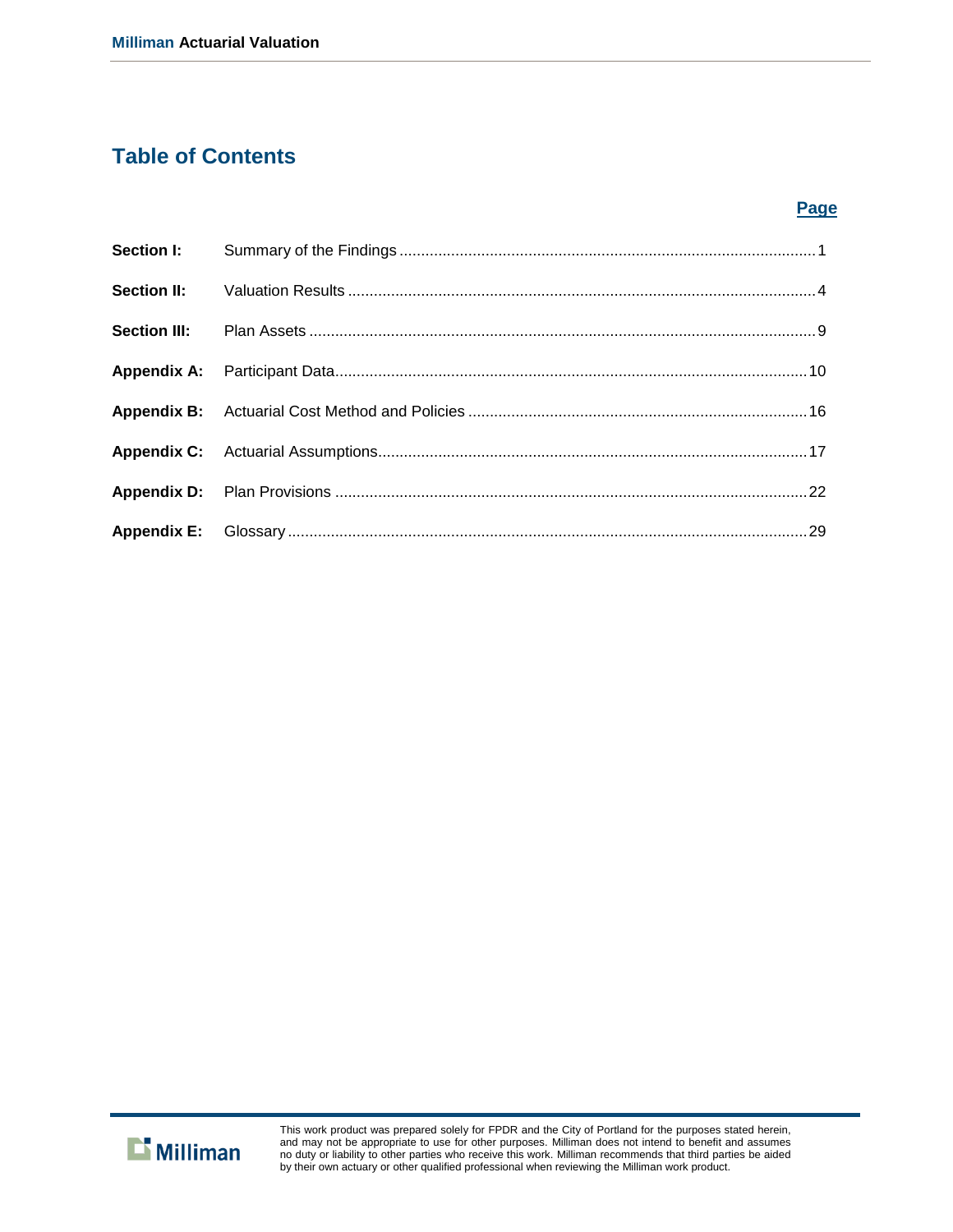# Section I – Summary of the Findings

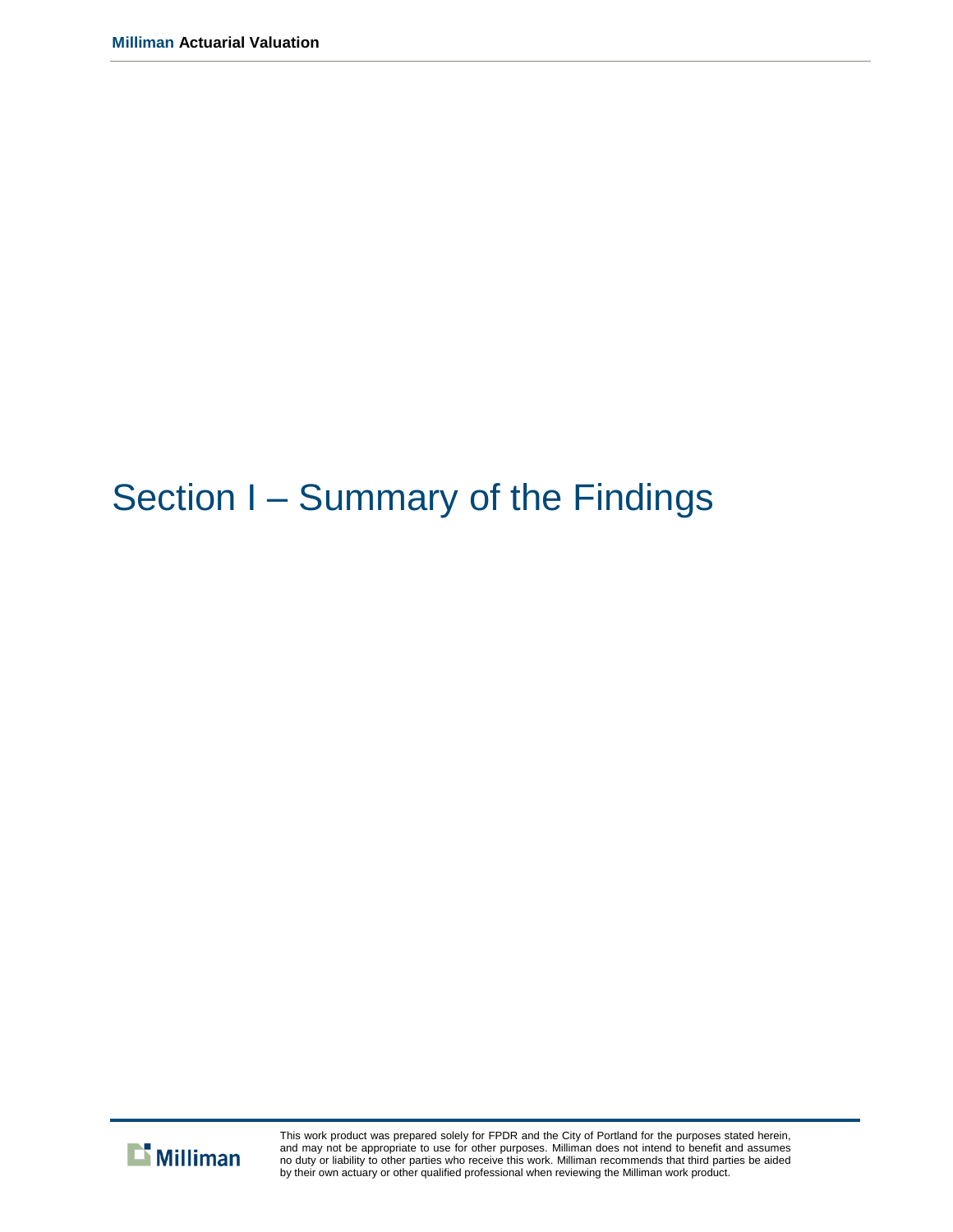# <span id="page-5-0"></span>**Summary of the Findings**

Milliman has prepared this report for the City of Portland and its Fire & Police Disability & Retirement Fund ("FPDR" or "the Plan") to:

- Estimate the Plan's actuarial liabilities as of June 30, 2016 for FPDR and the City of Portland,
- Provide a multi-year estimate of projected benefit payments from the Plan, and
- Provide the basis for later financial reporting results and levy adequacy analysis requested by FPDR, which will build from these June 30, 2016 valuation results.

## **Summary of Principal Results**

The following table summarizes the primary results of the valuation which are discussed further below.

|                                             | June 30, 2014           | <b>June 30, 2016</b>    |
|---------------------------------------------|-------------------------|-------------------------|
| Discount Rate                               | 4.29%                   | 2.85%                   |
| <b>Actuarial Cost Method</b>                | <b>Entry Age Normal</b> | <b>Entry Age Normal</b> |
| Actuarial Accrued Liability (AAL)           | 2,488,261,858<br>SS.    | \$ 3,689,965,110        |
| Assets                                      | 20,532,924              | 17,425,353              |
| Unfunded Actuarial Accrued Liability (UAAL) | 2,467,728,934           | 3,672,539,757           |
|                                             |                         |                         |
| Projected Base Pay for Next Year            | 138,327,897             | 137,979,123             |
| Normal Cost                                 | 54,833,824              | 88,590,012              |

FPDR is essentially funded on a pay-as-you-go basis via a property tax levy. The actuarial liabilities contained in this report are not used as a basis for pre-funding the plan, but do provide a measure of the present value of the financial obligation associated with the program. The actuarial liabilities are calculated from a projection of benefit payments. The projection reflects the current provisions, assumptions, and demographic information documented in this report. The stream of projected future benefit payments is converted to a net present value as of the valuation date based on the valuation discount rate, which is 2.85% for the current valuation. The total net present value is then assigned to past, present, and future service according to the actuarial cost method. The portion assigned to the past is called the **actuarial accrued liability (AAL)<sup>1</sup>** , while the portion assigned to the current year is referred to as the **normal cost**.

The results from this valuation will also be used to assist the City and FPDR in completing disclosures for financial reporting **measurement dates** as of June 30, 2017 and June 30, 2018 under **GASB 67** (which governs plan financial reporting) and **GASB 68** (which governs the City's reporting). Results calculated as of the June 30, 2016 **valuation date** in this report will be recalculated as of these later dates using standard actuarial roll-forward techniques. GASB 67 and GASB 68 permit the use of a valuation date that is up to 24 months prior to the measurement date. Actuarial valuations are conducted each even-numbered year, and results from that valuation will be used to develop the fiscal year-end for measurement dates 12 and 24 months subsequent to the valuation date. Following this procedure and generally accepted financial reporting practices for governmental entities, the results from this report will be used to develop GASB 67 and 68 results for the fiscal years ending in 2017 and 2018. However, the actual fiscal year-ending 2017 and 2018

*<sup>1</sup> Bolded terms from the Executive Summary are defined in the report glossary.*



 $\overline{a}$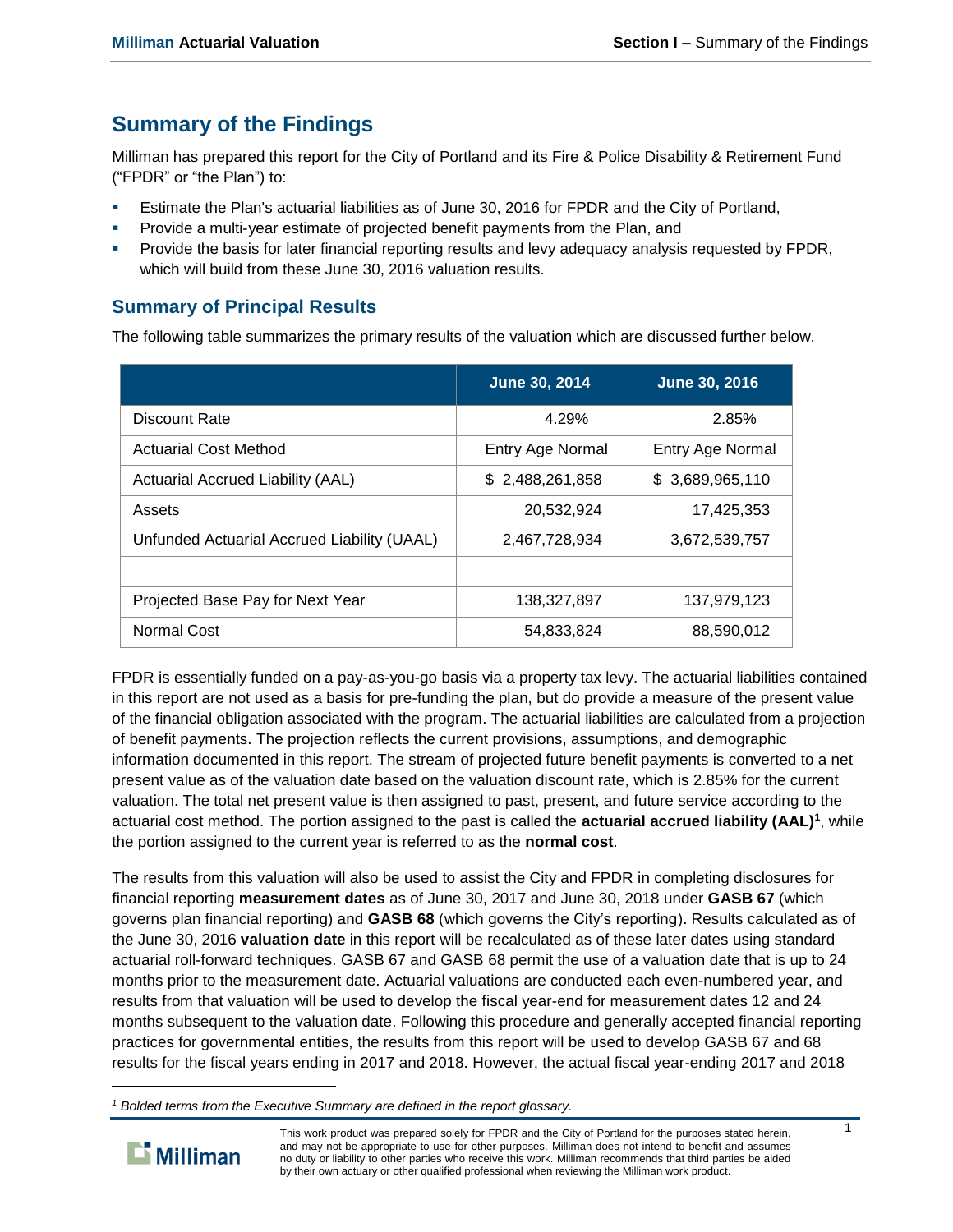results are not included in this report, as the measurements must be adjusted to reflect experience (including bond market information to identify the appropriate discount rate and audited fund asset levels) through the relevant dates. These results will be provided separately according to the relevant financial reporting timeframe.

The discount rate used to determine a net present value changed from 4.29% for the previous valuation as of June 30, 2014 to 2.85% for the current valuation as of June 30, 2016, which had the effect of significantly increasing the measured plan liabilities. The discount rate of 2.85% is the same rate used by FPDR in plan financial reporting as of June 30, 2016, and was selected to be consistent with the rate selection basis required under GASB 67. Because of the primarily unfunded nature of the FPDR plan, the discount rate under GASB 67 should be set equal to a municipal bond rate or index that represents yields for 20-year tax-exempt general obligation municipal bonds.

In this valuation, there are two categories of plan assets considered for FPDR: a \$750,000 Reserve Fund established by the governing City Charter, and the FPDR Fund, which held \$16,675,353 in trust for pension benefits as of June 30, 2016. Assets are reported by FPDR and are measured on a fair market value basis. We understand these funds are invested in short-term fixed income securities, in a similar manner to the general assets of the City of Portland. The FPDR Fund is included as an asset in this valuation based upon consultation with FPDR, the City of Portland, and the City's external auditor.

The City of Portland also provides an "indirect subsidy" retiree healthcare benefit for FPDR members via allowing access to the medical plans offered to active FPDR members. We understand the indirect (or implicit) subsidy for these benefits is valued in a separate actuarial valuation conducted by another actuary.

In addition to the indirect subsidy noted above, FPDR also provides a benefit that reimburses medical expenses associated with service-connected injuries and illness. In consultation with FPDR and the City's external auditor, it was decided that beginning with the June 30, 2012 valuation the liability for post-retirement disability-related expenses could be estimated by applying a fixed percentage load to the pension liabilities. For valuations conducted since that date – including the current one – the percentage load was 0.5%. This percentage is consistent with observed experience over the prior 6 years, where disability-related postretirement benefits averaged approximately 0.5% of pension payments.

## **Plan Provisions**

Since to the previous valuation, two significant changes occurred that modified the plan provisions reflected in this valuation.

**FPDR Two COLA**: Based on requirements of the City Charter and FPDR administrative practices, we understand that the FPDR Board has discretion over the COLA paid to FPDR Two retirees, but that the COLA may not exceed the amount paid to police & fire members under Oregon PERS. When the prior valuation as of June 30, 2014 was conducted, the highest annual COLA payable prospectively under Oregon PERS was 1.25%. The June 30, 2014 valuation used an assumption that the future COLA for FPDR Two members would be 1.25% each year.

As a result of the Oregon Supreme Court decision in *Moro v. State of Oregon* (released in April 2015), Oregon PERS now administers a blended COLA that varies by individual based on both when service was performed and on the amount of annual benefit. Under the current approach, the highest COLA received by any PERS police & fire retiree is 2%. That rate applies for PERS retirees who performed all their service prior to October 2013.

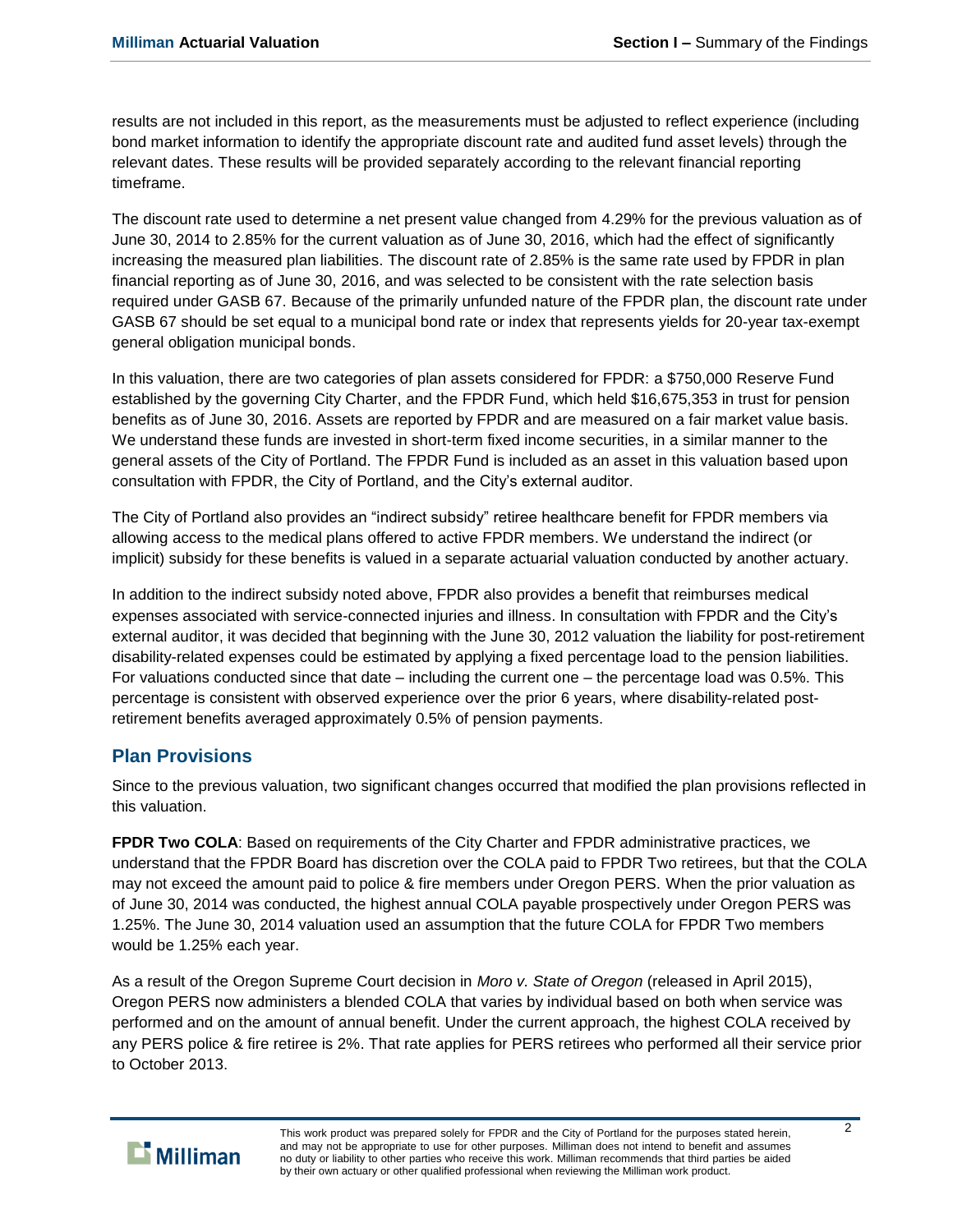In 2016, the FPDR Board chose to pay a blended COLA for FPDR Two retirees. The blended COLA paid was calculated as 2.0% for benefits related to service through October 8, 2013 and 1.25% for benefits related to service after that date. While the COLA selected by the Board can vary from year to year, for purposes of the valuation we have assumed this same FPDR Two COLA calculation approach applies in the future, based upon discussion with FPDR and the Board.

Reflecting the blended FPDR Two COLA instead of the 1.25% FPDR Two COLA assumed in the previous valuation increased the Actuarial Accrued Liability by \$289 million in the current valuation.

**27 Pay Periods and Final Average Salary**: In 2012, changes were made to the City charter that eliminated the situation where in certain retirement months 27 pay periods are included in the plan's one-year final average pay calculation (rather than the typical 26 pay periods). Since the previous valuation, we understand that an arbitration ruling reversed the effect of those changes. As a result, in the current valuation we added an assumption regarding the average increase to final average pay that may occur due to the likelihood that members will choose to retire in favorable (27 pay period) months. This change increased the Actuarial Accrued Liability by \$33 million in the current valuation.

# **Assumptions and Methods**

Most demographic and economic assumptions used in this valuation are based on an experience study presented to the FPDR Board on May 27, 2014, which also formed the basis for the assumptions used in the June 30, 2014 valuation.

The following assumptions were updated in the current valuation, in keeping with the procedures adopted by the FPDR Board with the 2014 experience study:

- The discount rate used for the valuation is selected to be consistent with the discount rate used for GASB financial reporting at the valuation date. The GASB standards require the use of a municipal bond rate or index for a plan such as FPDR, which led to the current valuation's discount rate of 2.85%. This is a decrease of 144 basis points from the prior valuation, and the discount rate change increased the Actuarial Accrued Liability (AAL) as of the valuation date by \$574 million.
- In the 2014 experience study, the mortality assumptions used for all members and beneficiaries were selected to be consistent with the same assumptions used by the Oregon Public Employees Retirement System (OPERS) for police and fire members in the most recently published OPERS valuation. The OPERS assumption is used because the much larger size of the OPERS system generates more statistically credible mortality experience for Oregon public safety personnel than would result from examining FPDR experience in isolation. Because the OPERS assumption for police and fire members has been updated since the previous FDPR valuation, a parallel change was made in the current FPDR valuation. Updating this assumption, which lengthened assumed retiree life expectancy, increased AAL by \$147 million in the current valuation.
- Changes were also made to assumptions regarding salary increases to reflect the salary increases for Portland Police Association members contained in a recently approved contract. Including the an assumption provision for the PPA contract increased AAL by \$26 million in the current valuation.

These changes are discussed more fully in the appendices to this report, and their effects on measured liabilities are shown in Section II of this report. All actuarial assumptions, methods, and plan provisions valued are summarized in the appendices of this report.

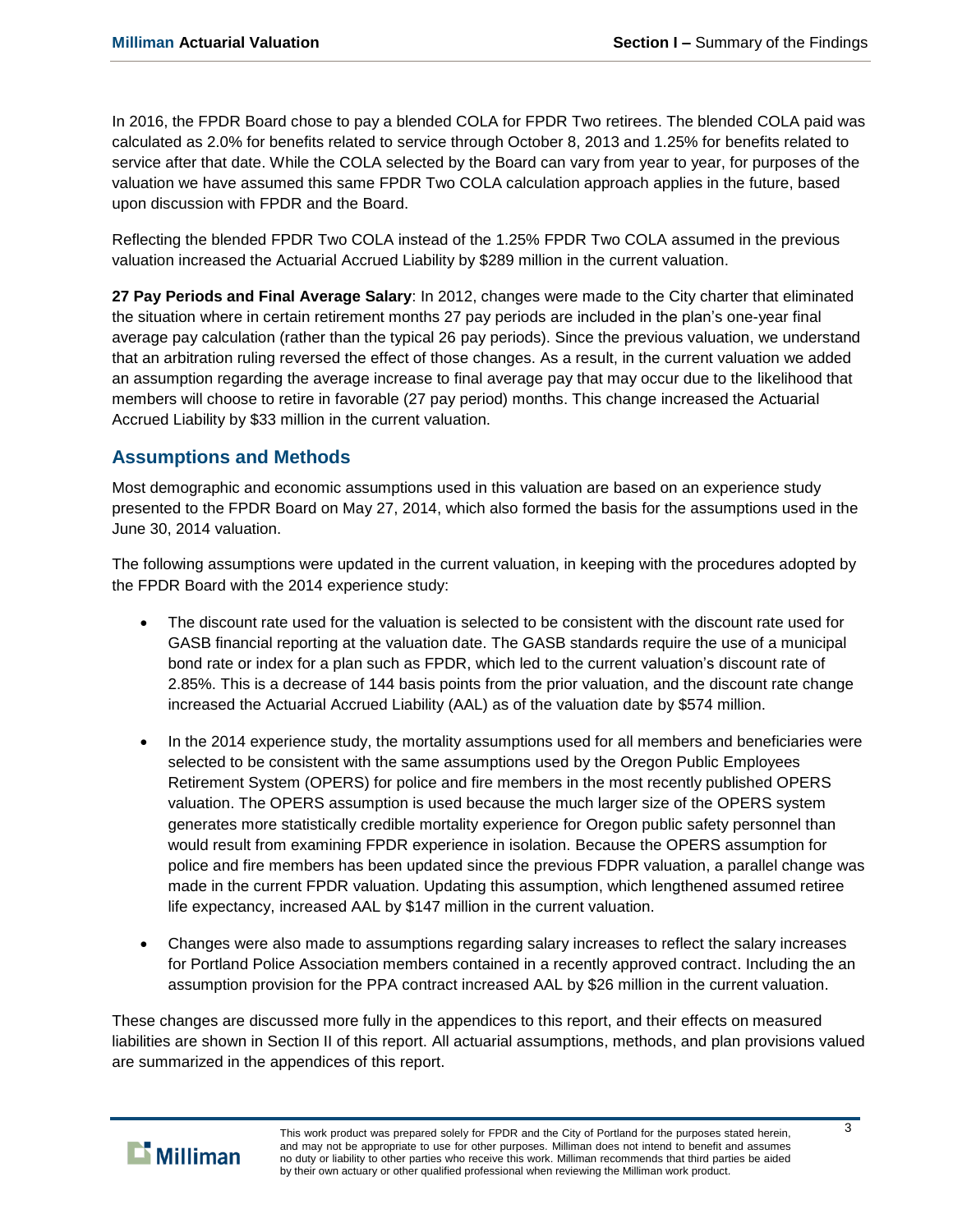# Section II – Valuation Results

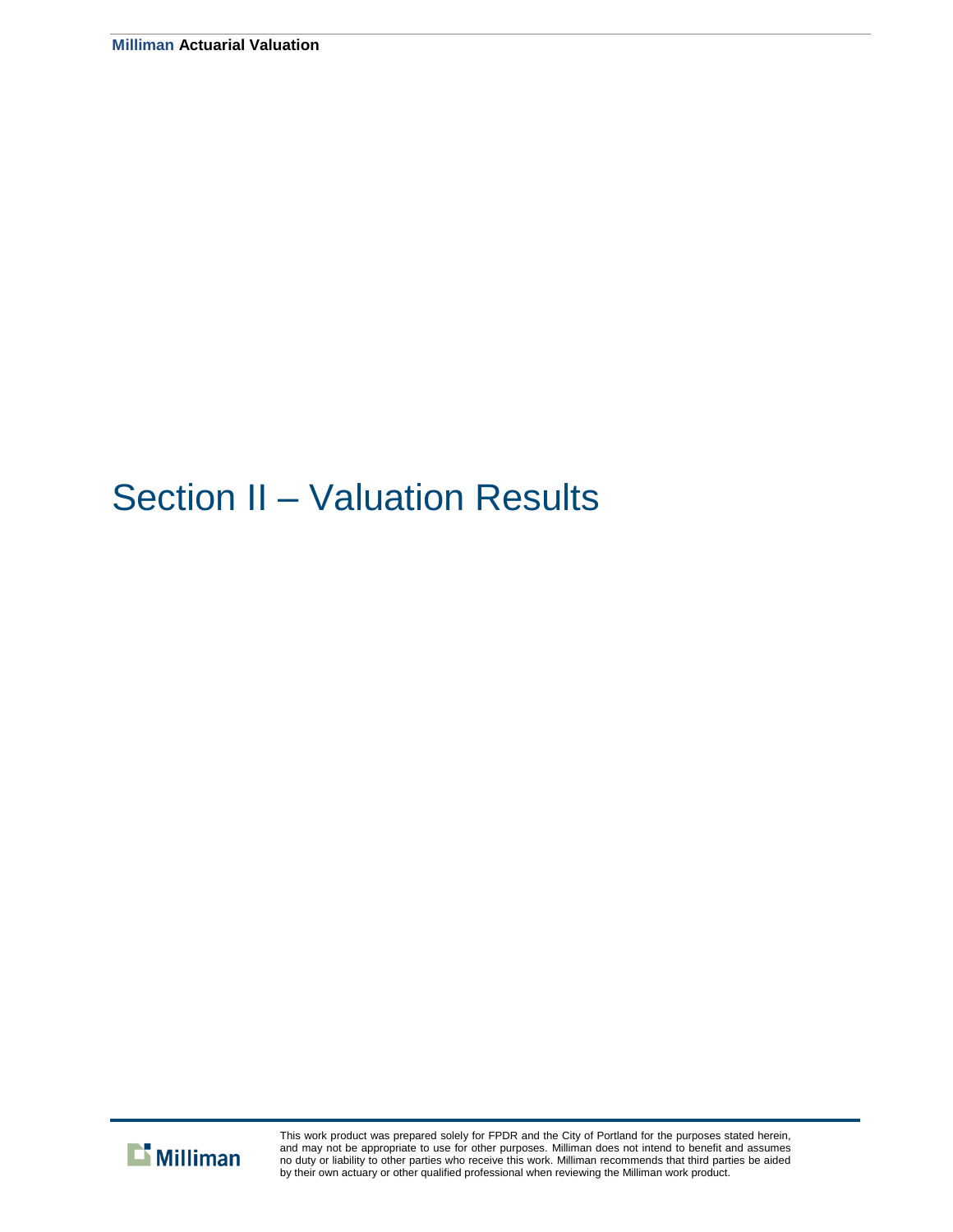# <span id="page-9-0"></span>**Valuation Results**

# **Calculation of the Unfunded Actuarial Accrued Liability (UAAL)**

The development of the Unfunded Actuarial Accrued Liability is shown in the table below.

|    | <b>Benefit Obligations and UAAL</b>                          | June 30, 2014           | June 30, 2016    |
|----|--------------------------------------------------------------|-------------------------|------------------|
|    |                                                              |                         |                  |
|    | <b>Actuarial Cost Method</b>                                 | <b>Entry Age Normal</b> | Entry Age Normal |
|    |                                                              |                         |                  |
|    | 1 Discount Rate                                              | 4.29%                   | 2.85%            |
|    | 2 Total Present Value of Benefits (includes future accruals) | 3,059,753,560           | 4,624,510,192    |
|    | 3 Actuarial Accrued Liability                                |                         |                  |
| a. | Retirees                                                     | 1,356,896,382           | 2,010,042,320    |
|    | b. Pre-retirement disableds                                  | 52,332,714              | 63,447,477       |
| c. | Surviving spouses and alternate payees                       | 127, 145, 353           | 165,097,924      |
| d. | Inactive participants with deferred benefits                 | 27,003,890              | 57,238,628       |
|    | e. Active employees                                          | 924,883,520             | 1,394,138,761    |
| f. | <b>Total</b>                                                 | 2,488,261,858           | 3,689,965,110    |
|    | 4 Present value of future normal costs (2.-3.f.)             | 571,491,702             | 934,545,082      |
|    | 5 Projected next year's base pay                             | 138, 327, 897           | 137,979,123      |
|    | 6 Normal cost                                                | 54,833,824              | 88,590,012       |
|    | 7 Assets                                                     | 20,532,924              | 17,425,353       |
|    | 8 Unfunded Actuarial Accrued Liability (UAAL) (3.f. -7.)     | 2,467,728,934           | 3,672,539,757    |

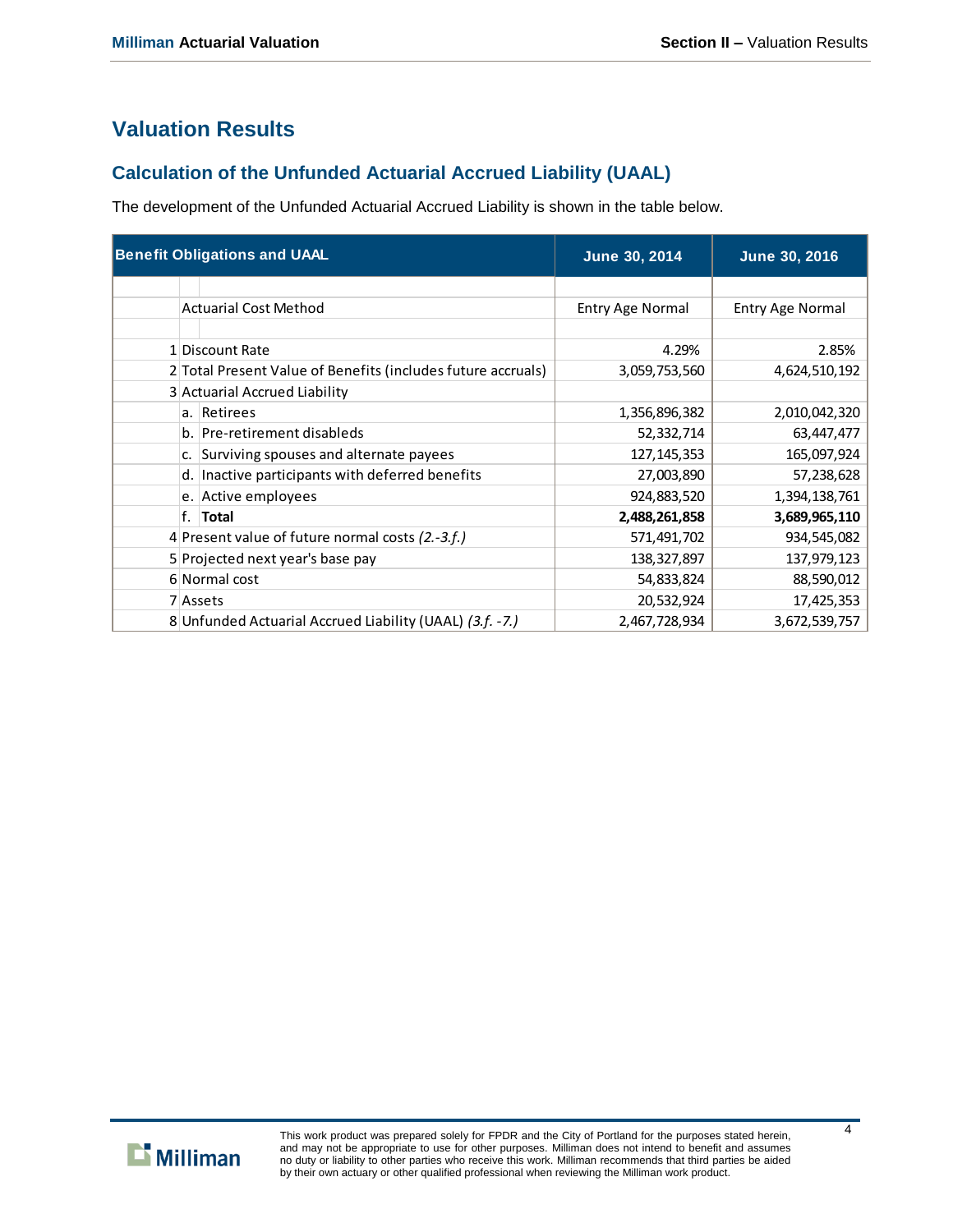## **Projected Benefit Payments**

The table below shows the projected benefit payments assuming no new entrants and all valuation assumptions are realized. The payment projections shown include the effect of assumed future service and salary increases for current actives, as well as the assumed load for disability-related medical expenses in retirement. The amounts shown do not include any projected benefit payments to members from the Oregon Public Employees Retirement System (OPERS) in which FPDR Three members also participate. The amounts shown also do not include either any employer contributions to OPERS for service by FPDR Three members or any projected benefit payments from OPERS to FPDR Three members and their survivor beneficiaries. For comparison, the actual benefit payments during the 2015-2016 fiscal year on this basis were approximately \$110 million.

| <b>Fiscal Year</b> | <b>Projected Benefit</b><br><b>Payments</b> |
|--------------------|---------------------------------------------|
| 2016-2017          | \$117,717,000                               |
| 2017-2018          | 121,682,000                                 |
| 2018-2019          | 126,264,000                                 |
| 2019-2020          | 131,371,000                                 |
| 2020-2021          | 136,344,000                                 |
| 2021-2022          | 141,530,000                                 |
| 2022-2023          | 146,488,000                                 |
| 2023-2024          | 151,876,000                                 |
| 2024-2025          | 158,548,000                                 |
| 2025-2026          | 165,329,000                                 |
| 2026-2027          | 172,243,000                                 |
| 2027-2028          | 179,011,000                                 |
| 2028-2029          | 185,634,000                                 |
| 2029-2030          | 191,528,000                                 |
| 2030-2031          | 197,433,000                                 |
| 2031-2032          | 203,004,000                                 |
| 2032-2033          | 207,845,000                                 |
| 2033-2034          | 211,453,000                                 |
| 2034-2035          | 213,909,000                                 |
| 2035-2036          | 215,265,000                                 |
| 2036-2037          | 215,700,000                                 |
| 2037-2038          | 215,260,000                                 |
| 2038-2039          | 214,075,000                                 |
| 2039-2040          | 212,346,000                                 |
| 2040-2041          | 210,063,000                                 |
| 2041-2042          | 207,345,000                                 |
| 2042-2043          | 204,309,000                                 |
| 2043-2044          | 200,816,000                                 |
| 2044-2045          | 197,130,000                                 |
| 2045-2046          | 193,047,000                                 |

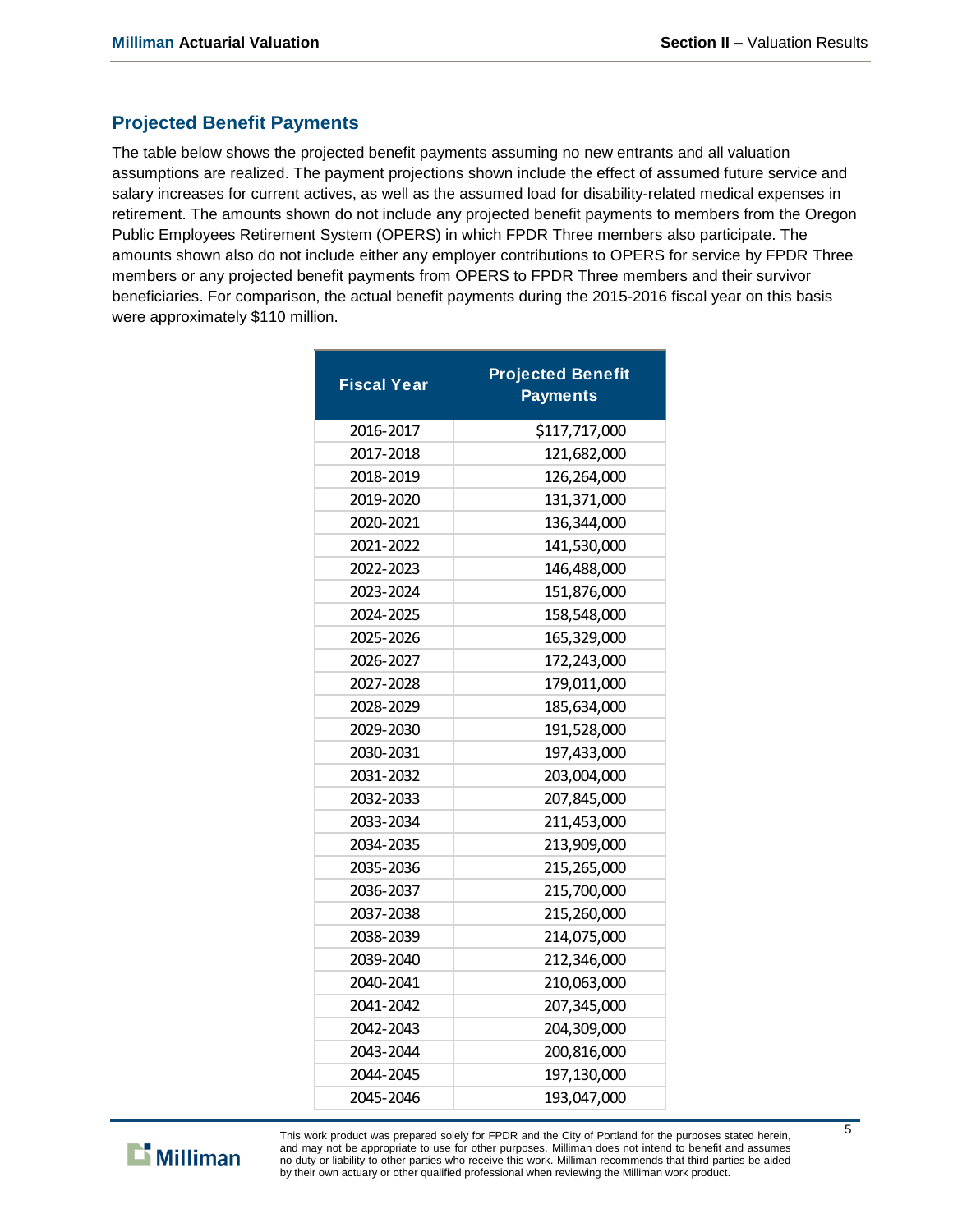## **Actuarial Liabilities by Tier**

|                                        |                                  |                                |                                  | June 30, 2016                  |                                    |                                  |               |
|----------------------------------------|----------------------------------|--------------------------------|----------------------------------|--------------------------------|------------------------------------|----------------------------------|---------------|
|                                        | <b>FPDR One</b><br><b>Police</b> | <b>FPDR One</b><br><b>Fire</b> | <b>FPDR Two</b><br><b>Police</b> | <b>FPDR Two</b><br><b>Fire</b> | <b>FPDR Three</b><br><b>Police</b> | <b>FPDR Three</b><br><b>Fire</b> | Total         |
| <b>Total Present Value of Benefits</b> |                                  |                                |                                  |                                |                                    |                                  |               |
| Active                                 | $\overline{\phantom{0}}$         | $\overline{\phantom{a}}$       | 1,390,790,243                    | 914,282,237                    | 12,116,426                         | 11,494,937                       | 2,328,683,843 |
| Inactive                               | 115,424,002                      | 104,689,114                    | 1,204,127,235                    | 871,585,998                    |                                    |                                  | 2,295,826,349 |
| Total                                  | 115,424,002                      | 104,689,114                    | 2,594,917,478                    | 1,785,868,235                  | 12,116,426                         | 11,494,937                       | 4,624,510,192 |
| <b>Actuarial Accrued Liability</b>     |                                  |                                |                                  |                                |                                    |                                  |               |
| Active                                 | $\qquad \qquad \blacksquare$     | $\overline{\phantom{a}}$       | 871,404,215                      | 520,467,173                    | 1,140,953                          | 1,126,420                        | 1,394,138,761 |
| Inactive                               | 115,424,002                      | 104,689,114                    | 1,204,127,235                    | 871,585,998                    |                                    |                                  | 2,295,826,349 |
| Total                                  | 115,424,002                      | 104,689,114                    | 2,075,531,450                    | 1,392,053,171                  | 1,140,953                          | 1,126,420                        | 3,689,965,110 |
| <b>Normal Cost</b>                     | $\blacksquare$                   | $\overline{\phantom{a}}$       | 53,815,198                       | 33,816,770                     | 485,434                            | 472,610                          | 88,590,012    |
| Projected next year's base pay         | $\overline{\phantom{a}}$         | $\overline{\phantom{a}}$       | 60,344,784                       | 39,988,494                     | 19,493,545                         | 18, 152, 300                     | 137,979,123   |
| Normal Cost as % of base pay           | N/A                              | N/A                            | 89.2%                            | 84.6%                          | 2.5%                               | 2.6%                             | 64.2%         |

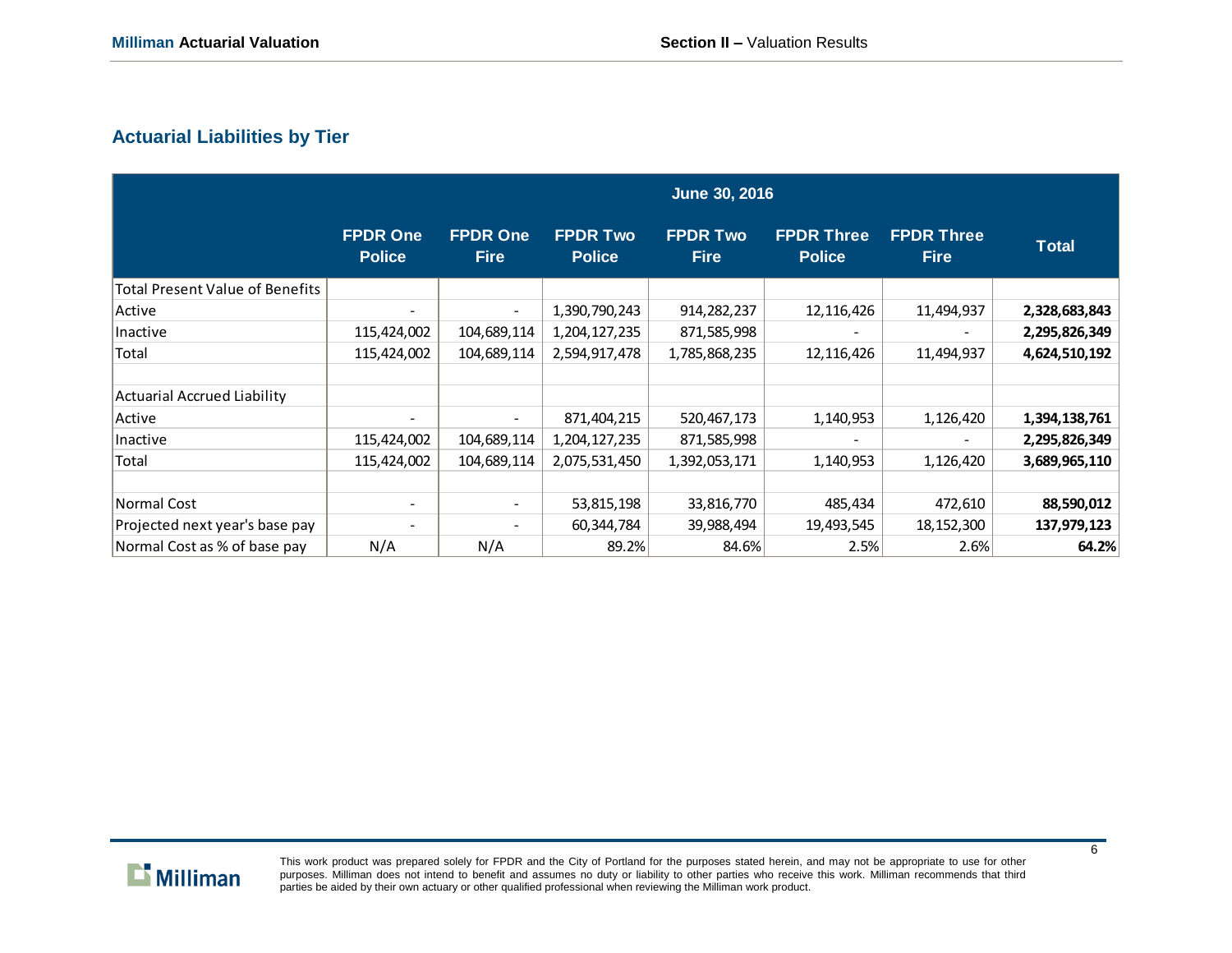#### **Analysis of Gains and Losses**

The table below shows Actuarial Accrued Liability (AAL) as of the previous valuation date of July 1, 2014, the expected AAL at the current valuation date if all assumptions were met with no changes to benefit provisions or assumptions, and the actual AAL calculated in this valuation before reflecting any changes to benefit provisions or assumptions. As detailed in the table, actual experience compared to assumption since the last valuation led to a \$21 million demographic experience loss, or increase in liability, compared to the expected liability. The main reasons for this loss were FPDR Two COLA increases being higher than expected and participants living longer than assumed. These losses were partially offset by actual salary increases during the prior two year period being below those anticipated by the previous valuation's assumptions, leading to lower projected retirement benefits, and by FPDR One COLA increases being lower than expected.

| <b>Actuarial Accrued Liability Gain/(Loss) Analysis</b> |                                |
|---------------------------------------------------------|--------------------------------|
|                                                         | Actuarial Accrued<br>Liability |
| June 30, 2014 AAL                                       | 2,488,261,858                  |
| Expected June 30, 2016 AAL before changes               | 2,600,582,875                  |
| Actual June 30, 2016 AAL before changes                 | 2,621,295,094                  |
| Gain/(Loss)                                             | (20, 712, 219)                 |
| Gain/(Loss) as % of expected AAL                        | $-0.8%$                        |
| Sources of Gain/(Loss)                                  |                                |
| Salary experience                                       | 16,091,160                     |
| <b>COLA</b> experience                                  | (27,611,790)                   |
| Retiree mortality experience                            | (12,695,561)                   |
| New actives                                             | (86, 848)                      |
| Total                                                   | (24, 303, 039)                 |
| Remaining Gain/(Loss) from other sources                | 3,590,820                      |
| Remaining Gain/(Loss) as % of expected AAL              | 0.1%                           |

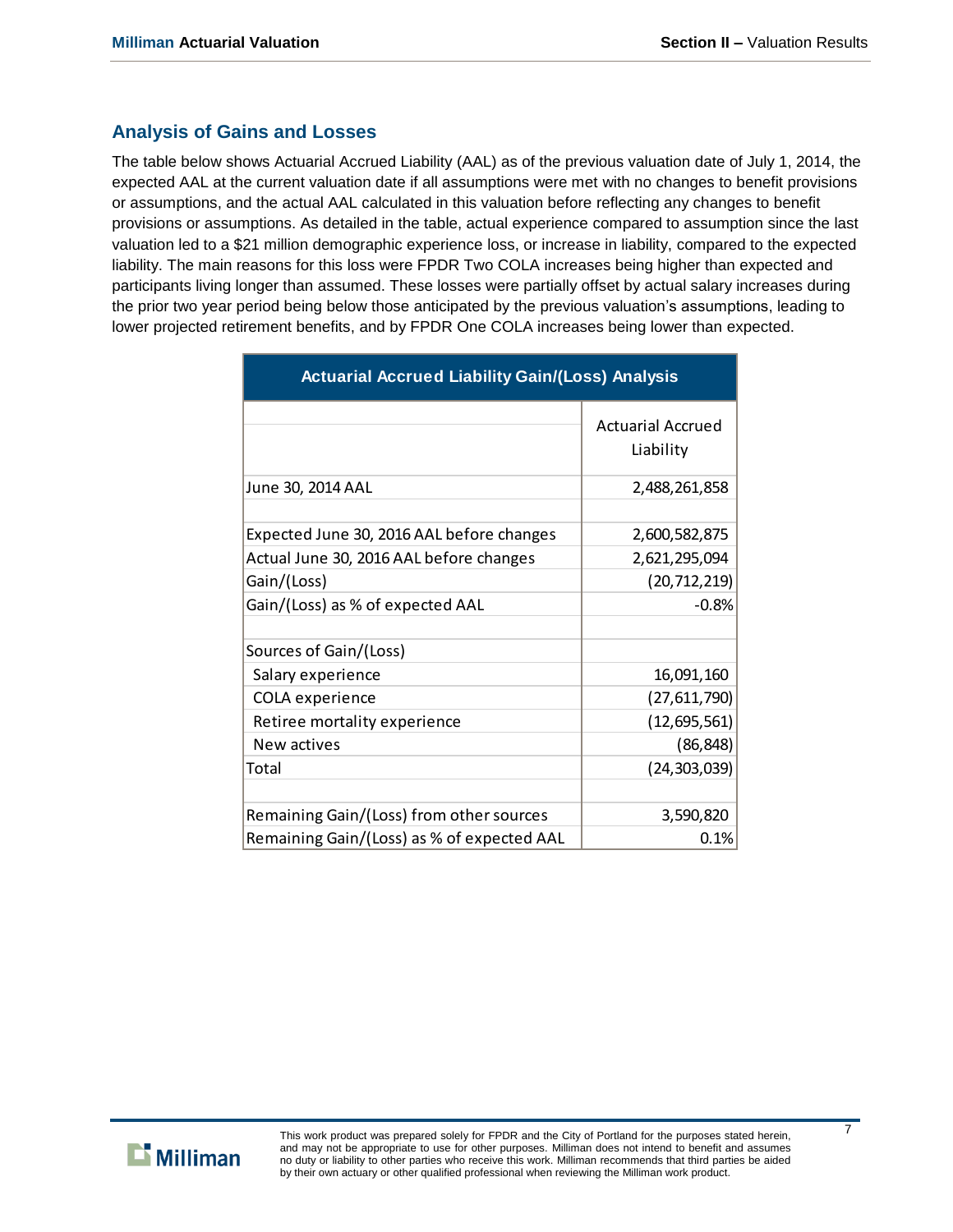## **Effect of Assumption, Method, and Plan Changes**

The table below shows the changes in plan AAL and Normal Cost that occurred as a result of legislative changes and an arbitration ruling that impact benefits payable under the FPDR plan provisions, along with the effects of updating the discount rate, mortality, and salary merit scale assumptions, as discussed in Appendix C of this report.

| <b>Effect of Assumption, Method, and Plan Changes</b> |                          |                    |
|-------------------------------------------------------|--------------------------|--------------------|
|                                                       |                          |                    |
|                                                       | <b>Actuarial Accrued</b> |                    |
|                                                       | Liability (AAL)          | <b>Normal Cost</b> |
| June 30, 2014 Valuation                               | 2,488,261,858            | 54,833,824         |
|                                                       |                          |                    |
| June 30, 2016 before changes                          | 2,621,295,094            | 51,693,616         |
|                                                       |                          |                    |
| Plan provision changes                                |                          |                    |
| FPDR Two COLA change                                  | 289, 174, 272            | 6,062,805          |
| 27 pay period arbitration decision                    | 33,083,445               | 1,733,255          |
| Assumption/method changes                             |                          |                    |
| Discount rate assumption                              | 573,921,646              | 24,663,845         |
| Mortality assumption                                  | 146,973,074              | 2,983,935          |
| Reflect new PPA contract in merit scale               | 25,517,579               | 1,452,556          |
| Total change                                          | 1,068,670,016            | 36,896,396         |
|                                                       |                          |                    |
| June 30, 2016 Final Valuation Results                 | 3,689,965,110            | 88,590,012         |

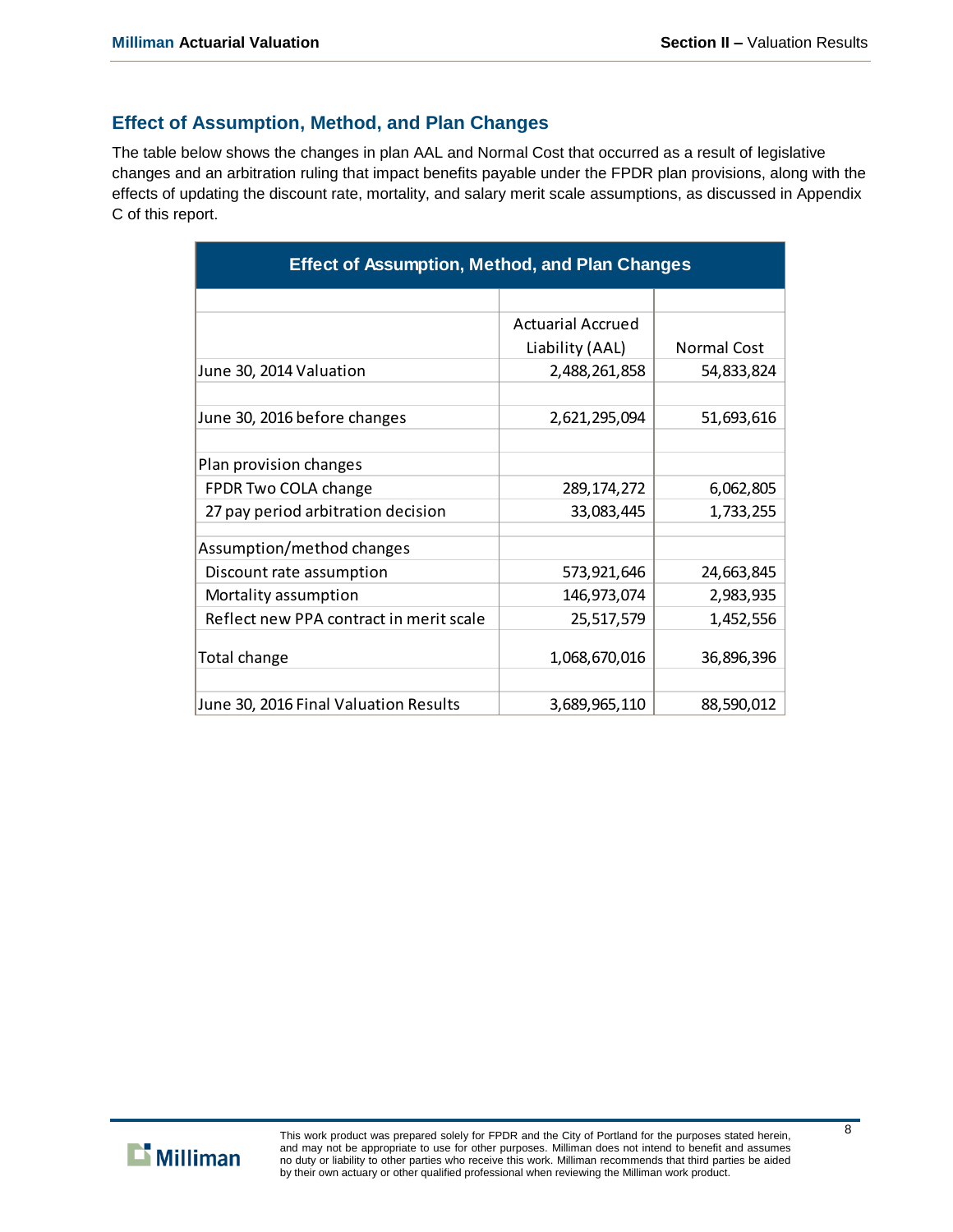# Section III – Plan Assets

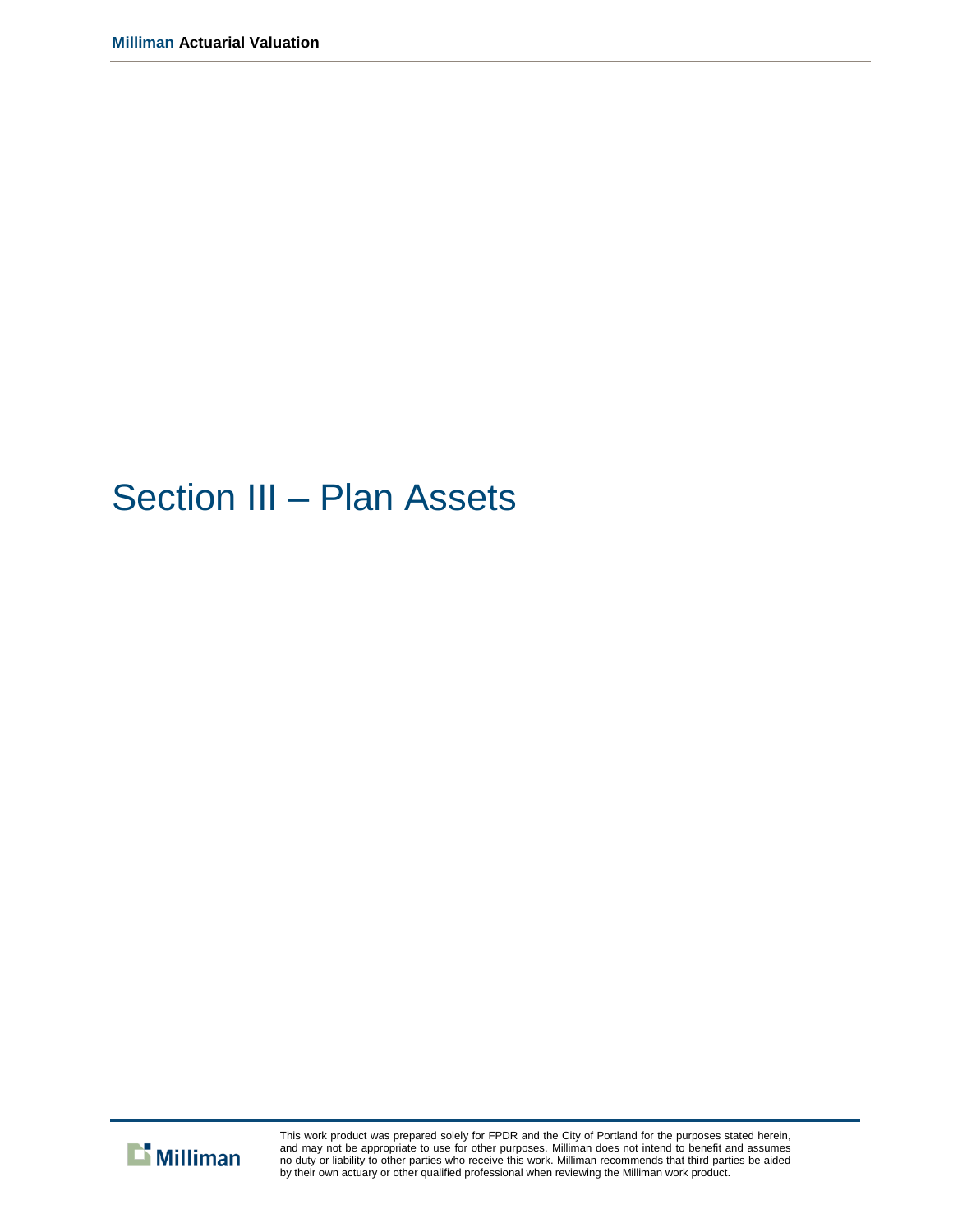# <span id="page-15-0"></span>**Plan Assets**

The FPDR Board of Trustees administers both the FPDR Fund and a Reserve Fund.

The FPDR Fund is invested primarily in cash and short-term investments. As of June 30, 2016, the Fund had a total of \$16,675,353 in net assets considered held in trust for pension benefits.

The Reserve Fund is authorized under provisions of Chapter 5 (Section 5-104) of the City of Portland's Charter; and its purpose is to provide a reserve from which advances can be made to the FPDR Fund in the event the Fund is depleted to the extent that it cannot meet its current obligations. Under provisions of the City Charter, the Reserve Fund maximum is established at \$750,000 and is fully funded as of June 30, 2016.

Based on input from FPDR, the City of Portland and its external auditor, we understand both the FPDR Fund held in trust for pension benefits and the Reserve Fund are considered to meet GASB requirements of plan assets for financial reporting, and thus are used for plan actuarial valuation purposes.

The amounts shown below for both the current and prior valuation date are provided to us by FPDR and the City of Portland and are reported on a fair market value basis.

|                                 |                                                        | <b>Asset Summary</b>          |                                       |
|---------------------------------|--------------------------------------------------------|-------------------------------|---------------------------------------|
| <b>Valuation</b><br><b>Date</b> | <b>FPDR Fund - Held in</b><br><b>Trust for Pension</b> | <b>Reserve</b><br><b>Fund</b> | <b>Total Pension</b><br><b>Assets</b> |
| June 30, 2014                   | \$19,782,924                                           | \$750,000                     | \$20,532,924                          |
| June 30, 2016                   | \$16,675,353                                           | \$750,000                     | \$17,425,353                          |

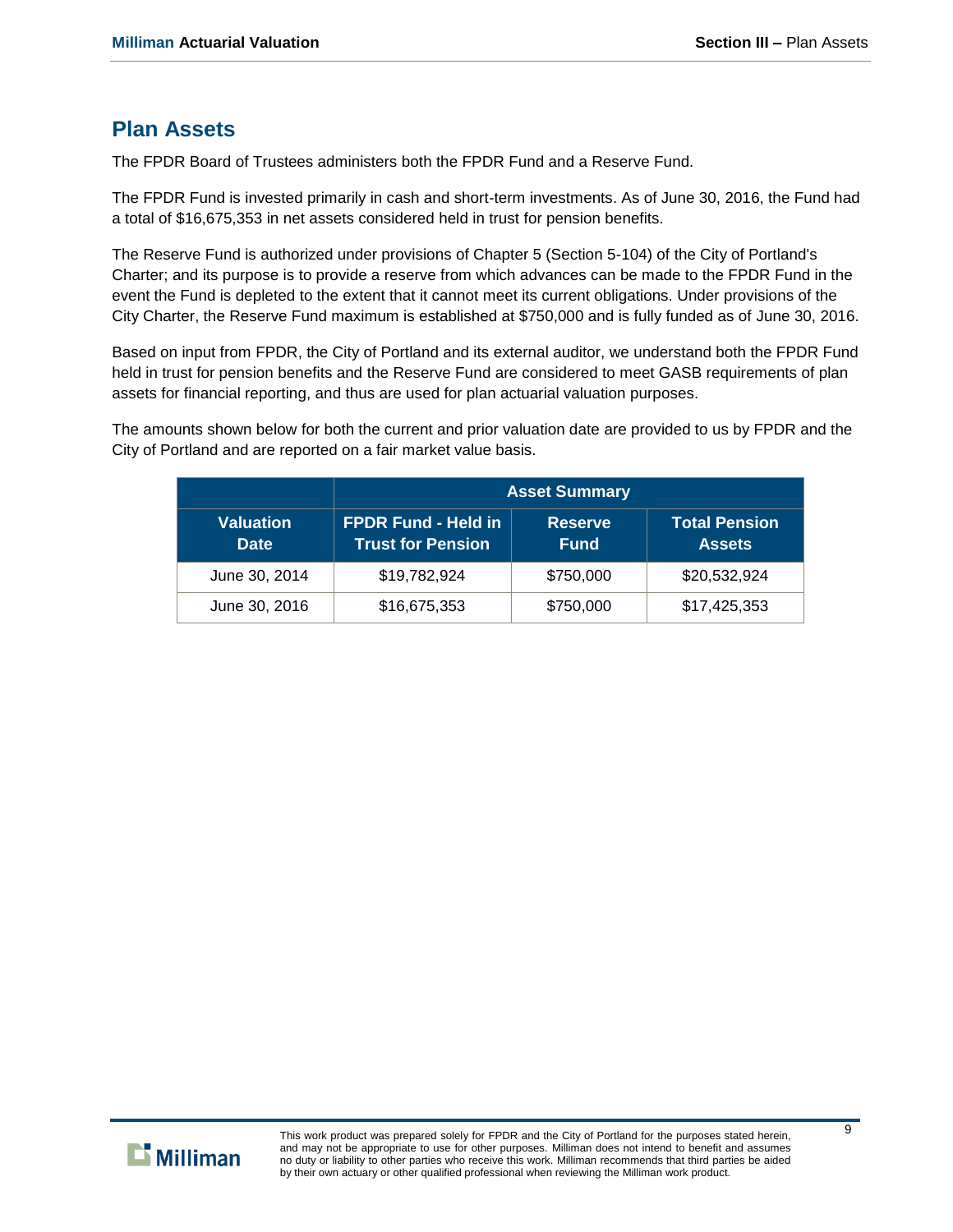Appendix A

**Participant Data**

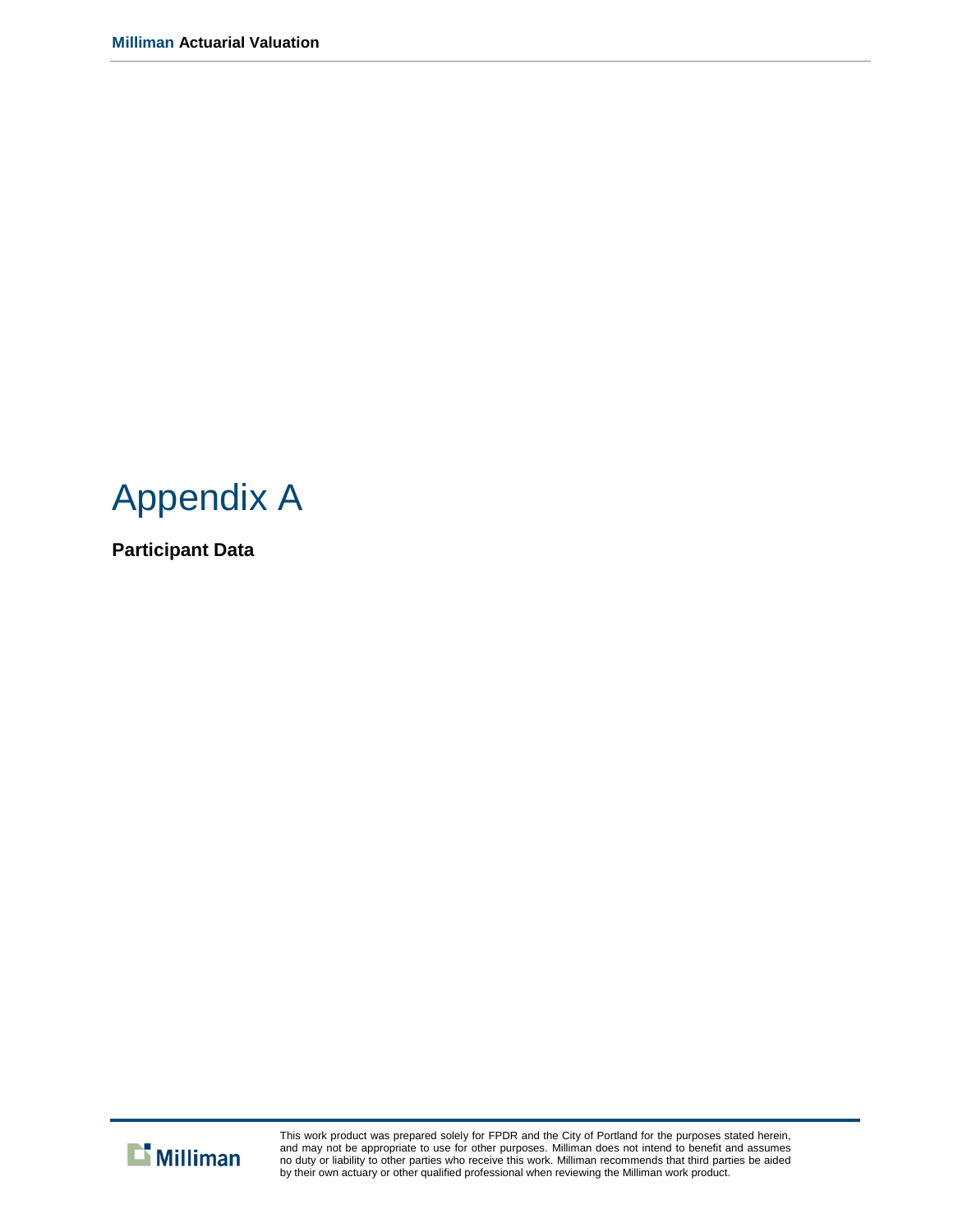<span id="page-17-0"></span>

| <b>Statistics for FPDR Participants as of June 30, 2016</b>      |                  |                  |          |          |             |                   |          |          |          |
|------------------------------------------------------------------|------------------|------------------|----------|----------|-------------|-------------------|----------|----------|----------|
|                                                                  |                  | FPDR One         |          | FPDR Two |             | <b>FPDR Three</b> |          | Total    | Grand    |
|                                                                  | Police           | Fire             | Police   | Fire     | Police      | Fire              | Police   | Fire     | Total    |
| Actives                                                          |                  |                  |          |          |             |                   |          |          |          |
| Headcount                                                        | $\boldsymbol{0}$ | $\boldsymbol{0}$ | 628      | 427      | 239         | 223               | 867      | 650      | 1,517    |
| Average Age                                                      | N/A              | N/A              | 46.1     | 44.7     | 34.9        | 35.6              | 43.0     | 41.6     | 42.4     |
| <b>Average Service</b>                                           | N/A              | N/A              | 18.2     | 17.0     | 5.8         | 5.7               | 14.8     | 13.1     | 14.1     |
| Average Salary*                                                  | N/A              | N/A              | \$96,368 | \$96,563 | \$81,563    | \$81,400          | \$92,287 | \$91,361 | \$91,890 |
| Current Retiree & Beneficiaries**                                |                  |                  |          |          |             |                   |          |          |          |
| Headcount                                                        | 245              | 243              | 787      | 541      | 0           | $\pmb{0}$         | 1,032    | 784      | 1,816    |
| Average Age                                                      | 82.0             | 84.2             | 65.9     | 66.1     | N/A         | N/A               | 69.7     | 71.7     | 70.6     |
| <b>Average Monthly Benefit</b>                                   | \$3,148          | \$3,251          | \$5,427  | \$6,138  | N/A         | N/A               | \$4,886  | \$5,243  | \$5,040  |
| <b>Current Disabled Participants</b>                             |                  |                  |          |          |             |                   |          |          |          |
| Headcount                                                        | 4                | 5                | 23       | 3        | 0           | $\pmb{0}$         | 27       | 8        | 35       |
| Average Age                                                      | 61.3             | 61.0             | 50.3     | 49.3     | N/A         | N/A               | 51.9     | 56.6     | 53.0     |
| <b>Average Monthly Benefit</b>                                   | \$4,385          | \$4,394          | \$3,779  | \$2,234  | N/A         | N/A               | \$3,869  | \$3,584  | \$3,804  |
| Inactive Deferred Participants                                   |                  |                  |          |          |             |                   |          |          |          |
| Headcount                                                        | $\boldsymbol{0}$ | $\boldsymbol{0}$ | 78       | 9        | $\mathbf 0$ | $\pmb{0}$         | 78       | 9        | 87       |
| Average Age                                                      | N/A              | N/A              | 46.1     | 42.8     | N/A         | N/A               | 46.1     | 42.8     | 45.7     |
| <b>Average Monthly Benefit</b>                                   | N/A              | N/A              | \$2,109  | \$2,067  | N/A         | N/A               | \$2,109  | \$2,067  | \$2,105  |
| Average Salary is projected 2016-2017 basic annualized earnings. |                  |                  |          |          |             |                   |          |          |          |

\*\* Headcount does not include 104 Alternate Payees receiving benefits via a Domestic Relations Order (DRO). The average monthly benefit for that group is \$1,532.

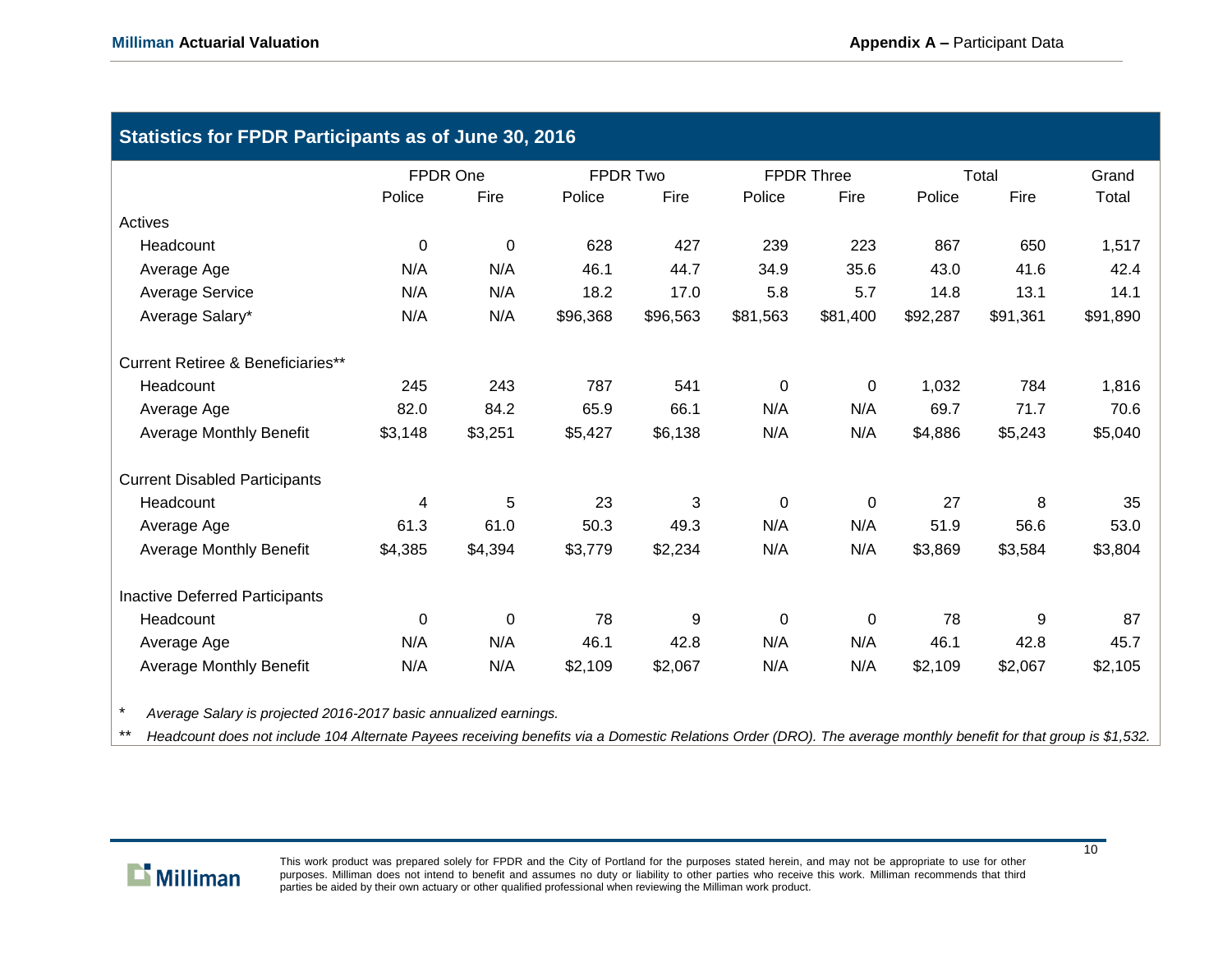| Distribution of FPDR Two Active Participants as of June 30, 2016                                                |                      |
|-----------------------------------------------------------------------------------------------------------------|----------------------|
| <b>FPDR Two Police</b>                                                                                          |                      |
| <b>Years of Service</b>                                                                                         |                      |
| $0-4$<br>$5 - 9$<br>$10 - 14$<br>$15 - 19$<br>$20 - 24$<br>25-29<br>Age                                         | 30<br><b>Total</b>   |
| $0 - 20$<br>0<br>0<br>0<br>0<br>0<br>0                                                                          | 0<br>0               |
| 20-24<br>$\mathbf 0$<br>$\mathbf 0$<br>$\mathbf 0$<br>0<br>0<br>0                                               | 0<br>0               |
| 25-29<br>0<br>0<br>0<br>0<br>0<br>0                                                                             | 0<br>0               |
| 30-34<br>0<br>2<br>0<br>8<br>0<br>0                                                                             | 10<br>0              |
| 35-39<br>0<br>4<br>68<br>12<br>0<br>0                                                                           | 0<br>84              |
| 40-44<br>48<br>12<br>0<br>0<br>94<br>0                                                                          | 154<br>0             |
| 45-49<br>0<br>$\overline{2}$<br>30<br>67<br>92<br>9                                                             | 0<br>200             |
| 0<br>67<br>50-54<br>0<br>13<br>29<br>19                                                                         | 128<br>0             |
| 55-59<br>0<br>3<br>5<br>0<br>19<br>10                                                                           | 3<br>40              |
| 60-64<br>0<br>$\overline{2}$<br>0<br>3<br>5<br>0                                                                | 0<br>10              |
| 65-69<br>0<br>0<br>1<br>0<br>$\mathbf{1}$<br>0                                                                  | 0<br>$\bf{2}$        |
| 70-74<br>0<br>0<br>0<br>0<br>0<br>0                                                                             | 0<br>0               |
| $75+$<br>0<br>0<br>0<br>0<br>0<br>0                                                                             | 0<br>0               |
| Total<br>43<br>8<br>173<br>207<br>194<br>٠                                                                      | 3<br>628             |
|                                                                                                                 |                      |
| <b>FPDR Two Fire</b>                                                                                            |                      |
| <b>Years of Service</b>                                                                                         |                      |
| Age<br>$0-4$<br>$5 - 9$<br>$10 - 14$<br>$15 - 19$<br>$20 - 24$<br>25-29                                         | 30<br>Total          |
| $0 - 20$<br>0<br>0<br>0<br>0<br>0<br>0                                                                          | 0<br>0               |
| 20-24<br>0<br>0<br>0<br>0<br>0<br>0                                                                             | 0<br>0               |
| 25-29<br>0<br>0<br>0<br>0<br>0<br>0                                                                             | 0<br>0               |
| 30-34<br>0<br>5<br>17<br>0<br>0<br>0                                                                            | 0<br>22              |
| 7<br>52<br>17<br>35-39<br>0<br>0<br>0                                                                           | 0<br>76              |
| 40-44<br>0<br>61<br>63<br>6<br>6<br>0                                                                           | 0<br>136             |
| 45-49<br>3<br>45<br>14<br>5<br>0<br>23                                                                          | 90<br>0              |
| 50-54<br>0<br>7<br>17<br>11<br>21<br>0                                                                          | 3<br>59              |
| 55-59<br>0<br>$\mathbf 0$<br>4<br>0<br>3<br>14                                                                  | 11<br>32             |
| 60-64<br>0<br>0<br>2<br>0<br>$\overline{2}$<br>0                                                                | $\overline{7}$<br>11 |
| 65-69<br>0<br>0<br>0<br>0<br>$\mathbf 0$<br>$\mathbf{1}$                                                        | 0<br>1               |
| 70-74<br>0<br>0<br>0<br>0<br>0<br>0                                                                             | 0<br>0               |
| $75+$<br>0<br>0<br>0<br>0<br>0<br>0                                                                             | 0<br>0               |
| Total<br>21<br>147<br>160<br>35<br>43<br>ä,                                                                     | 427<br>21            |
| <b>FPDR Two Total</b>                                                                                           |                      |
| <b>Years of Service</b><br>$15-19$                                                                              |                      |
| $0 - 4$<br>$5 - 9$<br>$10 - 14$<br>Age<br>20-24<br>25-29                                                        | 30<br>Total          |
| $0 - 20$<br>$\mathsf 0$<br>0<br>0<br>0<br>0<br>0                                                                | 0<br>0               |
| 20-24<br>0<br>0<br>0<br>0<br>0<br>0                                                                             | 0<br>$\pmb{0}$       |
| 25-29<br>$\boldsymbol{0}$<br>0<br>$\pmb{0}$<br>0<br>0<br>0<br>$\overline{7}$<br>30-34<br>0<br>25<br>0<br>0<br>0 | 0<br>0<br>32         |
|                                                                                                                 | 0                    |
| 35-39<br>0<br>11<br>120<br>29<br>0<br>0<br>40-44<br>0<br>6<br>109<br>157<br>18                                  | 0<br>160<br>290      |
| 0<br>45-49<br>0<br>5<br>53<br>14<br>112                                                                         | 0<br>290<br>0        |
| 106<br>50-54<br>$\boldsymbol{0}$<br>0<br>20<br>46<br>78<br>40                                                   | 3<br>187             |
| 55-59<br>0<br>3<br>8                                                                                            | 14                   |
| 23<br>0<br>24<br>60-64<br>0<br>$\overline{c}$<br>$\overline{2}$<br>3<br>$\overline{7}$                          | 72<br>$\overline{7}$ |
| 0<br>65-69<br>0<br>0<br>$\mathbf{1}$<br>0<br>1<br>1                                                             | 21<br>0<br>3         |
| 70-74<br>0<br>0<br>0<br>0<br>0<br>0                                                                             | 0<br>0               |
| $75+$<br>0<br>0<br>0<br>0<br>0<br>0                                                                             | 0<br>0               |
| Total<br>ä,<br>29<br>333<br>354<br>229<br>86                                                                    | 1,055<br>24          |

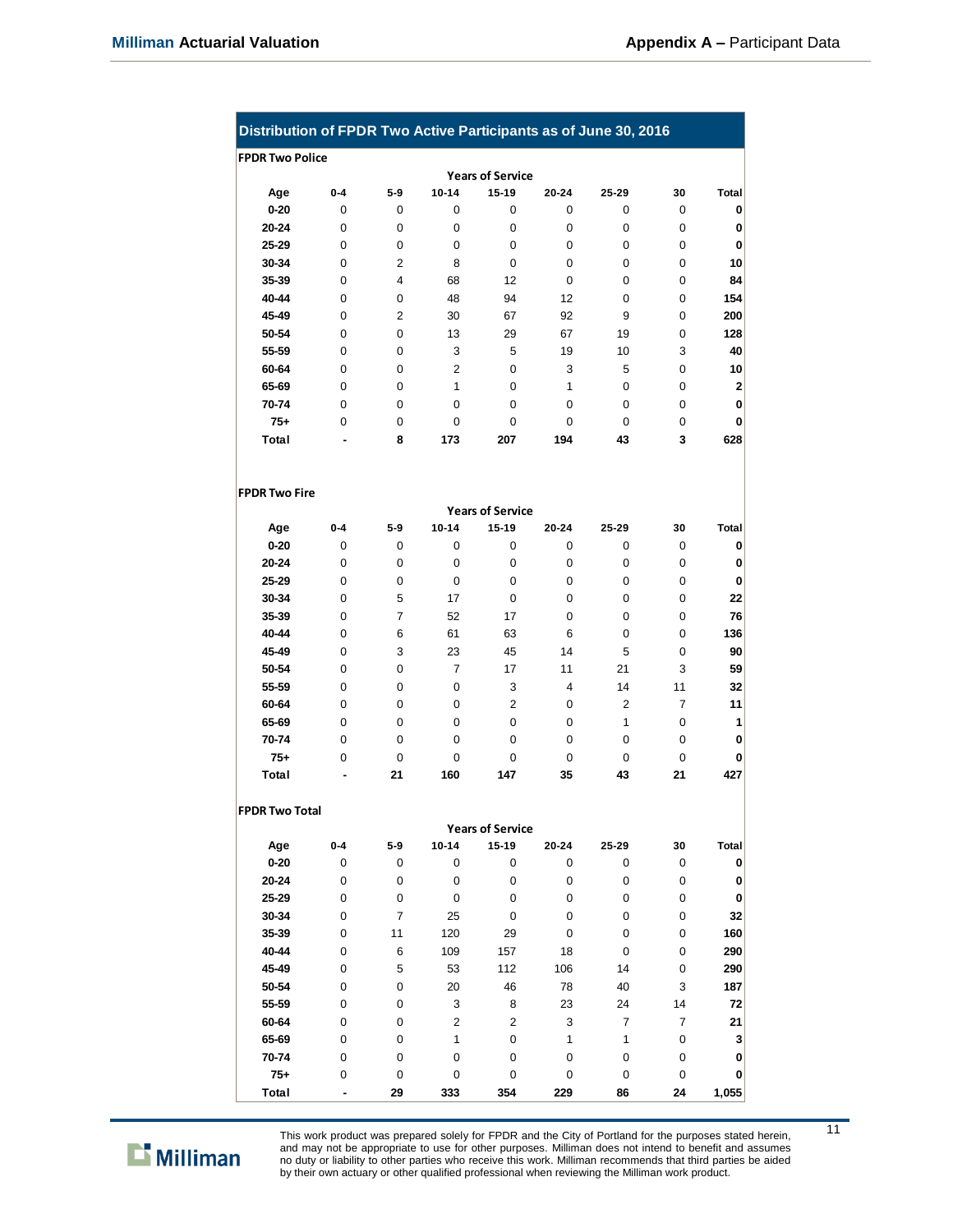|                         | <b>FPDR Three Police</b> |                           |             | <b>Years of Service</b> |           |             |                              |          |
|-------------------------|--------------------------|---------------------------|-------------|-------------------------|-----------|-------------|------------------------------|----------|
| Age                     | $0 - 4$                  | $5 - 9$                   | $10 - 14$   | $15-19$                 | 20-24     | 25-29       | 30                           | Total    |
| $0 - 20$                | $\pmb{0}$                | $\pmb{0}$                 | 0           | 0                       | $\pmb{0}$ | $\pmb{0}$   | $\pmb{0}$                    | $\bf{0}$ |
| 20-24                   | 6                        | 0                         | $\pmb{0}$   | $\pmb{0}$               | $\pmb{0}$ | 0           | 0                            | 6        |
| 25-29                   | 32                       | 9                         | $\pmb{0}$   | $\pmb{0}$               | $\pmb{0}$ | 0           | 0                            | 41       |
| 30-34                   | 25                       | 52                        | $\pmb{0}$   | 0                       | $\pmb{0}$ | 0           | 0                            | 77       |
| 35-39                   | 13                       | 51                        | $\pmb{0}$   | 0                       | 0         | 0           | 0                            | 64       |
| 40-44                   | 6                        | 24                        | $\pmb{0}$   | 0                       | 0         | 0           | $\pmb{0}$                    | 30       |
| 45-49                   | 1                        | 15                        | $\pmb{0}$   | 0                       | 0         | 0           | $\pmb{0}$                    | 16       |
| 50-54                   | $\pmb{0}$                | $\ensuremath{\mathsf{3}}$ | $\pmb{0}$   | $\pmb{0}$               | $\pmb{0}$ | 0           | $\pmb{0}$                    | 3        |
| 55-59                   | $\pmb{0}$                | 1                         | $\pmb{0}$   | $\pmb{0}$               | $\pmb{0}$ | 0           | 0                            | 1        |
| 60-64                   | 0                        | 1                         | $\pmb{0}$   | 0                       | $\pmb{0}$ | 0           | 0                            | 1        |
| 65-69                   | 0                        | 0                         | $\pmb{0}$   | 0                       | 0         | 0           | $\pmb{0}$                    | 0        |
| 70-74                   | 0                        | $\boldsymbol{0}$          | $\pmb{0}$   | 0                       | 0         | 0           | 0                            | $\bf{0}$ |
|                         |                          |                           |             |                         |           |             |                              |          |
| $75+$                   | 0                        | $\boldsymbol{0}$          | 0           | 0                       | 0         | $\mathbf 0$ | 0                            | 0        |
| <b>Total</b>            | 83                       | 156                       |             |                         |           |             | $\qquad \qquad \blacksquare$ | 239      |
| <b>FPDR Three Fire</b>  |                          |                           |             |                         |           |             |                              |          |
|                         |                          |                           |             | <b>Years of Service</b> |           |             |                              |          |
| Age                     | $0 - 4$                  | $5 - 9$                   | $10 - 14$   | $15-19$                 | 20-24     | 25-29       | 30                           | Total    |
| $0 - 20$                | 0                        | $\pmb{0}$                 | $\pmb{0}$   | 0                       | $\pmb{0}$ | $\pmb{0}$   | $\pmb{0}$                    | $\bf{0}$ |
| 20-24                   | 4                        | $\pmb{0}$                 | $\pmb{0}$   | 0                       | $\pmb{0}$ | 0           | 0                            | 4        |
| 25-29                   | 15                       | 9                         | $\pmb{0}$   | 0                       | $\pmb{0}$ | 0           | 0                            | 24       |
| 30-34                   | 24                       | 39                        | $\pmb{0}$   | $\pmb{0}$               | $\pmb{0}$ | 0           | $\pmb{0}$                    | 63       |
| 35-39                   | 16                       | 69                        | $\pmb{0}$   | $\pmb{0}$               | $\pmb{0}$ | 0           | 0                            | 85       |
| 40-44                   | 8                        | 27                        | $\pmb{0}$   | $\pmb{0}$               | $\pmb{0}$ | $\pmb{0}$   | $\pmb{0}$                    | 35       |
| 45-49                   | $\mathbf{1}$             | $10$                      | $\pmb{0}$   | $\pmb{0}$               | $\pmb{0}$ | $\pmb{0}$   | 0                            | 11       |
| 50-54                   | $\pmb{0}$                | 1                         | $\pmb{0}$   | $\pmb{0}$               | $\pmb{0}$ | $\pmb{0}$   | 0                            | 1        |
| 55-59                   | $\pmb{0}$                | $\pmb{0}$                 | $\pmb{0}$   | $\pmb{0}$               | $\pmb{0}$ | $\pmb{0}$   | 0                            | $\bf{0}$ |
| 60-64                   | $\pmb{0}$                | $\pmb{0}$                 | $\pmb{0}$   | $\pmb{0}$               | $\pmb{0}$ | $\pmb{0}$   | 0                            | 0        |
| 65-69                   | $\boldsymbol{0}$         | $\pmb{0}$                 | $\pmb{0}$   | $\pmb{0}$               | $\pmb{0}$ | $\pmb{0}$   | 0                            | 0        |
| 70-74                   | 0                        | $\pmb{0}$                 | $\pmb{0}$   | $\pmb{0}$               | $\pmb{0}$ | 0           | 0                            | 0        |
| $75+$                   | 0                        | 0                         | $\pmb{0}$   | 0                       | 0         | 0           | 0                            | 0        |
| Total                   | 68                       | 155                       |             |                         |           |             | $\blacksquare$               | 223      |
| <b>FPDR Three Total</b> |                          |                           |             |                         |           |             |                              |          |
|                         |                          |                           |             | <b>Years of Service</b> |           |             |                              |          |
| Age                     | 0-4                      | $5-9$                     | 10-14       | 15-19                   | 20-24     | 25-29       | 30                           | Total    |
| $0 - 20$                | 0                        | 0                         | 0           | 0                       | 0         | 0           | 0                            | 0        |
| 20-24                   | 10                       | 0                         | 0           | 0                       | 0         | 0           | 0                            | 10       |
| 25-29                   | 47                       | 18                        | $\mathbf 0$ | 0                       | 0         | $\mathbf 0$ | 0                            | 65       |
| 30-34                   | 49                       | 91                        | $\mathbf 0$ | 0                       | 0         | $\mathbf 0$ | 0                            | 140      |
| 35-39                   | 29                       | 120                       | $\mathbf 0$ | 0                       | 0         | $\mathbf 0$ | 0                            | 149      |
| 40-44                   | 14                       | 51                        | 0           | 0                       | 0         | 0           | 0                            | 65       |
| 45-49                   | $\overline{2}$           | 25                        | 0           | 0                       | 0         | 0           | 0                            | 27       |
| 50-54                   | 0                        | $\overline{4}$            | 0           | 0                       | 0         | 0           | 0                            | 4        |
| 55-59                   | 0                        | 1                         | 0           | 0                       | 0         | 0           | 0                            | 1        |
| 60-64                   | 0                        | 1                         | 0           | 0                       | 0         | 0           | 0                            | 1        |
| 65-69                   | 0                        | 0                         | 0           | 0                       | 0         | 0           | 0                            | 0        |
| 70-74                   | 0                        | 0                         | 0           | 0                       | 0         | $\mathbf 0$ | 0                            | 0        |
| $75+$                   | 0                        | 0                         | 0           | 0                       | 0         | 0           | 0                            | 0        |
| Total                   | 151                      | 311                       |             |                         |           |             |                              | 462      |

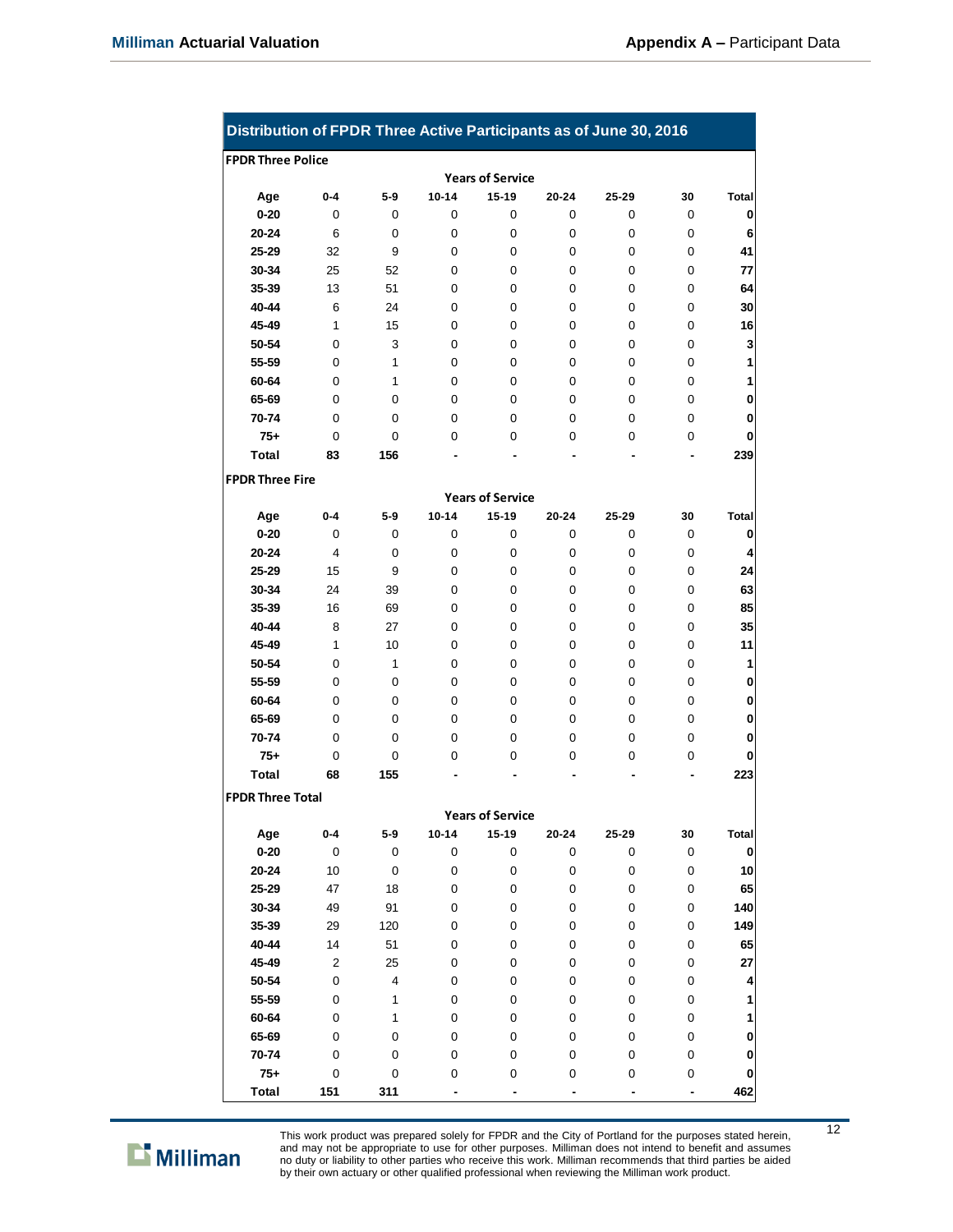| Distribution of All Active Participants as of June 30, 2016 |                |              |                |                                      |             |                |                |              |
|-------------------------------------------------------------|----------------|--------------|----------------|--------------------------------------|-------------|----------------|----------------|--------------|
| <b>Police Total</b>                                         |                |              |                |                                      |             |                |                |              |
|                                                             | $0 - 4$        | $5 - 9$      | $10 - 14$      | <b>Years of Service</b><br>$15 - 19$ | 20-24       | 25-29          | 30             | <b>Total</b> |
| Age<br>$0 - 20$                                             | $\pmb{0}$      | $\pmb{0}$    | $\pmb{0}$      | $\pmb{0}$                            | 0           | 0              | $\pmb{0}$      | 0            |
| 20-24                                                       | 6              | 0            | $\pmb{0}$      | 0                                    | $\pmb{0}$   | $\pmb{0}$      | 0              | 6            |
| 25-29                                                       | 32             | 9            | $\pmb{0}$      | 0                                    | $\pmb{0}$   | $\pmb{0}$      | 0              | 41           |
| 30-34                                                       | 25             | 54           | 8              | 0                                    | $\pmb{0}$   | $\pmb{0}$      | 0              | 87           |
| 35-39                                                       | 13             | 55           | 68             | 12                                   | $\pmb{0}$   | 0              | 0              | 148          |
| 40-44                                                       | 6              | 24           | 48             | 94                                   | 12          | 0              | 0              | 184          |
| 45-49                                                       | 1              | 17           | 30             | 67                                   | 92          | 9              | 0              | 216          |
| 50-54                                                       | $\pmb{0}$      | 3            | 13             | 29                                   | 67          | 19             | 0              | 131          |
| 55-59                                                       | $\pmb{0}$      | 1            | 3              | 5                                    | 19          | 10             | 3              | 41           |
| 60-64                                                       | $\pmb{0}$      | 1            | $\sqrt{2}$     | $\pmb{0}$                            | 3           | 5              | $\pmb{0}$      | 11           |
|                                                             | $\pmb{0}$      | $\pmb{0}$    | 1              | $\pmb{0}$                            | 1           | $\pmb{0}$      | $\pmb{0}$      | $\mathbf{2}$ |
| 65-69<br>70-74                                              | $\pmb{0}$      | $\pmb{0}$    | $\pmb{0}$      | $\pmb{0}$                            | 0           | $\pmb{0}$      | $\pmb{0}$      | 0            |
|                                                             |                |              |                |                                      |             |                |                |              |
| $75+$<br>Total                                              | $\pmb{0}$      | 0            | $\pmb{0}$      | 0                                    | 0           | 0              | $\pmb{0}$      | 0            |
|                                                             | 83             | 164          | 173            | 207                                  | 194         | 43             | $\mathbf 3$    | 867          |
| <b>Fire Total</b>                                           |                |              |                | <b>Years of Service</b>              |             |                |                |              |
| Age                                                         | 0-4            | 5-9          | $10 - 14$      | 15-19                                | 20-24       | 25-29          | 30             | Total        |
| $0 - 20$                                                    | $\pmb{0}$      | $\pmb{0}$    | $\pmb{0}$      | $\pmb{0}$                            | $\pmb{0}$   | $\pmb{0}$      | $\pmb{0}$      | 0            |
| 20-24                                                       | 4              | $\pmb{0}$    | $\pmb{0}$      | 0                                    | $\pmb{0}$   | 0              | $\pmb{0}$      | 4            |
| 25-29                                                       | 15             | 9            | $\pmb{0}$      | 0                                    | 0           | 0              | 0              | 24           |
| 30-34                                                       | 24             | 44           | 17             | $\pmb{0}$                            | $\pmb{0}$   | 0              | $\pmb{0}$      | 85           |
| 35-39                                                       | 16             | 76           | 52             | 17                                   | $\pmb{0}$   | $\pmb{0}$      | $\pmb{0}$      | 161          |
| 40-44                                                       | 8              | 33           | 61             | 63                                   | 6           | $\pmb{0}$      | $\pmb{0}$      | 171          |
| 45-49                                                       | 1              | 13           | 23             | 45                                   | 14          | 5              | $\pmb{0}$      | 101          |
| 50-54                                                       | $\pmb{0}$      | 1            | $\overline{7}$ | 17                                   | 11          | 21             | 3              | 60           |
| 55-59                                                       | 0              | 0            | $\pmb{0}$      | 3                                    | 4           | 14             | 11             | 32           |
| 60-64                                                       | 0              | 0            | $\pmb{0}$      | $\overline{c}$                       | 0           | $\overline{c}$ | $\overline{7}$ | 11           |
| 65-69                                                       | $\pmb{0}$      | 0            | $\pmb{0}$      | 0                                    | 0           | 1              | $\pmb{0}$      | 1            |
| 70-74                                                       | $\pmb{0}$      | $\pmb{0}$    | $\pmb{0}$      | 0                                    | 0           | 0              | $\pmb{0}$      | 0            |
| $75+$                                                       | 0              | 0            | 0              | 0                                    | 0           | 0              | 0              | 0            |
| <b>Total</b>                                                | 68             | 176          | 160            | 147                                  | 35          | 43             | 21             | 650          |
| <b>Grand Total</b>                                          |                |              |                |                                      |             |                |                |              |
|                                                             |                |              |                | <b>Years of Service</b>              |             |                |                |              |
| Age                                                         | $0-4$          | $5-9$        | $10 - 14$      | 15-19                                | 20-24       | 25-29          | 30             | <b>Total</b> |
| $0 - 20$                                                    | 0              | 0            | 0              | 0                                    | 0           | 0              | 0              | 0            |
| 20-24                                                       | 10             | 0            | 0              | 0                                    | 0           | 0              | 0              | 10           |
| 25-29                                                       | 47             | 18           | $\mathbf 0$    | $\mathbf 0$                          | 0           | 0              | 0              | 65           |
| 30-34                                                       | 49             | 98           | 25             | $\mathbf 0$                          | 0           | 0              | 0              | 172          |
| 35-39                                                       | 29             | 131          | 120            | 29                                   | $\mathbf 0$ | 0              | 0              | 309          |
| 40-44                                                       | 14             | 57           | 109            | 157                                  | 18          | 0              | 0              | 355          |
| 45-49                                                       | $\overline{c}$ | 30           | 53             | 112                                  | 106         | 14             | 0              | 317          |
| 50-54                                                       | 0              | 4            | 20             | 46                                   | 78          | 40             | 3              | 191          |
| 55-59                                                       | 0              | $\mathbf{1}$ | 3              | 8                                    | 23          | 24             | 14             | 73           |
| 60-64                                                       | 0              | $\mathbf{1}$ | $\overline{2}$ | $\overline{c}$                       | 3           | 7              | 7              | 22           |
| 65-69                                                       | 0              | 0            | $\mathbf{1}$   | 0                                    | 1           | $\mathbf{1}$   | 0              | 3            |
| 70-74                                                       | 0              | 0            | 0              | 0                                    | 0           | 0              | 0              | 0            |
| 75+                                                         | 0              | 0            | 0              | 0                                    | 0           | 0              | 0              | 0            |
| Total                                                       | 151            | 340          | 333            | 354                                  | 229         | 86             | 24             | 1,517        |

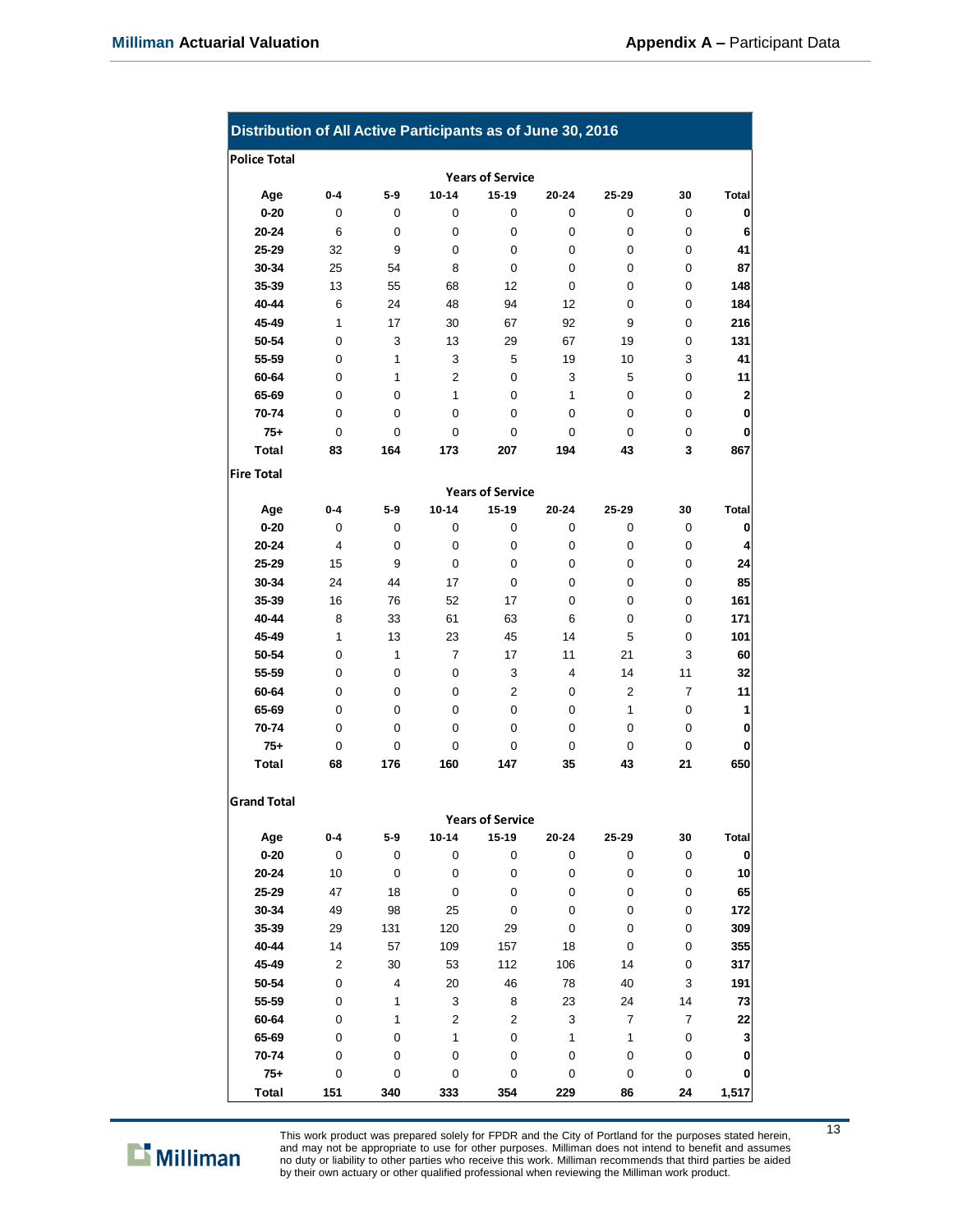$\blacksquare$  Milliman

|       | FPDR One |                      |       |           | <b>FPDR Two</b> |                      |       |             |
|-------|----------|----------------------|-------|-----------|-----------------|----------------------|-------|-------------|
|       |          | Police               |       | Fire      |                 | Police               |       | Fire        |
|       |          |                      |       | Total     |                 |                      |       | Total       |
| Age   |          | <b>Total Monthly</b> |       | Monthly   |                 | <b>Total Monthly</b> |       | Monthly     |
|       | Count    | Benefit              | Count | Benefit   | Count           | Benefit              | Count | Benefit     |
| <40   | $\Omega$ |                      | 0     |           | $\overline{2}$  | 8,899                | 1     | 804         |
| 40-44 | 0        |                      | 0     |           | 0               |                      | 0     |             |
| 45-49 | 1        | 1,578                | 0     |           | 2               | 7,566                | 0     |             |
| 50-54 | 0        |                      | 0     |           | 35              | 229,718              | 19    | 153,270     |
| 55-59 | 1        | 1,735                | 1     | 1,318     | 112             | 702,413              | 76    | 536,906     |
| 60-64 | 4        | 10,723               | 2     | 4,149     | 174             | 970,632              | 168   | 1,092,548   |
| 65-69 | 21       | 70,316               | 11    | 40,066    | 225             | 1,168,528            | 115   | 688,565     |
| 70-74 | 28       | 95,040               | 20    | 63,250    | 165             | 827,277              | 78    | 420,531     |
| 75-79 | 35       | 89,720               | 31    | 96,093    | 50              | 246,554              | 54    | 270,560     |
| 80-84 | 42       | 128,883              | 39    | 121,951   | 14              | 67,034               | 27    | 141,893     |
| 85-89 | 60       | 200,139              | 71    | 233,448   | 8               | 42,175               | 3     | 15,718      |
| 90-94 | 42       | 134,906              | 56    | 193,319   | 0               |                      | 0     |             |
| $95+$ | 11       | 38,297               | 12    | 36,436    | 0               |                      | 0     |             |
| Total | 245      | \$771,337            | 243   | \$790,031 | 787             | \$4,270,796          | 541   | \$3,320,795 |

## **Distribution of Current Retirees and Beneficiaries as of June 30, 2016**

# **Distribution of Disabled Participants as of June 30, 2016**

| Age          |                         | <b>Total Monthly</b>                                      |                | Monthly   |                | <b>Total Monthly</b>                                                                                     |              | Monthly        |
|--------------|-------------------------|-----------------------------------------------------------|----------------|-----------|----------------|----------------------------------------------------------------------------------------------------------|--------------|----------------|
|              | Count                   | Benefit                                                   | Count          | Benefit   | Count          | Benefit                                                                                                  | Count        | Benefit        |
| <40          | $\mathbf 0$             |                                                           | $\mathbf 0$    |           | $\overline{2}$ | 8,899                                                                                                    | $\mathbf{1}$ | 804            |
| 40-44        | 0                       |                                                           | 0              |           | $\mathbf 0$    |                                                                                                          | 0            |                |
| 45-49        | 1                       | 1,578                                                     | 0              |           | $\overline{2}$ | 7,566                                                                                                    | 0            |                |
| 50-54        | 0                       |                                                           | 0              |           | 35             | 229,718                                                                                                  | 19           | 153,270        |
| 55-59        | 1                       | 1,735                                                     | 1              | 1,318     | 112            | 702,413                                                                                                  | 76           | 536,906        |
| 60-64        | 4                       | 10,723                                                    | $\overline{2}$ | 4,149     | 174            | 970,632                                                                                                  | 168          | 1,092,548      |
| 65-69        | 21                      | 70,316                                                    | $11\,$         | 40,066    | 225            | 1,168,528                                                                                                | 115          | 688,565        |
| 70-74        | 28                      | 95,040                                                    | 20             | 63,250    | 165            | 827,277                                                                                                  | 78           | 420,531        |
| 75-79        | 35                      | 89,720                                                    | 31             | 96,093    | 50             | 246,554                                                                                                  | 54           | 270,560        |
| 80-84        | 42                      | 128,883                                                   | 39             | 121,951   | 14             | 67,034                                                                                                   | 27           | 141,893        |
| 85-89        | 60                      | 200,139                                                   | 71             | 233,448   | 8              | 42,175                                                                                                   | 3            | 15,718         |
| 90-94        | 42                      | 134,906                                                   | 56             | 193,319   | 0              |                                                                                                          | 0            |                |
| $95+$        | 11                      | 38,297                                                    | 12             | 36,436    | 0              |                                                                                                          | 0            |                |
| <b>Total</b> | 245                     | \$771,337                                                 | 243            | \$790,031 | 787            | \$4,270,796                                                                                              | 541          | \$3,320,795    |
|              |                         |                                                           |                |           |                | Headcount does not include 104 Alternate Payees receiving benefits via a Domestic Relations Order (DRO). |              |                |
|              |                         | Total monthly benefits for that group was \$159,315       |                |           |                |                                                                                                          |              |                |
|              |                         | Distribution of Disabled Participants as of June 30, 2016 |                |           |                |                                                                                                          |              |                |
|              |                         |                                                           |                |           |                |                                                                                                          |              |                |
|              |                         | FPDR One                                                  |                |           |                | <b>FPDR Two</b>                                                                                          |              |                |
|              |                         | Police                                                    |                | Fire      |                | Police                                                                                                   |              | Fire           |
|              |                         |                                                           |                | Total     |                |                                                                                                          |              | Total          |
| Age          |                         | <b>Total Monthly</b>                                      |                | Monthly   |                | <b>Total Monthly</b>                                                                                     |              | Monthly        |
|              | Count                   | Benefit                                                   | Count          | Benefit   | Count          | Benefit                                                                                                  | Count        | Benefit        |
| <40<br>40-44 | $\mathbf 0$<br>$\Omega$ |                                                           | 0              |           | $\mathbf{1}$   | 2,344                                                                                                    | $\mathbf{1}$ | 1,679          |
| 45-49        |                         |                                                           | 0              |           | 2              | 5,852                                                                                                    | 0            |                |
| 50-54        | 0<br>0                  |                                                           | 0<br>0         |           | 9              | 33,593                                                                                                   | 0            |                |
| 55-59        | 1                       | 4,385                                                     | $\overline{2}$ | 8,787     | 6<br>3         | 24,726<br>12,058                                                                                         | 1<br>1       | 3,176<br>1,847 |
| 60-64        | 3                       | 13,154                                                    | 3              | 13,181    | 2              | 8,343                                                                                                    | 0            |                |
| 65-69        | 0                       |                                                           | 0              |           | 0              |                                                                                                          | 0            |                |
| 70-74        | 0                       |                                                           | 0              |           | O              |                                                                                                          | O            |                |
| 75-79        | 0                       |                                                           | 0              |           | 0              |                                                                                                          | 0            |                |
| 80-84        | 0                       |                                                           | O              |           | 0              |                                                                                                          | O            |                |
| 85-89        | 0                       |                                                           |                |           | 0              |                                                                                                          | 0            |                |
| 90-94        | 0                       |                                                           | 0              |           | O              |                                                                                                          | 0            |                |
| $95+$        | 0                       |                                                           | 0              |           | 0              |                                                                                                          | 0            |                |
| <b>Total</b> | 4                       | \$17,539                                                  | 5              | \$21,968  | 23             | \$86,916                                                                                                 | з            | \$6,703        |
|              |                         |                                                           |                |           |                |                                                                                                          |              |                |
|              |                         |                                                           |                |           |                |                                                                                                          |              |                |

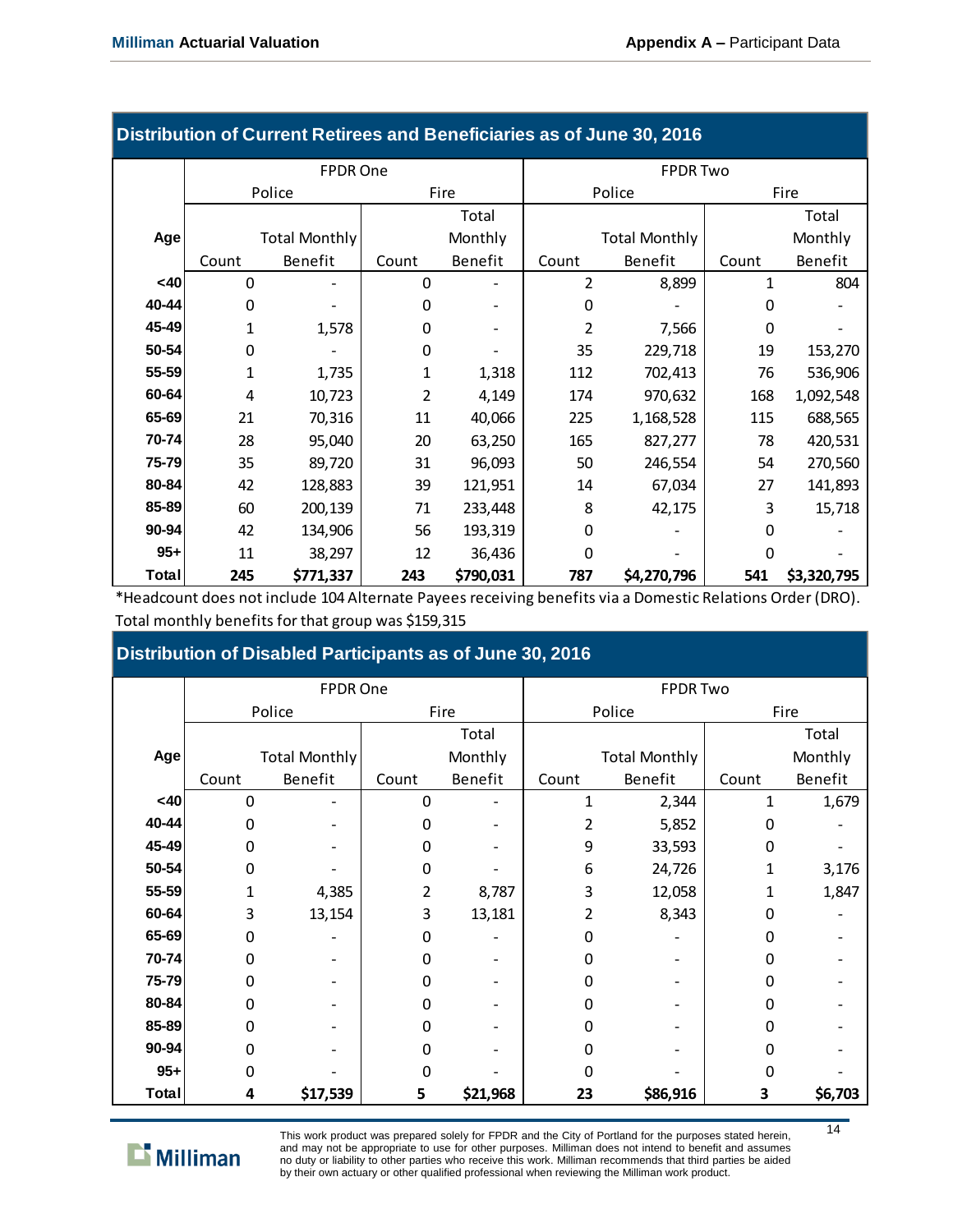| Distribution of inactive Deferred Participants as of June 30, 2016 |          |                      |              |         |                 |                      |       |          |
|--------------------------------------------------------------------|----------|----------------------|--------------|---------|-----------------|----------------------|-------|----------|
|                                                                    |          | FPDR One             |              |         | <b>FPDR Two</b> |                      |       |          |
|                                                                    |          | Police               |              | Fire    |                 | Police               |       | Fire     |
|                                                                    |          |                      |              | Total   |                 |                      |       | Total    |
| Age                                                                |          | <b>Total Monthly</b> |              | Monthly |                 | <b>Total Monthly</b> |       | Monthly  |
|                                                                    | Count    | Benefit              | Count        | Benefit | Count           | Benefit              | Count | Benefit  |
| <40                                                                | $\Omega$ |                      | $\mathbf{0}$ |         | 4               | 6,300                | 4     | 6,467    |
| 40-44                                                              | U        |                      | 0            |         | 27              | 51,827               | 1     | 659      |
| 45-49                                                              | O        |                      | O            |         | 25              | 49,977               | 2     | 3,182    |
| 50-54                                                              | 0        |                      | 0            |         | 21              | 53,719               | 2     | 8,291    |
| 55-59                                                              | U        |                      | O            |         | 1               | 2,684                | U     |          |
| 60-64                                                              | O        |                      | O            |         | U               |                      | n     |          |
| 65-69                                                              | 0        |                      | 0            |         | 0               |                      | 0     |          |
| 70-74                                                              | U        |                      | 0            |         | O               |                      | O     |          |
| 75-79                                                              | U        |                      | 0            |         | 0               |                      | O     |          |
| 80-84                                                              | 0        |                      | 0            |         | O               |                      |       |          |
| 85-89                                                              | U        |                      | O            |         | O               |                      | O     |          |
| 90-94                                                              | U        |                      | 0            |         | ი               |                      |       |          |
| $95+$                                                              | 0        |                      | O            |         | ი               |                      | 0     |          |
| Total                                                              | 0        |                      | Ω            |         | 78              | \$164,508            | 9     | \$18,599 |

#### **Distribution of Inactive Deferred Participants as of June 30, 2016**

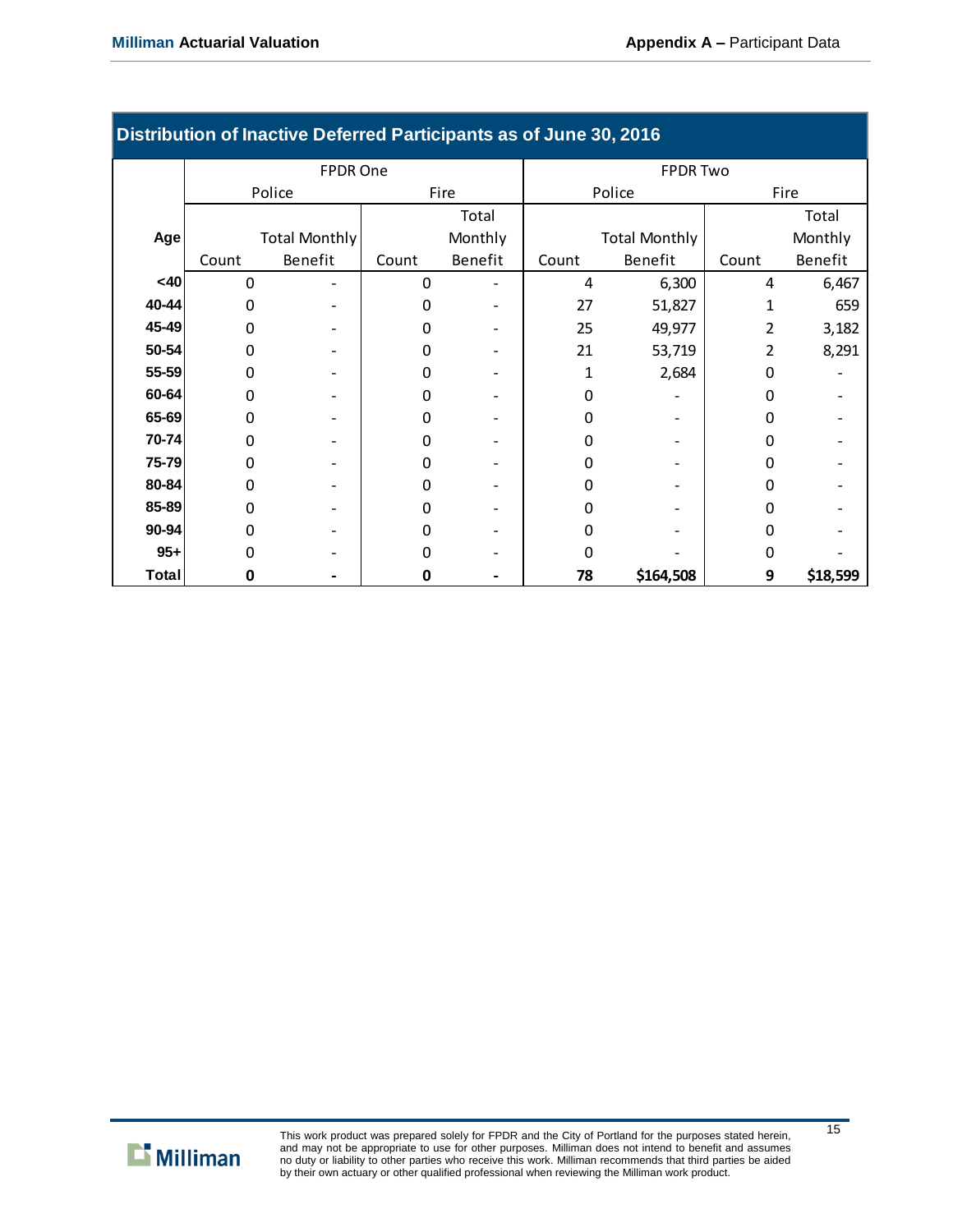# Appendix B

**Actuarial Cost Method and Policies**

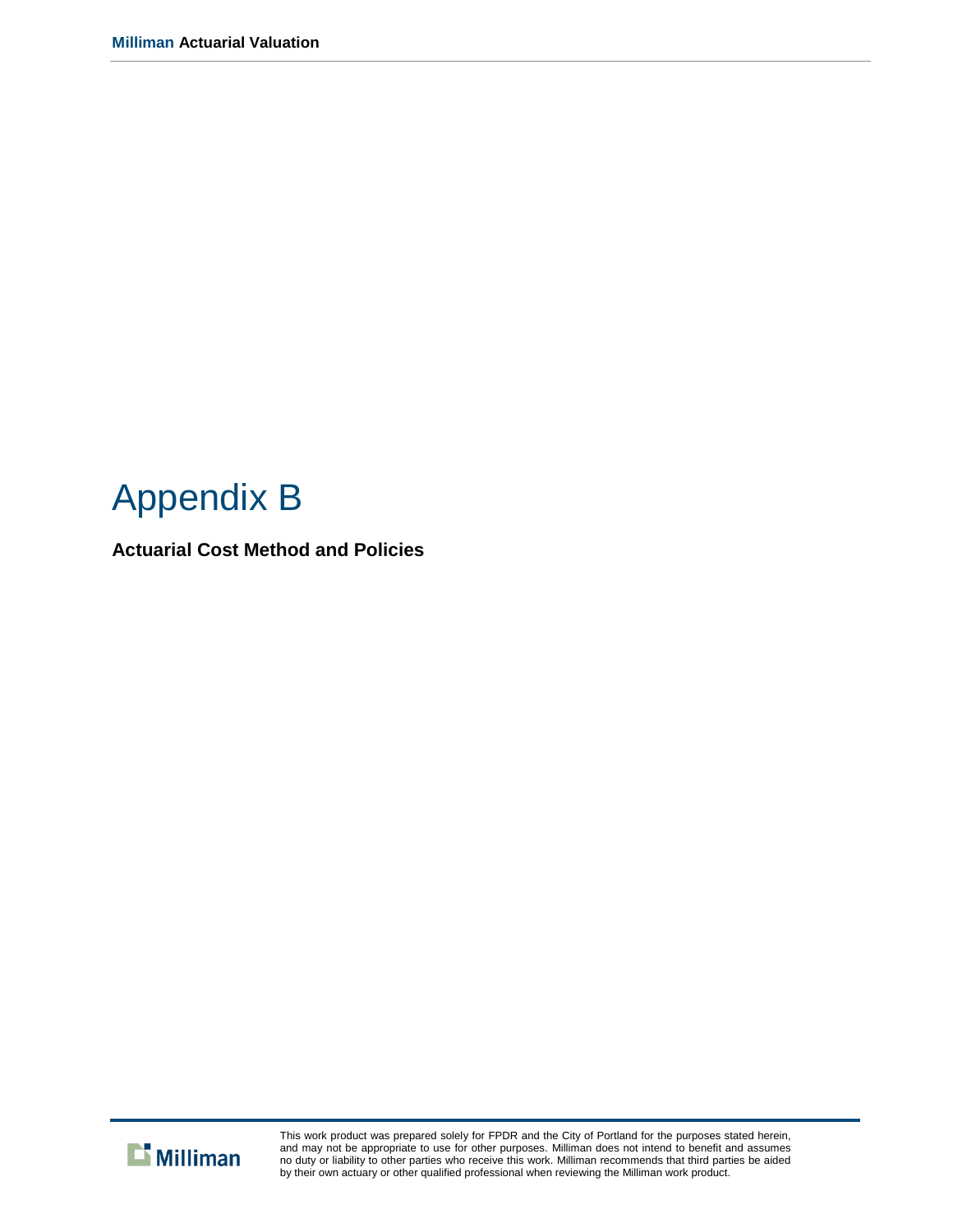# <span id="page-24-0"></span>**Actuarial Cost Method and Policies**

**Actuarial cost method:** Liabilities shown in this report are computed using the Individual Entry Age Normal cost method allocated as a level percent of projected pay from the date of entry to projected exit age. Under this method, the total Actuarial Present Value of Benefits allocated over the service for each active member from their date of entry into the Plan until their assumed date of exit from the Plan, as a level percent of projected pay. This level amount is referred to as the Normal Cost, and is calculated for each active member. It is calculated by dividing the total Actuarial Present Value of Projected Benefits at entry age by the Actuarial Present Value of Projected Service at entry age. The Normal Cost equals \$0 for non-active members. The sum of the individual Normal Costs is the Normal Cost for the Plan.

**Actuarial Value of Assets**: Assets are provided by FPDR and the City of Portland and are reported on a fair market value basis. The considered assets have two components: the FPDR Fund and the Reserve Fund.

**Census data**: To prepare this report Milliman has used and relied on participant data supplied by FPDR and summarized in the valuation report in Appendix A. FPDR is responsible for ensuring that such participant data provides an accurate description of all persons who are participants under the terms of the plan or otherwise entitled to benefits as of June 30, 2016, that is sufficiently comprehensive and accurate for the purposes of this report. Although we have reviewed the data in accordance with Actuarial Standards of Practice No. 23, we have not verified or audited any of the data or information provided. Assumptions and estimates were made for any incomplete or missing data in consultation with FPDR.

**Funding policy:** Currently, the plan's benefits are effectively funded on a pay-as-you-go basis. FPDR funds on a cash basis as benefits are paid. The only assets that have been segregated and restricted to provide plan benefits are the amounts noted in the assets section of this report.

The valuation is based on the premise that the plan is ongoing and that the pay-as-you-go funding mechanism specified in City Charter continues.

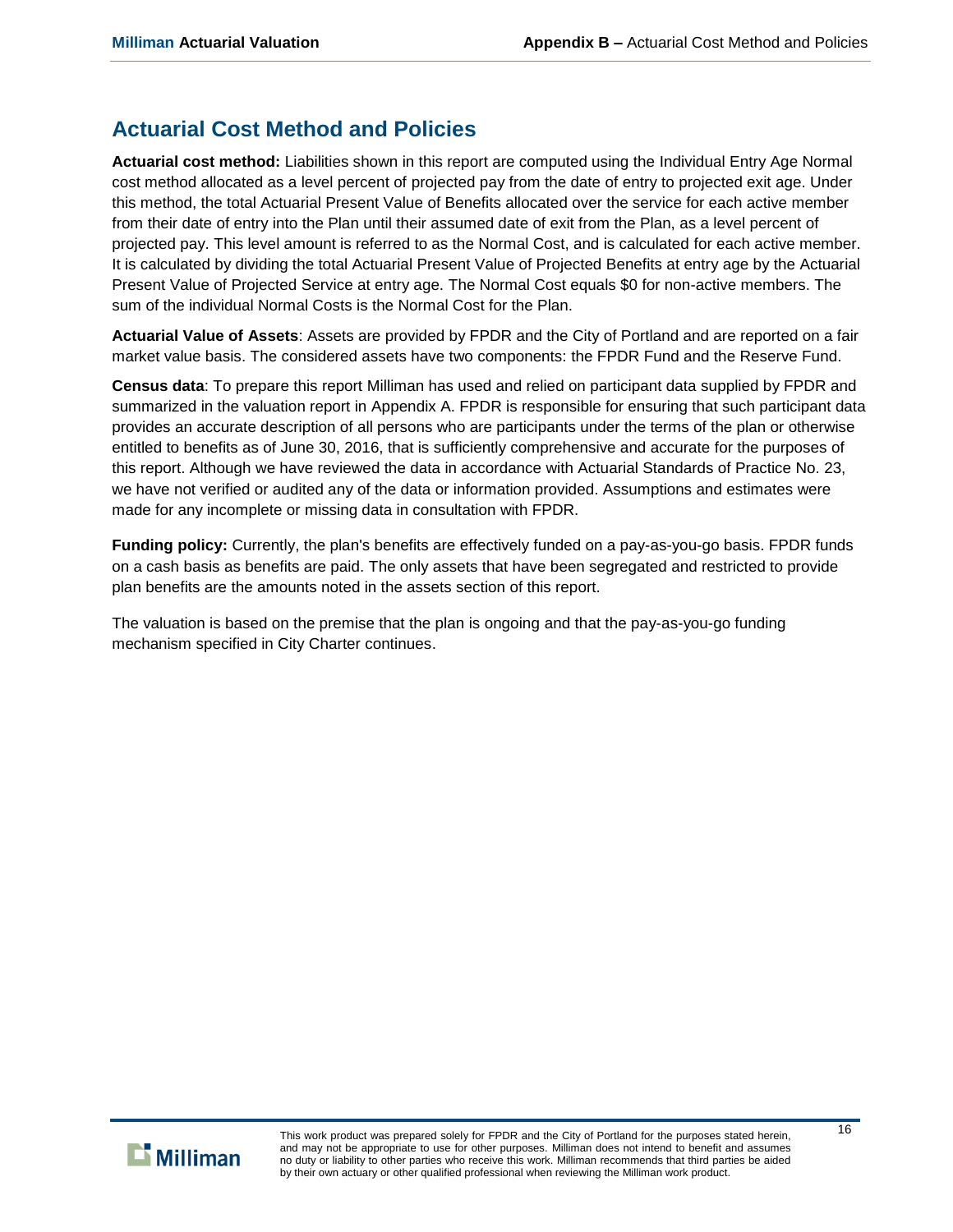Appendix C

**Actuarial Assumptions**

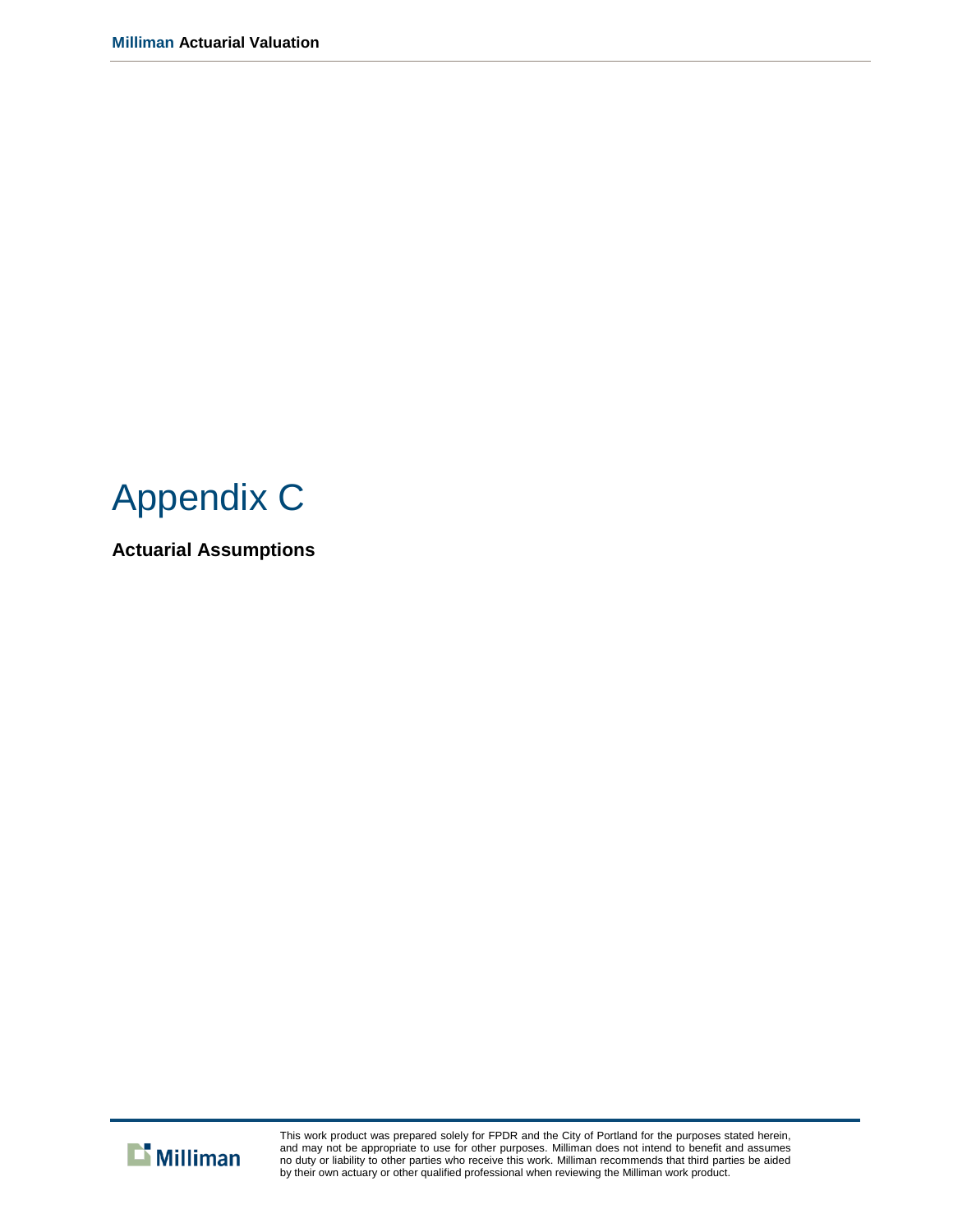# <span id="page-26-0"></span>**Actuarial Assumptions**

The following assumptions were used in valuing the liabilities and benefits under the plan. The underlying basis for each assumption was reviewed and adopted in conjunction with an experience study presented to the FPDR Board in May 2014. The assumption selection process and rationale is described in detail in that study.

Note that for any given individual Member, the anticipated pay increase in a given year is the combined effect of inflation, real wage growth and salary merit increase.

#### **Discount Rate**

2.85% per annum. This rate was selected by the City of Portland via a reference to a bond rate or index as of June 30, 2016 for high-quality tax-exempt 20-year general obligation municipal bonds, as described in GASB No. 67. The results of this valuation will also be used to develop liabilities at June 30, 2017 and June 30, 2018 using standard roll-forward techniques. The discount rates used for that purpose will be determined based upon relevant municipal bond rate information at the applicable measurement date.

#### **Inflation**

2.75% per annum

## **Real Wage Growth**

1.00% per annum

#### **Payroll Growth**

3.75% per annum (combination of above two factors)

## **Salary Merit Increase**

| <b>Years of Service</b> | <b>Non-PPA Police</b><br>and Fire | <b>PPA Officers*</b> | <b>PPA Sergeants,</b><br>Detectives, and<br>Criminalists* |
|-------------------------|-----------------------------------|----------------------|-----------------------------------------------------------|
|                         | 20.00%                            | 20.00%               | 20.00%                                                    |
|                         | 8.50%                             | 8.50%                | 8.50%                                                     |
| 2                       | 5.50%                             | 5.50%                | 5.50%                                                     |
| 3                       | 4.80%                             | 4.80%                | 4.80%                                                     |
| 4                       | 4.50%                             | 4.50%                | 6.50%                                                     |
| 5                       | 2.50%                             | 4.50%                | 4.50%                                                     |
| 6                       | $0.00\%$                          | 2.00%                | 2.00%                                                     |
| 7                       | $0.00\%$                          | 2.00%                | $0.00\%$                                                  |
| 8+                      | $0.00\%$                          | $0.00\%$             | $0.00\%$                                                  |

\*Participants who are members of the Portland Police Association are assumed to have an additional 2.00% per annum salary merit increase in each of the next 3 years if they currently have 6 or more Years of Service.

## **Mortality, Healthy Lives**

Mortality rates for healthy lives are based on the rates for Police & Fire members in the December 31, 2015 valuation of Oregon PERS. Future improvement in life expectancies is assumed via a generational projection of mortality improvement as described. For active members, 50% of deaths are assumed to be service related, and 50% are assumed to be non-service related.

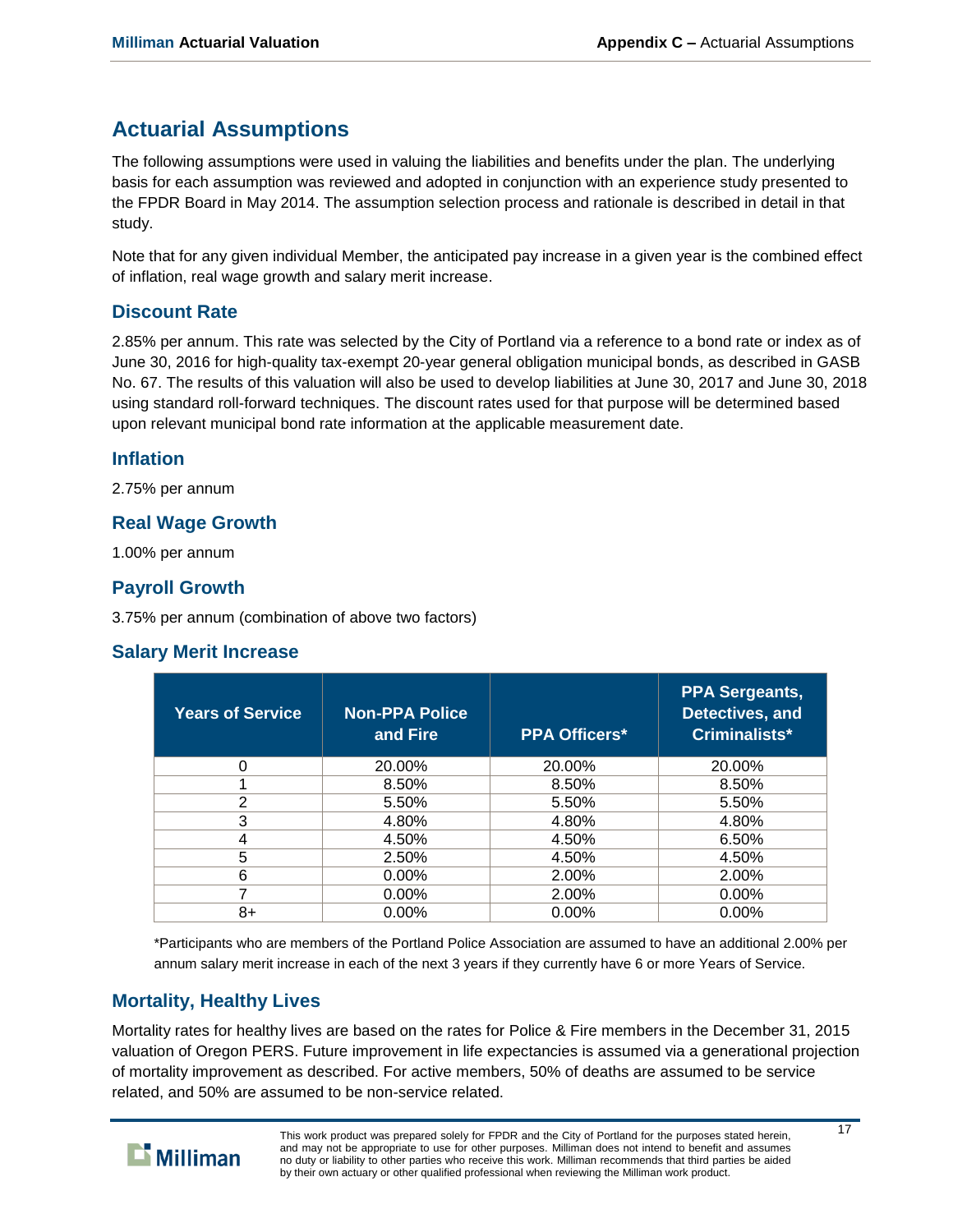| Male Retiree          | RP-2000 Male, Generational per Scale BB, Combined Active/Healthy Retired,<br>Blended 25% Blue Collar, 75% White Collar, set back 12 months |
|-----------------------|--------------------------------------------------------------------------------------------------------------------------------------------|
| <b>Female Retiree</b> | RP-2000 Female, Generational per Scale BB, Combined Active/Healthy Retired,<br>Blended 25% Blue Collar, 75% White Collar                   |
| Male Beneficiary      | RP-2000 Male, Generational per Scale BB, Combined Active/Healthy Retired,<br>Blended 25% Blue Collar, 75% White Collar, set back 12 months |
| Female Beneficiary    | RP-2000 Female, Generational per Scale BB, Combined Active/Healthy Retired,<br>Blended 25% Blue Collar, 75% White Collar                   |
| Male Active           | 75% of rates for Male Retiree                                                                                                              |
| <b>Female Active</b>  | 60% of rates for Female Retiree                                                                                                            |

#### **Disabled Mortality**

| Disabled Male Retiree  | 70% of RP-2000 Disabled Male, Generational per Scale BB, No Collar   |
|------------------------|----------------------------------------------------------------------|
| Disabled Female Retire | 95% of RP-2000 Disabled Female, Generational per Scale BB, No Collar |

#### **Withdrawal**

Rates of withdrawal from causes other than death, disability, and retirement are shown in the following select and ultimate table:

|                     | <b>Service</b> |        |          |  |  |
|---------------------|----------------|--------|----------|--|--|
| <b>Attained Age</b> | 0 Years        | 1 Year | 2+ Years |  |  |
| Any                 | 15.00%         | 5.00%  | 0.50%    |  |  |

#### **Disability Incidence**

Rates of disability are assumed to follow the 1985 Disability Study Class 1 rates. 90 percent of disabilities are assumed to be service related, while the other 10 percent are assumed to be non-service related. Sample rates are shown below:

| Age | <b>Rate Per Year</b> |
|-----|----------------------|
| 30  | $0.064\%$            |
| 40  | 0.158%               |
| 50  | 0.448%               |

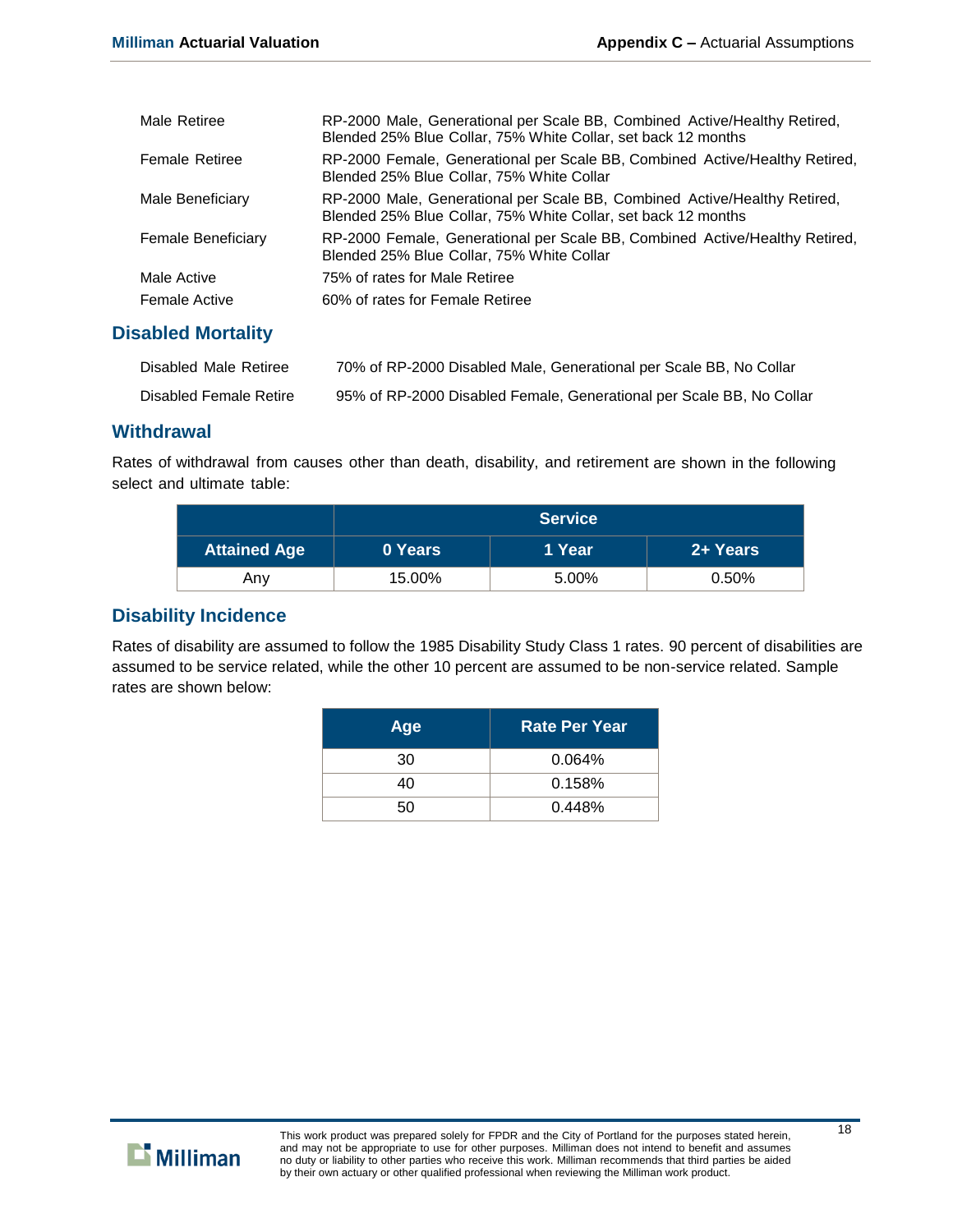#### **Retirement**

Active members are assumed to retire at the rates shown below. Vested terminated members are assumed to retire at the earliest age they would have been eligible to retire had they remained in active employment., i.e., the earlier of a) age 55 or b) age 50 with 25 years of service from date of hire.

| Age   | <b>Fire</b> | <b>Police</b> |
|-------|-------------|---------------|
| 50    | 25%         | 50%           |
| 51    | 20          | 40            |
| 52    | 20          | 40            |
| 53    | 20          | 40            |
| 54    | 20          | 40            |
| 55    | 25          | 30            |
| 56    | 25          | 30            |
| 57    | 25          | 20            |
| 58    | 33          | 20            |
| 59    | 50          | 20            |
| 60    | 100         | 20            |
| 61    | 100         | 20            |
| 62    | 100         | 45            |
| 63    | 100         | 45            |
| 64    | 100         | 45            |
| $65+$ | 100         | 100           |

## **Percentage Married**

Males: 80%

Females: 80%

When available, actual marital status is used for retirees.

#### **Age Difference of Spouses**

Females are assumed to be 3 years younger than males. When available, actual spouse ages are used for retirees.

#### **Load to Final Pay for 27 Pay Periods**

The valuation includes a load of 2.5% in the calculation of Final Pay for retirement benefits. This is an estimate of the average increase that may occur for the overall population from certain members retiring on dates that include 27 pay periods in the averaging period.

#### **Form of Payment for Future Retirees from Active Status**

| <b>Benefit Formula</b><br><b>Elected</b> | <b>Percent</b><br><b>Electing</b> |
|------------------------------------------|-----------------------------------|
| 2.8%                                     | 80%                               |
| 2.6%                                     | <b>20%</b>                        |

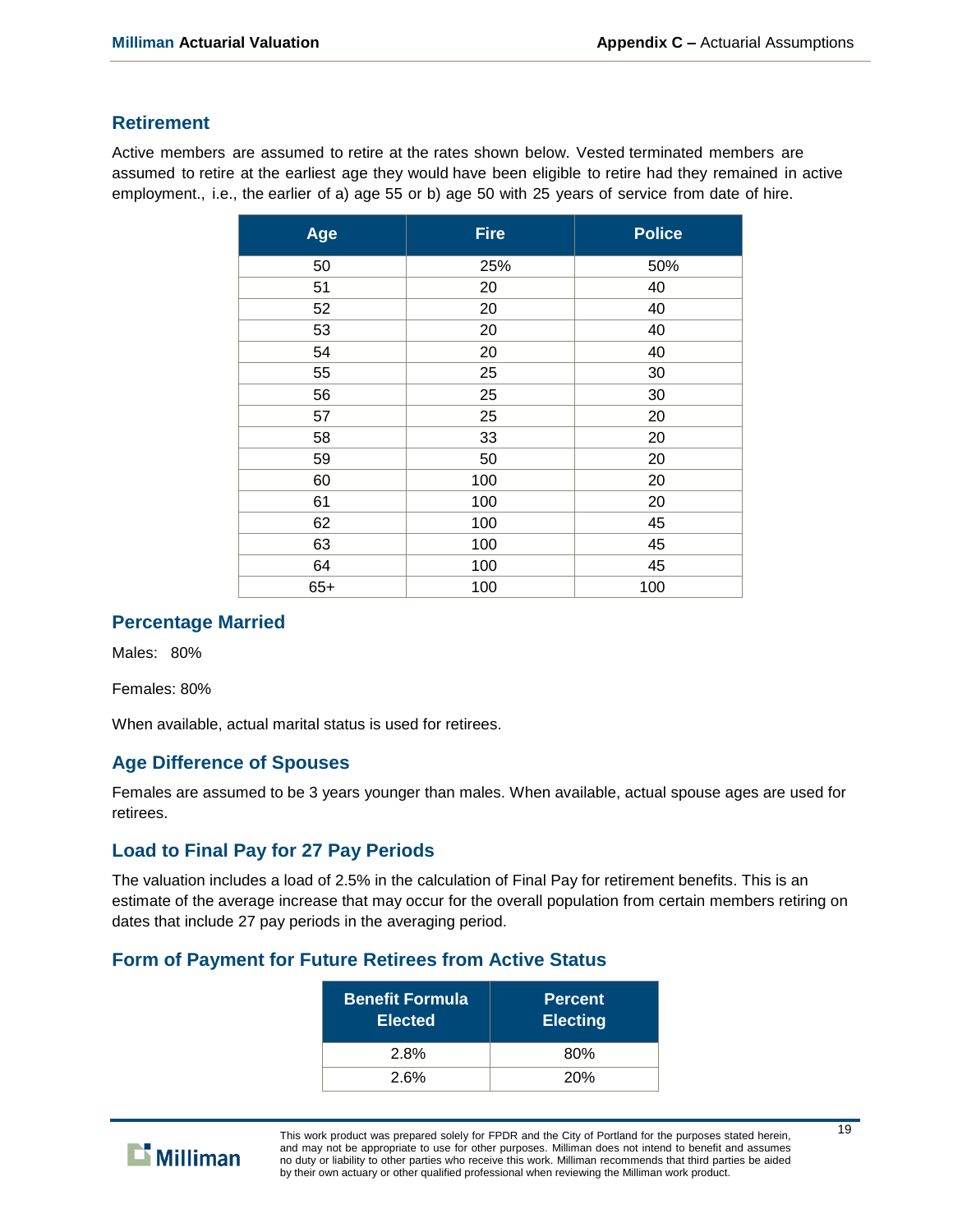#### **Form of Payment for Future Retirees from Vested Terminated Status**

| <b>Benefit Formula</b><br><b>Elected</b> | <b>Percent</b><br><b>Electing</b> |
|------------------------------------------|-----------------------------------|
| 2.8%                                     | 80%                               |
| 2.6%                                     | 20 <sub>%</sub>                   |

#### **Form of Payment for Future Retirees from Disability Status**

**FPDR One**: Marital status at Disability Retirement Age is assumed to be the same as currently reported. Married participants are valued including a survivor benefit percentage as specified in City Charter based on the age difference between a member and spouse.

**FPDR Two**: Currently disabled members reported as non-married are assumed to elect the 2.8% benefit formula. Those reported as married are assumed to have an 80% likelihood of selecting the 2.8% benefit formula and a 20% likelihood of selecting the 2.6% benefit formula.

#### **Future Cost of Living Increases for Retiree Benefits**

**FPDR One**: 3.75% per annum, representing the assumed annual increase in pay for a First Class Officer or Firefighter

**FPDR Two**: Blended average using 2.00% per annum for service before October 8, 2013 and 1.25% per annum for service after that date.

#### **Employment of Disabled Members**

Disabled members are assumed not to return to active service. One-third of those disabled are assumed to become gainfully employed with earnings equal to 9% of their base pay prior to disability.

## **Oregon Residency Post-Retirement**

For purposes of determining eligibility for tax offset benefits, 80% of active members are assumed to reside in Oregon for retirement. For current retirees, the current tax offset benefit status is expected to continue.

#### **Disability Retirement Age**

| <b>FPDR One:</b>   | Age 64 |
|--------------------|--------|
| <b>FPDR Two:</b>   | Age 55 |
| <b>FPDR Three:</b> | Age 60 |

FPDR One and Two members currently receiving disability benefits prior to their Disability Retirement Age are assumed to be credited with 30 years of service for the calculation of their benefit at Disability Retirement Age.

## **Offset for OPSRP Benefits**

Benefits payable to FPDR Three members upon disability or pre-retirement death are offset by benefits paid from the OPSRP program. For valuation purposes, we have assumed OPSRP benefits offset FPDR benefits as follows:

**FPDR Three Disability Benefits**: For purposes of the valuation OPSRP pre-retirement disability benefits are assumed to replace 0% of final salary. This assumption was employed at FPDR's request in recognition that

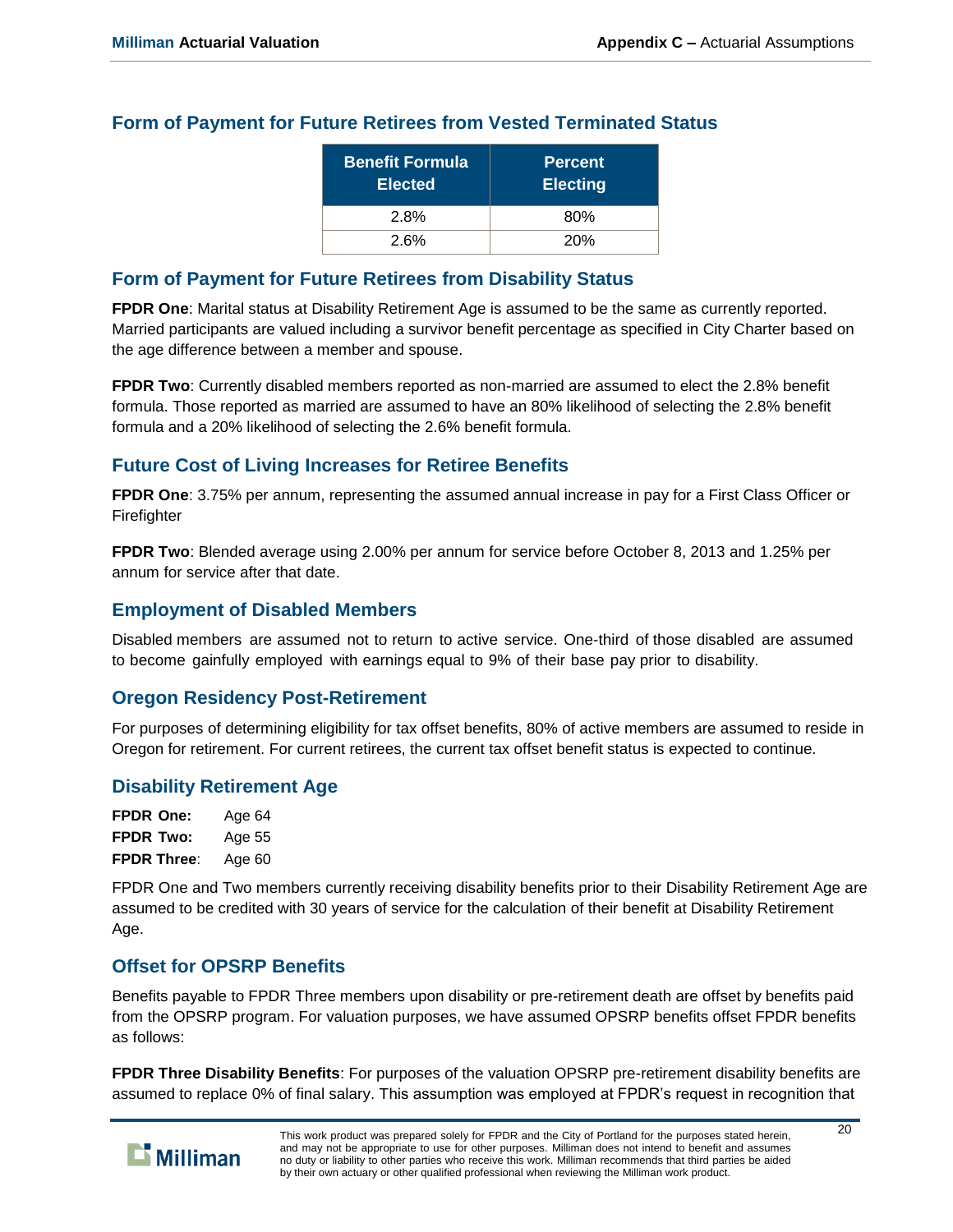eligibility for disability benefits under OPSRP is more limited than under FPDR. This assumption will be reviewed as experience emerges. After age 60, the OPSRP benefit is assumed to exceed the benefit provided by the FPDR program.

**FPDR Three Death Benefits**: OPSRP benefits are assumed to begin at age 50. At that time, they are assumed to be equal to 50% of the benefit calculated using a 1.8% multiplier, times Years of Service, times Final Salary, times an OPSRP early retirement reduction factor of 0.35. OPSRP benefits are assumed to increase at 1.25% per year.

#### **Liability Load for Disability-Related Medical Expense Reimbursements**

To estimate the projected future costs attributable to disability-related medical reimbursement payments occurring after retirement, projected pension payments are increased by 0.5%.

#### **Changes since Prior Valuation**

The discount rate was updated from 4.29% to 2.85%.

Healthy and disabled mortality assumptions were updated for male retirees and for all active members based on the rates for Police & Fire members in the December 31, 2015 valuation of Oregon PERS.

Salary merit increase assumptions were updated for Portland Police Association members to reflect salary provisions of a recently ratified contract.

This valuation includes a load of 2.5% in the calculation of Final Pay for future retirements, reflecting the estimated impact of recent arbiter rulings allowing members who retire in certain months to have 27 biweekly pay period included in their Final Pay calculation.

The COLA assumed payable to FPDR Two members changed to be a blended average using 2.00% for service prior to October 8, 2013 and 1.25% for service after that date, reflecting recent legislative changes to Oregon PERS and FPDR Board direction.

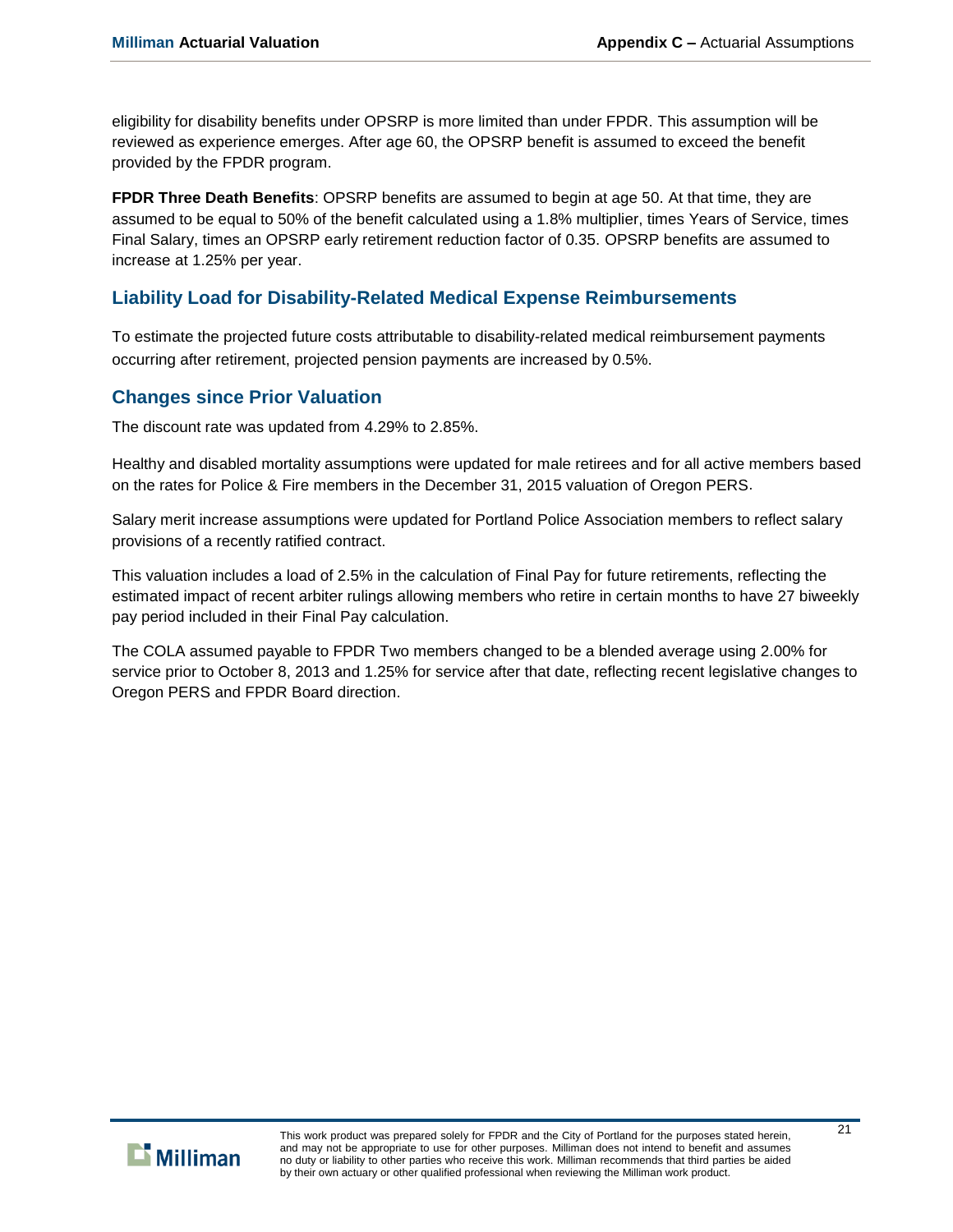Appendix D

**Plan Provisions**

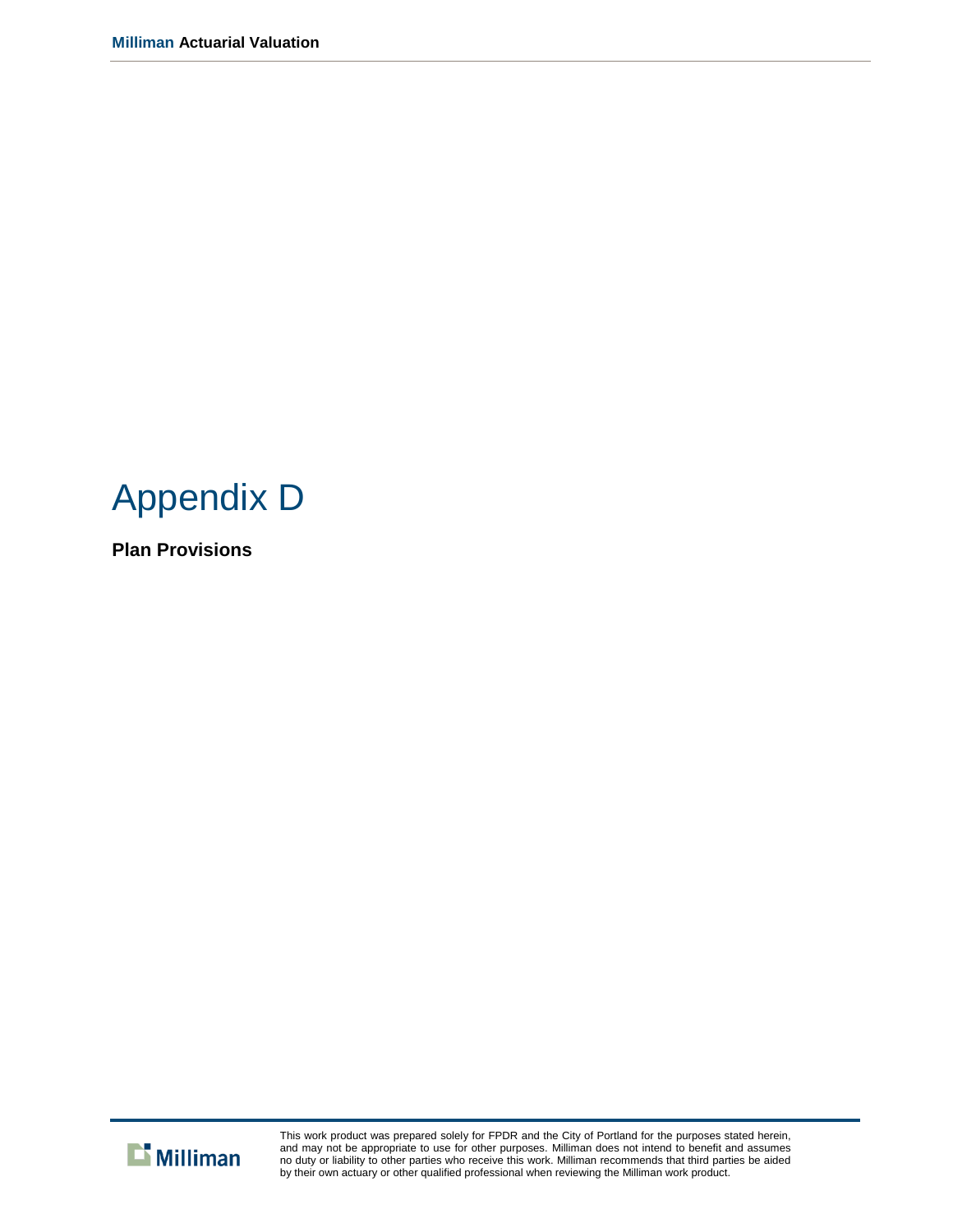# <span id="page-32-0"></span>**Plan Provisions**

## **Plan Eligibility**

Prior to January 1, 2013, a sworn employee of the Bureau of Fire or Bureau of Police became a Member of the Fund at the time of permanent appointment. Effective January 1, 2013, a new sworn employee will become a Member of the Fund after completing six months of service.

**FPDR One:** Retired on or before January 1, 1990. Includes benefits provided by the Supplementary Retirement Program. (At the current valuation date, 10 surviving FPDR members continue to receive Supplementary benefits.)

**FPDR Two:** Not FPDR One, and permanently appointed as sworn employees of the Bureau of Fire or Bureau of Police prior to January 1, 2007.

**FPDR Three:** All other employees of the Bureau of Fire and Bureau of Police first sworn on or after January 1, 2007. FPDR Three members are also enrolled in the Oregon Public Service Retirement Plan (OPSRP), and OPSRP benefits are not payable from this Fund.

#### **Member Contributions**

No Member contributions are required after July 1, 1990. Prior to that date, Member contributions of 7% of First Class Pay were required; accumulated Member contributions prior to July 1, 1990 remain in the Fund.

## **Normal Retirement – FPDR Two and FPDR Three**

**Eligibility –** A Member is eligible for retirement upon attaining the age of 50 and earning 25 or more Years of Service, or upon reaching age 55 with no service requirement.

**Benefit – FPDR Two –** The annual retirement benefit is a percentage of the Member's Final Pay for each Year of Service up to 30 years. The percentage is based on the Member's choice of a survivor benefit when the Member applies for a retirement benefit, according to the table below:

| <b>Percentage of Benefit Continuing to</b><br><b>Surviving Spouse or Minor Children</b> | <b>Percentage of Final Pay Per</b><br>Year of Service |
|-----------------------------------------------------------------------------------------|-------------------------------------------------------|
| 100%                                                                                    | 2.2%                                                  |
| 75%                                                                                     | 2.4%                                                  |
| .50%                                                                                    | 2.6%                                                  |
| 25% or no survivors                                                                     | 28%                                                   |

#### **Benefit – FPDR Three –** None.

**Benefit Form –** The benefit begins at retirement and continues for the Member's life, with the selected percentage continuing to the Member's surviving spouse or minor children after the Member's death.

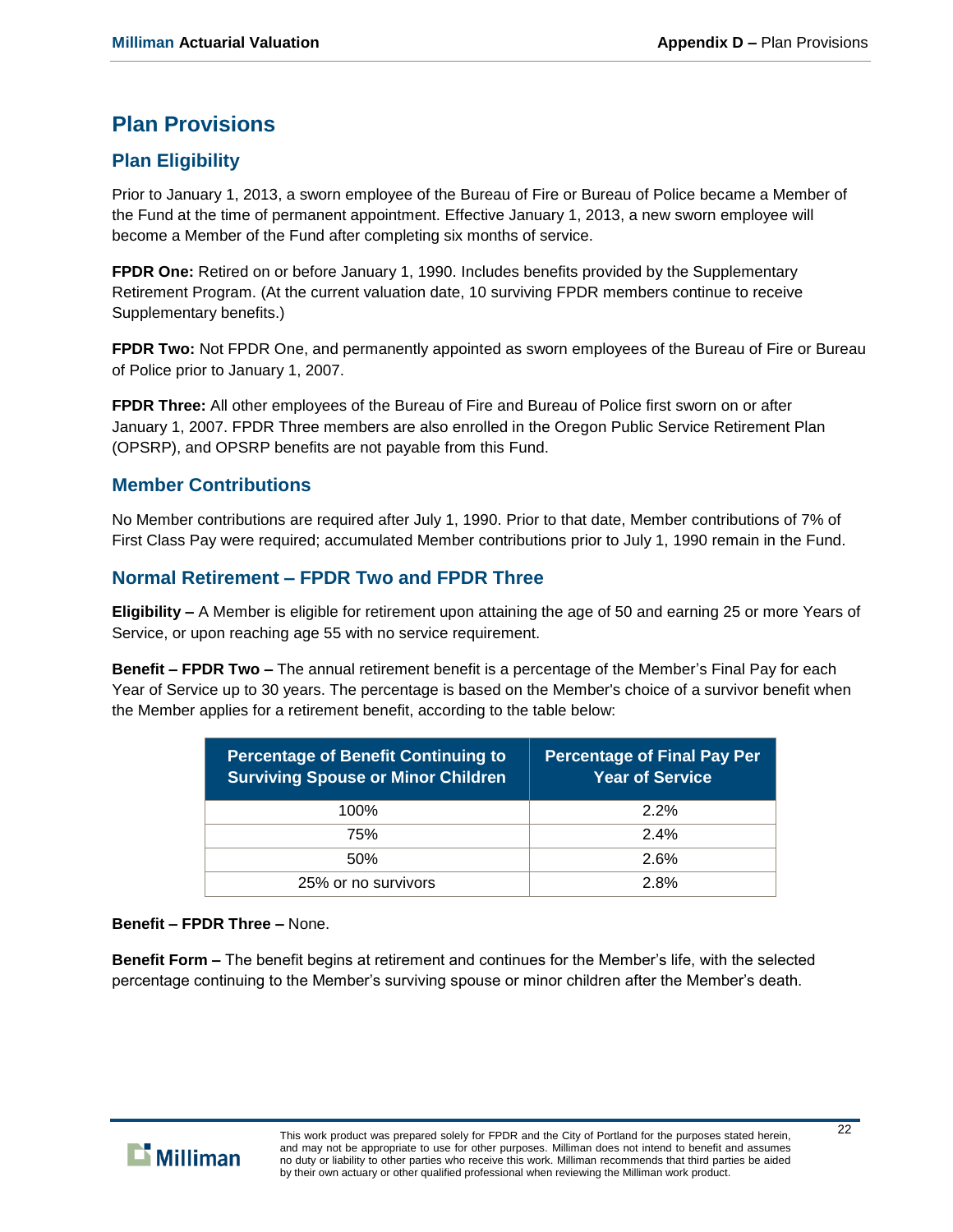#### **Cost of Living Increases – FPDR One**

Benefits for FPDR One retirees will increase annually in line with increases with the Base Pay of a First Class Officer or Firefighter as appropriate. The increase is not subject to the 2.00 percent cap currently in place for FPDR Two cost of living increases. Benefits provided by the Supplementary Retirement Program do not receive cost of living increases.

#### **Cost of Living Increases – FPDR Two and FPDR Three**

Future benefits will be increased at the discretion of the Board of Trustees up to the current Oregon PERS statutory maximum of 2.00 percent per year. In 2016, the FPDR Board chose to pay a blended COLA for FPDR Two retirees. The blended COLA paid was calculated as 2.00% for benefits related to service through October 8, 2013 and 1.25% for benefits related to service after that date.

## **Service-Connected or Occupational Disability Benefit**

**Eligibility** – A Member is eligible for a service disability benefit upon sustaining an injury or illness in the performance of duty that prevents the Member from engaging in the duties of a firefighter or police officer.

A Member is eligible for an occupational disability benefit if the Member is unable to perform the duties of a firefighter or police officer due to certain illnesses or injuries as specified in City Charter.

**Benefit – FPDR One** – The benefit payable prior to Disability Retirement Date for a FPDR One member is 60% of the Base Pay of a First Class Officer or Firefighter, as appropriate. Upon reaching Disability Retirement Age, the member will receive his or her maximum earned pension.

**Benefit – FPDR Two –** During the first year of disability, the benefit is 75% of the Member's Base Pay, reduced by 50% of any wages earned in other employment while disabled.

If the Member is capable of Substantial Gainful Employment, then after one year of disability and after the Member becomes Medically Stationary, but before four years of disability have elapsed, the Member's benefit will change to 50% of Base Pay minus 25% of wages earned in other employment.

Under any circumstances, a minimum benefit of 25% of Base Pay for member's position at disability will continue as long as the disability continues.

At Disability Retirement Age the above benefits stop; the Member is then entitled to a retirement benefit computed using his Base Pay and Years of Service at his Disability Retirement Age.

**Benefit – FPDR Three –** The same as the benefit for FPDR Two, but offset by any disability benefits received from OPSRP.

**Benefit Form** – The disability benefit begins at disability and continues until the Member's recovery, death, or Disability Retirement Age, whichever occurs first. Disability benefits will be increased in step with the Base Pay of the position held by the Member at disability.

The retirement benefit begins at Disability Retirement Age and continues for the Member's life, with the selected percentage (or for FPDR One, determined percentage) continuing to the Member's surviving spouse or minor children after the Member's death.

Retirement benefits payable after Disability Retirement Age will be increased in the same manner as Normal Retirement Benefits.

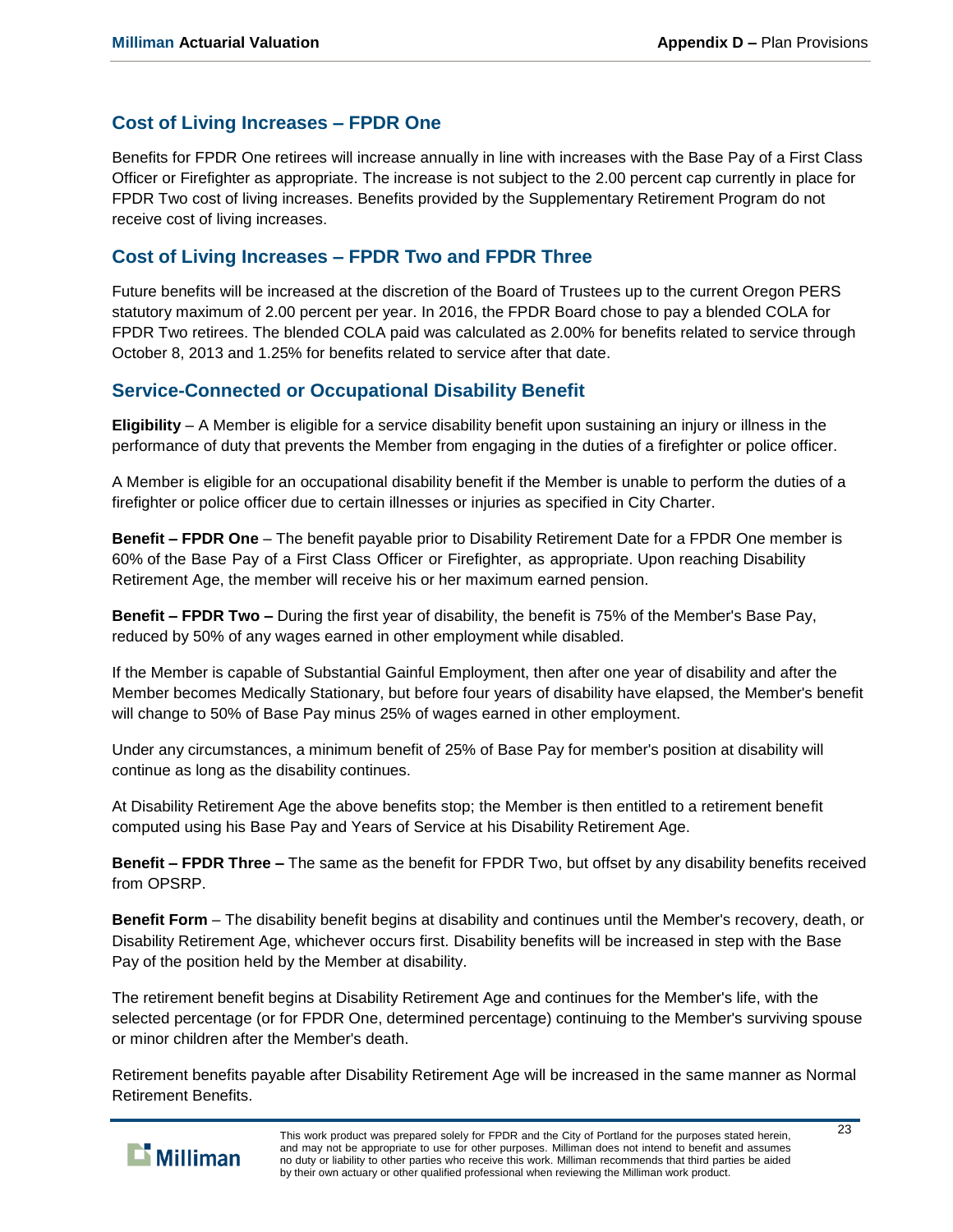#### **Nonservice-Connected Disability Benefit**

**Eligibility** – A Member is eligible for a nonservice disability benefit if the Member has ten Years of Service and sustains an injury or illness other than in the performance of duty that prevents the Member from engaging in duties as a firefighter or police officer.

**Benefit – FPDR One** – The benefit payable prior to Disability Retirement Date for a FPDR One member is the maximum earned pension, but not less than 20% of the salary of a First Class Officer or Firefighter, as appropriate. Upon reaching Disability Retirement Age, the member will receive his or her maximum earned pension.

**Benefit – FPDR Two –** The benefit is 50% of the Member's Base Pay, reduced by 50% of any wages earned in other employment while disabled, less any non-service disability benefits paid.

At Disability Retirement Age the above benefits stop; the Member is then entitled to a retirement benefit computed using his Base Pay and Years of Service at his Disability Retirement Age.

**Benefit – FPDR Three –** The same as the benefit for FPDR Two, but offset by any disability benefits received from OPSRP.

**Benefit Form –** The disability benefit begins at disability and continues until the Member's recovery, death, or Disability Retirement Age, whichever occurs first. Disability benefits will be increased in step with the Base Pay of the position held by the Member at disability.

The retirement benefit begins at Disability Retirement Age and continues for the Member's life, with the selected percentage continuing to the Member's surviving spouse or minor children after the Member's death.

Retirement benefits payable after Disability Retirement Age will be increased in the same manner as Normal Retirement benefits.

#### **Preretirement Service-Connected or Occupational Death Benefit**

**Eligibility –** A Member's surviving spouse or dependent minor children are eligible for *a* service death benefit if the Member dies as a result of an injury or illness sustained in the performance of duty.

A Member's surviving spouse or dependent minor children are eligible for an occupational death benefit if the Member dies as a result of certain illnesses or injuries as specified in City Charter.

**Benefit – FPDR Two –** Prior to the date the Member would have reached the earliest retirement age, the surviving spouse or dependent minor children will receive an annual benefit equal to 75% of the Member's Base Pay.

After the date the Member would have reached the Member's earliest retirement age, the surviving spouse or dependent minor children will receive an annual benefit equal to 50% of the Member's Final Pay.

**Benefit – FPDR Three –** The same as the benefit for FPDR Two, but offset by any death benefits received from OPSRP.

**Benefit Form** – The death benefit begins when the Member dies and continues until the Member's beneficiaries cease to be eligible, which occurs at death for benefits paid to a surviving spouse and at age 18 for benefits paid to minor children.

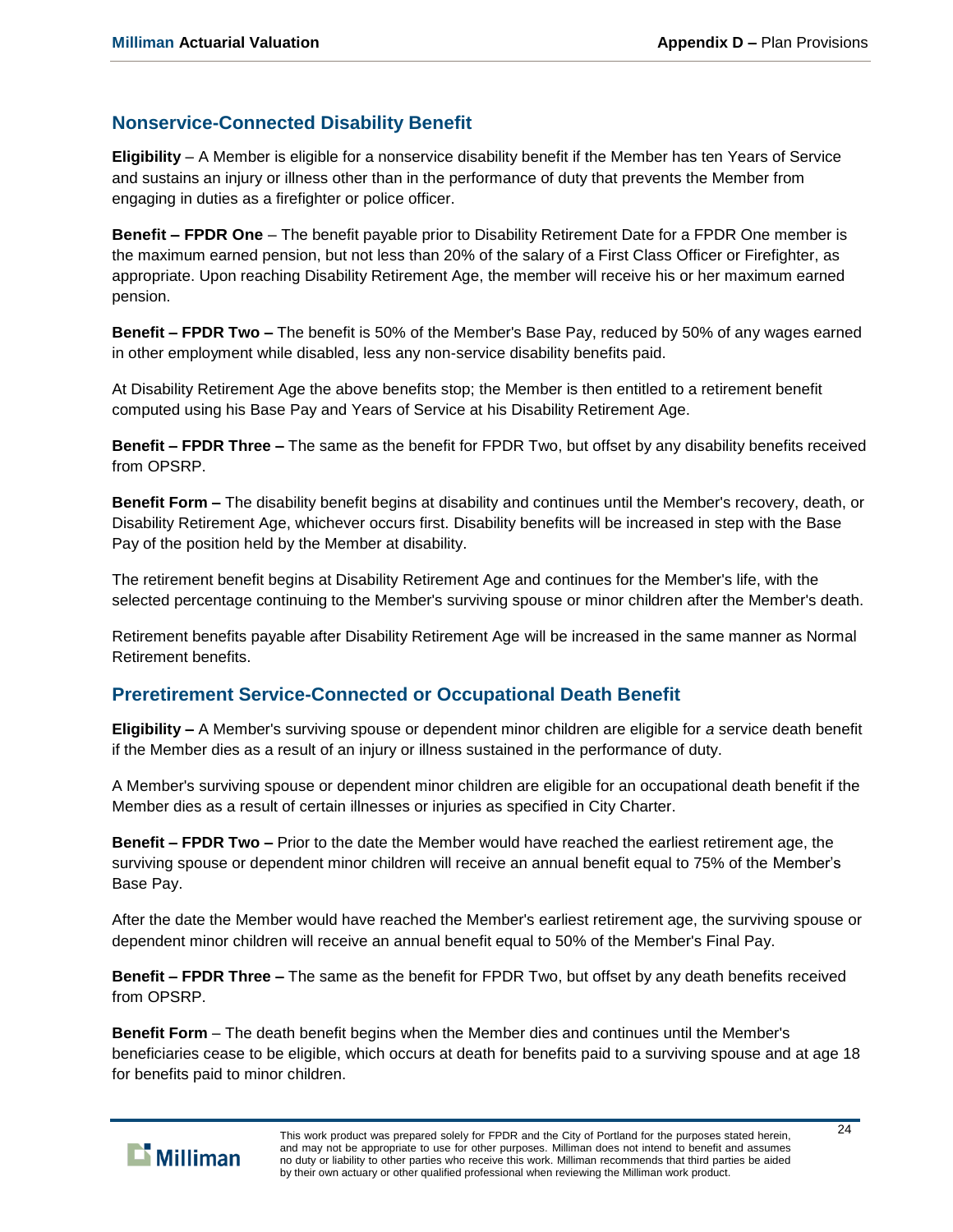Death benefits will be increased in the same manner as Normal Retirement benefits.

#### **Preretirement Nonservice Death Benefit**

**Eligibility –** A Member's surviving spouse or dependent minor children are eligible for a nonservice death benefit if a Member has earned one or more Years of Service and dies as a result of an injury or illness not sustained in the performance of duty.

**Benefit – FPDR Two –** If the Member has earned fewer than five Years of Service, the Member's beneficiaries will receive a refund of the Member's contributions accumulated to July 1, 1990.

If the Member has earned five or more Years of Service, the surviving spouse or dependent minor children will receive a benefit equal to 50% of the Member's retirement pension earned to the date of death, assuming an accrual rate of 2.6% of Final Pay for each Year of Service.

**Benefit – FPDR Three –** The same as the benefit for FPDR Two, but offset by any death benefits received from OPSRP.

**Benefit Form –** If the Member had five or more Years of Service, the death benefit to the surviving spouse begins when the spouse reaches age 55 and continues until the death of the surviving spouse.

If the Member had five or more Years of Service, a death benefit is payable to the dependent minor children if there is no surviving spouse or if the spouse is under age 55; the benefit to the dependent minor children begins when the Member dies and continues until the child is no longer a minor.

Death benefits will be increased in the same manner as Normal Retirement benefits.

## **Vested Termination Benefit**

**Eligibility –** A Member is eligible for a vested termination benefit after earning five years of service.

**Benefit – FPDR Two –** If the Member terminates after earning five or more Years of Service, the termination benefit is the Member's retirement pension earned to the date of termination payable at the age the Member would have been eligible for retirement had he or she continued employment.

**Benefit – FPDR Three –** None.

**Benefit Form –** If the Member had earned five or more Years of Service at termination, the benefit begins when the Member would first have been eligible for retirement and continues for the Member's life, with the selected percentage continuing to the Member's surviving spouse or minor children after the Member's death.

Benefits will be subject to cost of living increases in the same manner as Normal Retirement benefits.

#### **Oregon State Income Tax Adjustment**

For Members hired prior to July 14, 1995, benefits will be eligible for an adjustment to compensate the Member for state income taxes paid. Senate Bill 822, enacted in 2013, limits eligibility for these adjustments to individuals residing in Oregon for tax purposes. There are two adjustment formulas and the Member or beneficiary will receive the greater of the two adjustments if eligible for both formulas.

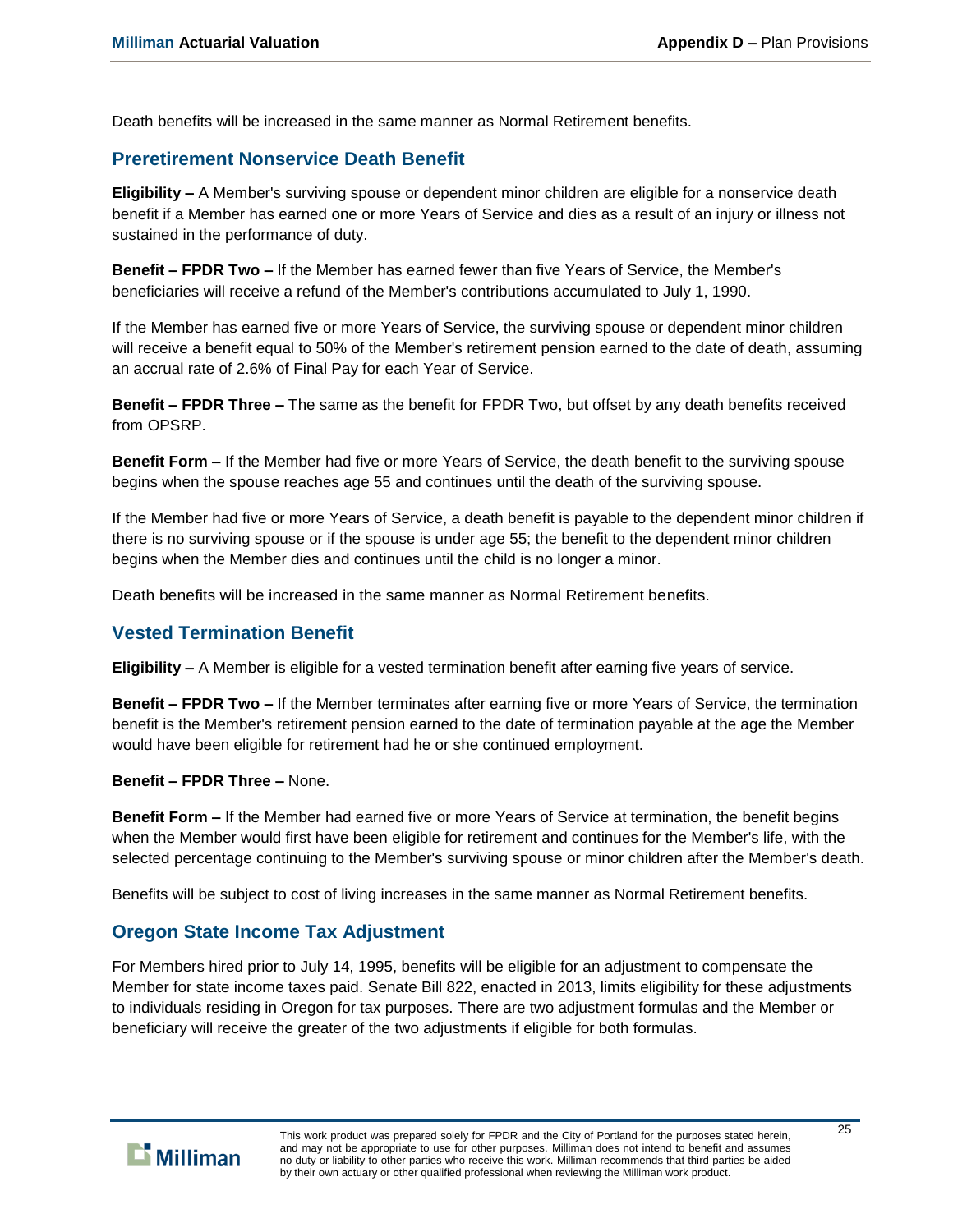**SB 656 Increase:** The amount of the adjustment is determined by the Member's Years of Service at termination, in accordance with the table below.

|                  | <b>Years of Service</b>                                                          | <b>Adjustment</b>                                  |
|------------------|----------------------------------------------------------------------------------|----------------------------------------------------|
|                  | $10 - 19$                                                                        | 1.0%                                               |
|                  | $20 - 24$                                                                        | 2.5%                                               |
|                  | 25 and over                                                                      | 4.0%                                               |
| HB 3349 Increase | $\boxed{1 - \text{maximum Oregon personal}}$<br>vincome tax rate (limited to 9%) | Service prior to<br>October 1, 1991<br>All Service |

## **Supplemental Retirement Benefits**

A specified group of FPDR One retirees receive additional monthly supplemental benefits provided by special ordinance. These benefits do not receive a COLA.

## **Disability-Related Medical Expenses**

FPDR reimburses reasonable medical and hospital expenses arising from a service-connected or occupational injury or illness. The Fund Administrator may limit reimbursement to particular medical and hospital service providers with which it has made fee arrangements and may join in the purchase of services and administration of claims for other employees of the City of Portland.

#### For Members retired on or before January 1, 2007:

For FPDR One/Two Members, reimbursement is for expenses incurred:

- a) While serving as an active Member,
- b) While disability benefits continue, and
- c) While the retirement benefits are paid, assuming the member receives disability benefits through Disability Retirement Age

#### For Members retiring after January 1, 2007:

Reimbursement for expenses incurred at any time, regardless of whether the Member continued to receive disability benefits through Disability Retirement Age (FPDR One or FPDR Two) or Oregon PERS Normal Retirement Age (FPDR Three) or retired with a retirement benefit under Section 5-304 (FPDR Two) or under Oregon PERS (FPDR Three).

## **Changes since Prior Valuation**

Due to changes in the COLA provided under Oregon PERS that occurred since the June 30, 2014 valuation, it is our understanding the FPDR Board now has discretion to provide a COLA to FPDR Two members of up to 2.0%, rather than up to 1.25%.

Recent arbiter rulings reinstated a methodology for the Final Pay calculation that can result in pay for 27 pay periods (rather than the typical 26 periods) counting toward the one-year Final Pay calculation for retirements that occur in certain months.

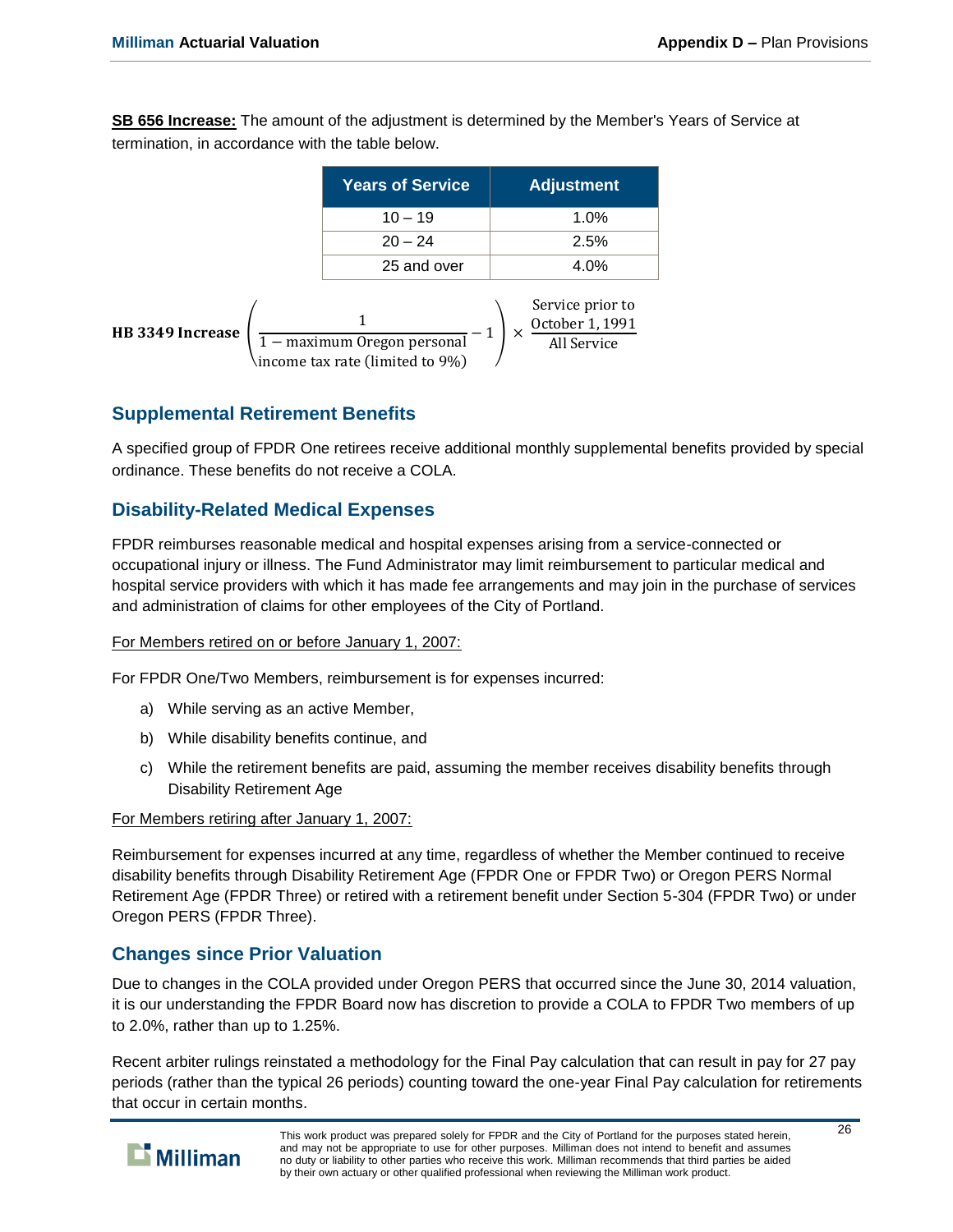## **Definitions**

#### **Base Pay**

A Member's Base Pay is the base pay in the Member's position, including premium pay, but excluding overtime and excluding any payments for unused vacation or sick leave, limited by Internal Revenue Code 401(a)(17).

#### **Disability Retirement Age**

#### **FPDR One:** Age 64

**FPDR Two:** A Member's Disability Retirement Age is the earlier of Social Security normal retirement age and the age at which the Member has earned 30 Years of Service.

**FPDR Three**: Normal Retirement Age under Oregon PERS.

#### **Final Pay**

A Member's Final Pay is the Member's highest Base Pay during any one of the three consecutive one-year periods preceding the month in which the Member retires, dies, becomes disabled, or terminates employment. For this purpose, a one-year period is defined to include 365 days of pay (366 in a leap year).

If the Member's benefit is deferred due to disability or employment covered by the Oregon Public Employees' Retirement System (OPERS), the Member's Final Pay will be increased during the deferral period with increases in the Base Pay of the Member's position at termination if the termination occurred prior to 2013.

#### **Medically Stationary**

A disabled Member is judged to be Medically Stationary when the Member's prognosis is clear and the Member's medical condition has stabilized and is unlikely to change.

#### **Spouse**

A Member's spouse must have been designated by marriage or by a registered same-sex domestic partnership for at least twelve months.

#### **Substantial Gainful Activity**

A disabled Member is capable of Substantial Gainful Activity if the FPDR Director determines that the Member is capable of being employed with earnings of at least one-third of the Member's Base Pay.

#### **Year of Service**

A Member will be credited with one twelfth of a Year of Service for each completed month of active employment as a City firefighter or police officer. (Maximum of 30 years)

In addition, a FPDR Two disabled Member will earn a portion of a Year of Service for each year during which the Member receives disability benefits. The portion of a Year of Service earned will equal the Member's disability pension during the year divided by 75% of current base pay for position held at disablement (the maximum disability benefit).

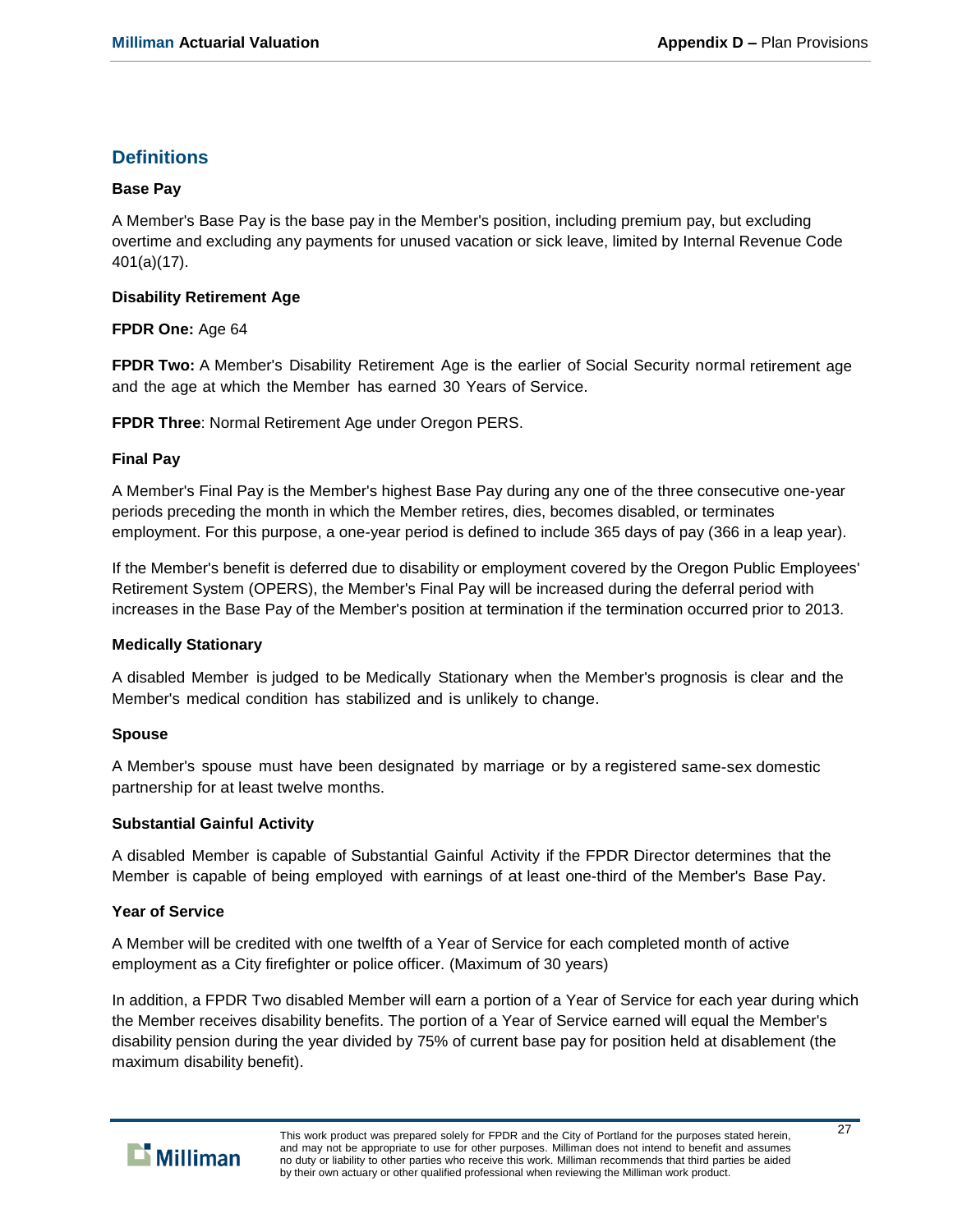## **Excluded Benefits**

The benefits described below were excluded from the valuation. We do not believe valuing these benefits would materially change the results of this valuation.

#### **Preretirement Nonservice Death Benefit**

A lump sum funeral benefit equal to 50% of one month of First Class Pay will be paid to the beneficiaries of Members who die while active, disabled, or retired.

#### **Minimum Total Payments for Normal Retirement, Disability, Death, and Termination Benefits**

The total of all payments to the Member and the Member's survivors will at least equal the Member's contributions accumulated to July 1, 1990.

#### **Funeral Benefits**

Upon the death of an active or retired FPDR One Member, the Board shall pay a sum not to exceed \$200 to be used for funeral expenses. A lump sum funeral benefit equal to 50% of one month of First Class Pay will be paid to the beneficiaries of FPDR Two and FPDR Three Members who die while active, disabled, or retired.

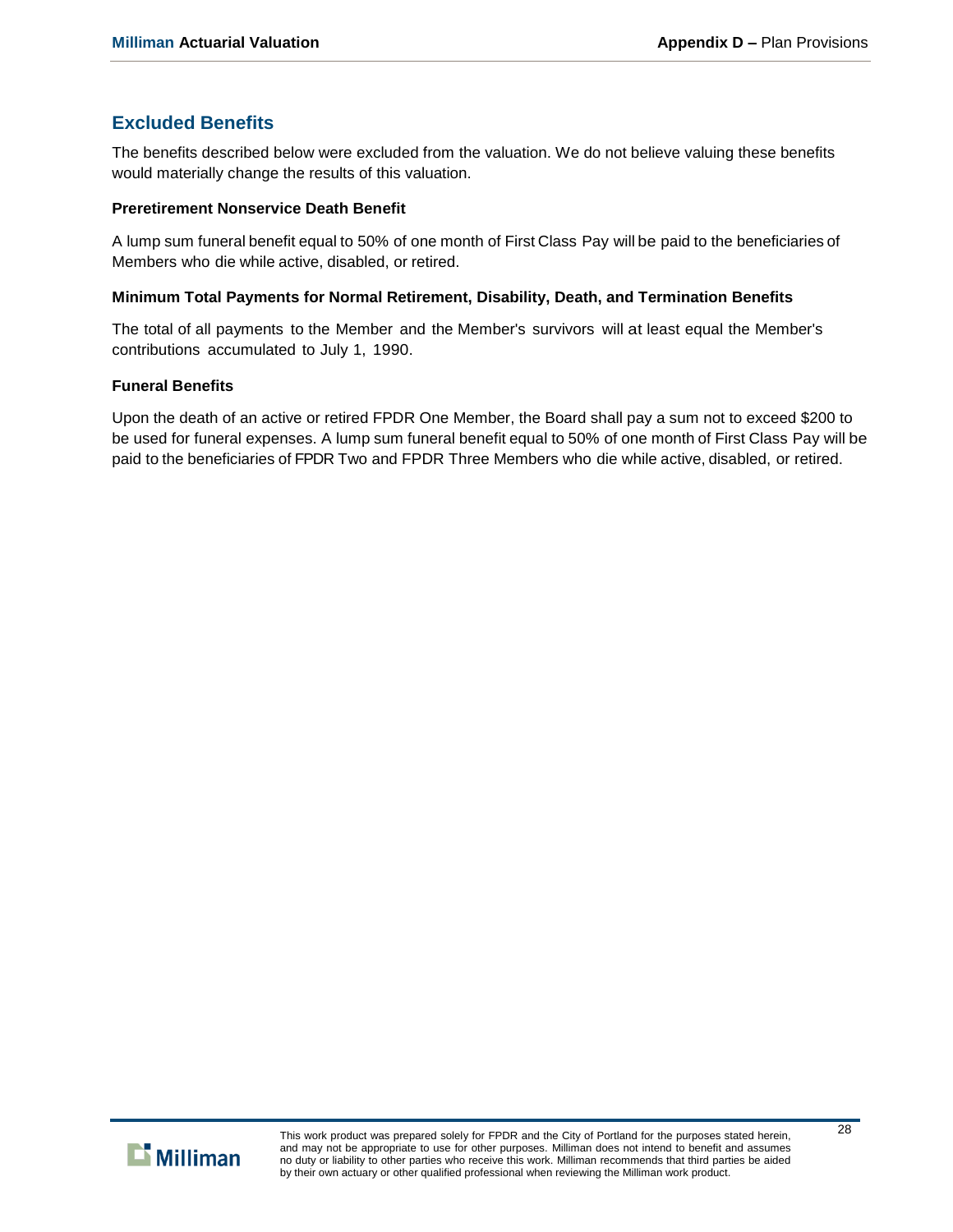

**Glossary**